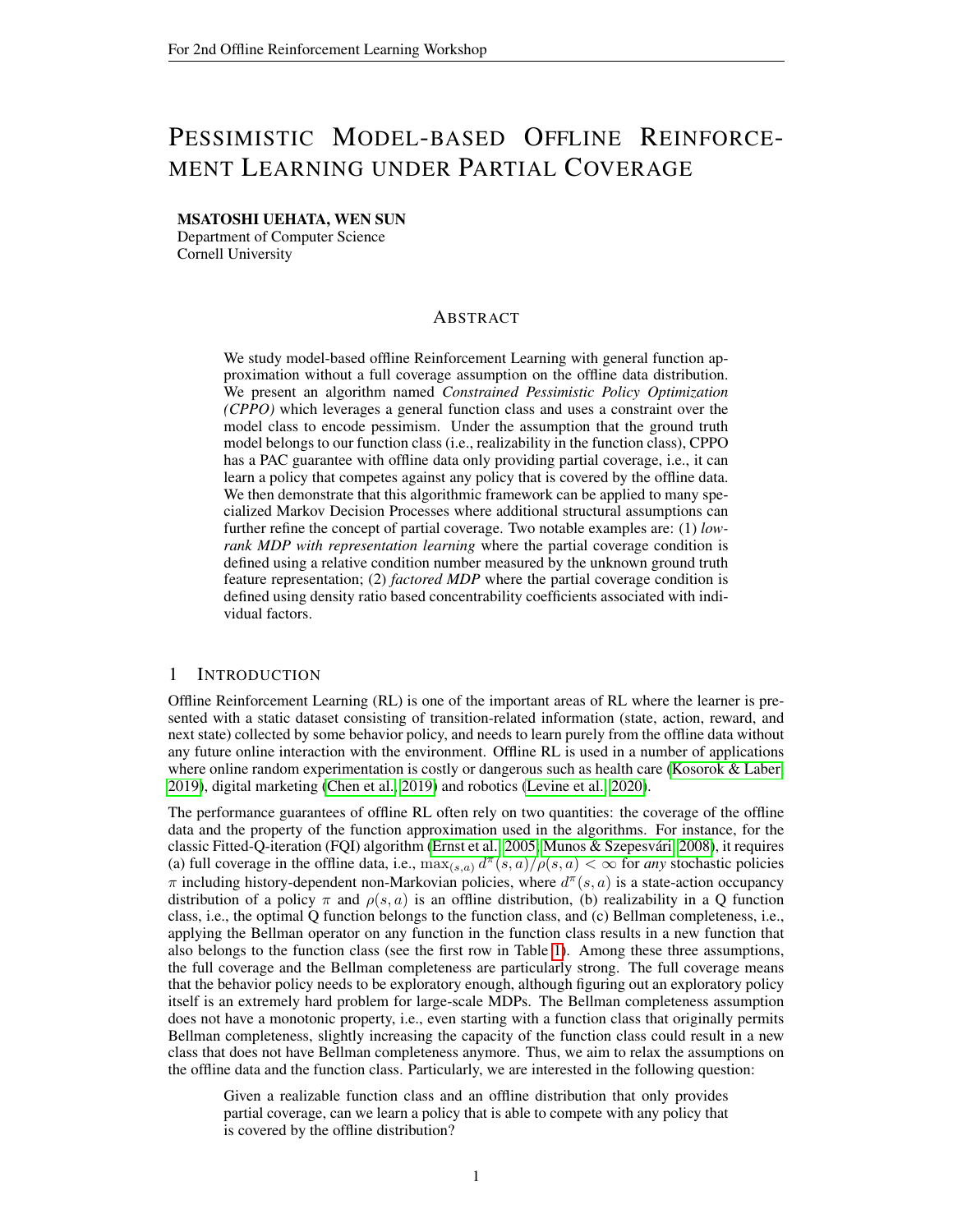|  |  | For 2nd Offline Reinforcement Learning Workshop |
|--|--|-------------------------------------------------|
|--|--|-------------------------------------------------|

| Methods                                  | Type         | Coverage                                                                                                                                                                                                                                                                                                                                                                                    | <b>Additional Structures</b>     |
|------------------------------------------|--------------|---------------------------------------------------------------------------------------------------------------------------------------------------------------------------------------------------------------------------------------------------------------------------------------------------------------------------------------------------------------------------------------------|----------------------------------|
| FQI (Munos & Szepesvári, 2008)           | $\mathbf{F}$ | Full: max <sub>s,a</sub> $\frac{d^{\pi}(s,a)}{\rho(s,a)} < \infty, \forall \pi$                                                                                                                                                                                                                                                                                                             | Bellman complete                 |
| Minimax Way (Uehara et al., 2020)        | F            | Full: max <sub>s,a</sub> $\frac{d^{\pi}(s,a)}{\rho(s,a)} < \infty, \forall \pi$                                                                                                                                                                                                                                                                                                             | Realizability in density ratio   |
| Duan et al. (2020)                       | F            | Full: $\mathbb{E}_{s,a\sim\rho}\phi(s,a)\phi(s,a)^\top$ is PSD                                                                                                                                                                                                                                                                                                                              | Linear Bellman complete          |
| Xie & Jiang $(2020)$                     | F            | Full: $\max_{s,a,s'} \frac{P^*(s' s,a)}{\rho(s')} < \infty$                                                                                                                                                                                                                                                                                                                                 | None                             |
| Liu et al. (2020)                        | F            | $\overline{\operatorname{Partial}^\dagger : \max_{s,a} \frac{d^{\pi^*}(s,a)}{\rho(s,a)} < \infty}$                                                                                                                                                                                                                                                                                          | Bellman / Policy class complete  |
| Rashidinejad et al. (2021)               | F            |                                                                                                                                                                                                                                                                                                                                                                                             | <b>Tabular MDP</b>               |
| Jin et al. (2020b); Zhang et al. (2021b) | F            | $\overline{\text{Partial: } \max_{s,a} \frac{d^{\pi^*}(s,a)}{\rho(s,a)} < \infty} \\ \overline{\text{Partial!}} \\ \overline{\text{Partial!}} \\ \overline{\text{[}}: \max_x \frac{x^{\top} \mathbb{E}_{s,a \sim d^{\pi^*}} \phi(s,a) (\phi(s,a))^{\top} x}{x^{\top} \mathbb{E}_{s,a \sim \rho} \phi(s,a) (\phi(s,a))^{\top} x} }$<br>$- < \infty$                                          | Linear MDP (Jin et al., 2020a)   |
| Xie et al. (2021)                        | F            | Partial: $\max_{f} \frac{\ f - \mathcal{T}f\ _{d^{\pi^*}}^2}{\ f - \mathcal{T}f\ _{u}^2} < \infty$                                                                                                                                                                                                                                                                                          | Bellman complete                 |
| Zanette et al. (2021)                    | F            | Partial : $\max_x \frac{x^{\top} \mathbb{E}_{s,a\sim d^{\pi^*}}\phi(s,a)(\phi(s,a))^{\top} x}{x^{\top} \mathbb{E}_{s,a\sim \rho}\phi(s,a)(\phi(s,a))^{\top} x} < \infty$                                                                                                                                                                                                                    | Linear Bellman complete          |
| Batch (Ross & Bagnell, 2012)             | B            | Full: $\max_{s,a} \frac{d^{\pi}(s,a)}{\rho(s,a)} < \infty, \forall \pi$                                                                                                                                                                                                                                                                                                                     | None                             |
| Milo (Chang et al., 2021)                | B            | Partial: $\max_x \frac{\frac{r}{x^+}\mathbb{E}_{s,a\sim d^{\pi^*}}\phi(s,a)(\phi(s,a))^{\top}x}{x^{\top}\mathbb{E}_{s,a\sim\rho}\phi(s,a)(\phi(s,a))^{\top}x} < \infty$                                                                                                                                                                                                                     | KNR/GP                           |
|                                          |              | Partial <sup>†††</sup> : max <sub>s,a</sub> $\frac{d^{\pi^*}(s,a)}{\rho(s,a)} < \infty$                                                                                                                                                                                                                                                                                                     | None                             |
| CPPO (Ours)                              | B            | Partial: $\max_x \frac{x^{-\frac{p}{\log_{10}x}}e^{(\frac{x}{\log_{10}x})^{\pi}}(\sin(\phi(s,a))^{\pi}x)}{x^{-\frac{p}{\log_{10}x}}e^{(\frac{x}{\log_{10}x})^{\pi}}e^{(\frac{x}{\log_{10}x})^{\pi}x}}$<br>Partial: $\max_x \frac{x^{-\frac{p}{\log_{10}x}}e^{(\frac{x}{\log_{10}x})^{\pi}}e^{(\frac{x}{\log_{10}x})^{\pi}x}}{x^{-\frac{p}{\log_{10}x}}e^{(\frac{x}{\log_{10}x})^{\pi}}(s,a$ | Linear MDP / KNR / GP            |
|                                          |              | $- < \infty$                                                                                                                                                                                                                                                                                                                                                                                | Low-rank MDP (unknown $\phi^*$ ) |

Table 1: Comparison among existing works regarding their type, coverage, and additional structural assumptions on the function class or MDPs. Type  $F$  means model-free and type  $B$  means model-based. Partial coverage means <sup>[2](#page-1-0)</sup> that the offline distribution  $\rho$  covers a state-action distribution induced by a comparator policy  $\pi^*$ . † means it assumes an accurate density estimator for  $\rho(s, a)$ . †† means although the analysis in [Jin et al.](#page-9-5) [\(2020a\)](#page-9-5) is done under the full coverage for linear MDPs, based on the argument [\(Zhang et al., 2021b\)](#page-11-1), we can show the algorithm has the PAC guarantee under partial coverage in terms of the relative condition number for linear MDPs. † † † means that we can refine it to a more adaptive quantity for the model class. Refer to Definition [1.](#page-4-0) All the methods in the table require realizability in the function class.

*We study this question from a model-based learning perspective and provide an affirmative answer to the question*. More specifically, different from FQI, we start with a realizable model class, i.e., the ground truth transition falls into the model class. We further abandon the strong full coverage assumption, and instead, assume partial coverage which means the offline data distribution only covers a state-action distribution of *some high-quality comparator policy*  $\pi^*$  ( $\pi^*$  is not necessarily the optimal policy, and  $\pi^*$  could be non-Markovian), i.e.,  $\max_{s,a} d^{\pi^*}(s,a)/\rho(s,a) < \infty$ , We design an algorithm — Constrained Pessimistic Policy Optimization (CPPO), which can learn a policy that is as good as any comparator policy  $\pi^*$  that is covered by the offline data.

While one could assume density ratio based concentrability coefficient  $(\max_{s,a} d^{\pi^*}(s,a)/\rho(s,a))$  to be under control for small size MDPs, in large-scale MDPs (e.g. continuous state space), the density ratio could quickly become an extremely large quantity which makes the performance guarantee vacuous. Under additional structural assumptions of the underlying MDPs, we can refine the density ratio based concentrability coefficient to more natural and tighter quantities. Notably, we consider the offline representation learning setting where the underlying MDPs permit a low-rank structure (unlikely linear MDPs [\(Jin et al., 2020a;](#page-9-5) [Yang & Wang, 2020\)](#page-11-4), we do not assume the ground truth state-action feature representation  $\phi$  is known, and instead we need to learn  $\phi$ ) and we show that we can refine the density ratio to a relative condition number that is defined using the *unknown* true state-action feature representation  $\phi$ . Intuitively this means that as long as there exists a high-quality comparator policy that only visits the subspace (defined using the true representation  $\phi$ ) that is covered by the offline data, CPPO can compete against such a policy, *even without knowing the true*  $\phi$ . Such bounded relative condition number assumption is weaker than the bounded density ratio assumption. While the concept of relative condition number was originally introduced in the online RL setting (e.g., [Agarwal et al.](#page-8-4) [\(2020c;](#page-8-4)[a\)](#page-8-5) with a known linear feature  $\phi$ ), and later was introduced in offline RL [\(Zhang et al.](#page-11-1) [\(2021b\)](#page-11-1); [Chang et al.](#page-8-3) [\(2021\)](#page-8-3)), these prior works *all* rely on the fact that the feature representation  $\phi$  is known to the learner a priori (see Table [1](#page-0-0) for the comparison).

Our contributions. Our contributions are two folds, which we summarize below:

1. We show that in the model-based setting, realizability and partial coverage (measured in density ratio based concentrability coefficient) is enough to learn a high-quality comparator policy [\(Theorem 1\)](#page-4-1). Notably, this result holds for *any MDPs with realizable model classes*.

<span id="page-1-0"></span><sup>&</sup>lt;sup>2</sup>Strictly speaking, in [Jin et al.](#page-9-4) [\(2020b\)](#page-9-4); [Rashidinejad et al.](#page-10-1) [\(2021\)](#page-10-1), a comparator policy is restricted to the optimal policy. In [Chang et al.](#page-8-3) [\(2021\)](#page-8-3); [Zanette et al.](#page-11-3) [\(2021\)](#page-11-3); [Xie et al.](#page-11-2) [\(2021\)](#page-11-2) and CPPO, a comparator policy can be any policy.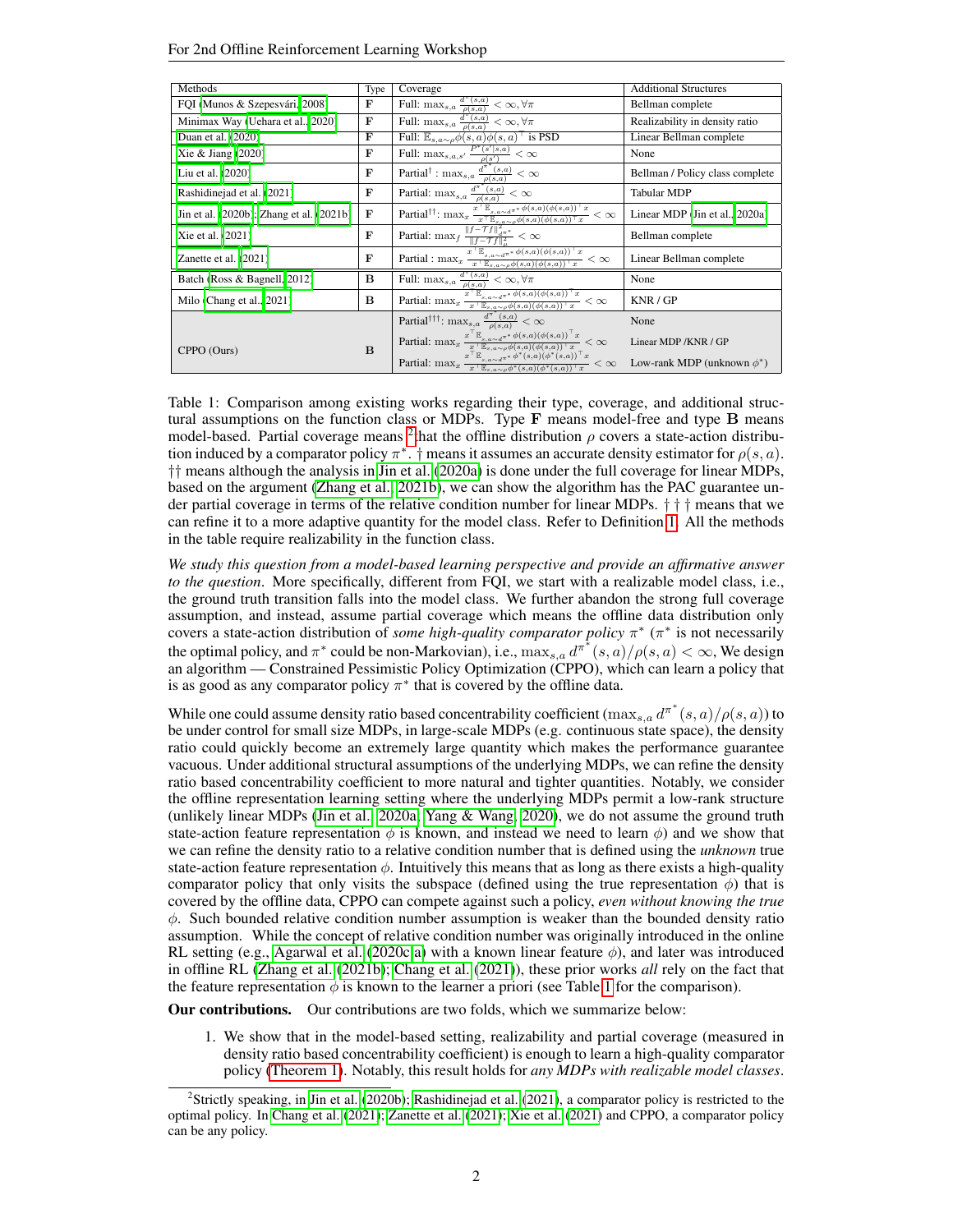This is in sharp contrast to the state-of-art provable model-free offline RL results: see Table [1](#page-0-0) on page [2](#page-0-0) for detailed comparisons to prior works.

2. Under additional structural assumptions (e.g., kernelized nonlinear regulators (KNRs) [\(Kakade et al., 2020\)](#page-9-6), linear MDPs [\(Yang & Wang, 2020\)](#page-11-4), linear mixture MDPs [\(Ayoub](#page-8-6) [et al., 2020\)](#page-8-6), low-rank MDPs, factored MDPs [\(Kearns & Koller, 1999\)](#page-9-7)), we show that we can further refine the density ratio based concentrability coefficients. Two notable settings: (a) for offline representation learning in low-rank MDPs, the density ratio concentrability coefficient is refined to be a relative condition number under the true (but unknown) representation [\(Theorem 2\)](#page-7-0); (b) for factored MDPs, the concentrability coefficient is refined using the density ratios associated to individual factors [\(Theorem 6\)](#page-17-0).

While we focus on the model-based setting, it is worth noting that realizability in the model-based setting is usually considered stronger than the one in the model-free setting. However, it is unknown whether or not partial coverage and realizability in Q class can ensure efficient learning. Indeed, it is still an open question if efficient learning is possible even with a full coverage condition (measured by the density ratio concentrability coefficient) and realizability. Our theoretical results provide a sharp contrast between model-based and model-free approaches in offline RL.

## 2 RELATED WORK

We discuss two families of related works: offline RL and representation learning in RL.

Offline RL. Insufficient coverage of the dataset due to the lack of online exploration is known as the main challenge in offline RL [\(Wang et al., 2020\)](#page-10-3). To deal with this problem, a number of methods have been recently proposed from both model-free [\(Wu et al., 2019;](#page-11-5) [Touati et al., 2020;](#page-10-4) [Kumar et al., 2020;](#page-9-8) [Liu et al., 2020;](#page-9-3) [Rezaeifar et al., 2021;](#page-10-5) [Fujimoto et al., 2019;](#page-9-9) [Fakoor et al., 2021;](#page-8-7) [Ghasemipour et al., 2021;](#page-9-10) [Buckman et al., 2020\)](#page-8-8) and model-based perspectives [\(Yu et al., 2020;](#page-11-6) [Kidambi et al., 2020;](#page-9-11) [Matsushima et al., 2020;](#page-9-12) [Yin et al., 2021\)](#page-11-7). More or less, their methods rely on the idea of pessimism and its variants in the sense that the learned policy can avoid uncertain regions not covered by offline data. As a theoretical side, Munos & Szepesvári [\(2008\)](#page-9-2); [Duan et al.](#page-8-2) [\(2020;](#page-8-2) [2021\)](#page-8-9); [Fan et al.](#page-8-10) [\(2020\)](#page-8-10) proved FQI has a PAC (probably approximately correct) guarantee under realizability, the global coverage, and Bellman completeness. Other offline model-free RL methods such as minimax offline RL methods also require realizability and the global coverage [\(Chen & Jiang, 2019;](#page-8-11) [Antos et al., 2008;](#page-8-12) [Uehara et al., 2021;](#page-10-6) [Duan et al., 2021;](#page-8-9) [Zhang et al., 2020;](#page-11-8) [Nachum et al., 2019\)](#page-10-7). Recently, by being inspired by aforementioned the pessimism idea, [Jin et al.](#page-9-5) [\(2020a\)](#page-9-5); [Rajaraman et al.](#page-10-8) [\(2020\)](#page-10-8) showed that FQI with an additional pessimistic bonus (penalty) term can weaken the assumption from the global coverage to partial coverage. Comparing to their works, our analysis focuses on a model-based method. The offline model-based method is known to have a PAC guarantee under the realizability and the global coverage [\(Ross & Bagnell, 2012;](#page-10-2) [Chen & Jiang, 2019\)](#page-8-11). As the most closely related work, [Chang et al.](#page-8-3) [\(2021\)](#page-8-3) proved a model-based method with an additional penalty term can weaken the assumption from the global coverage to the partial coverage for structured MDPs such as KNRs and Gaussian Processes models [\(Deisenroth &](#page-8-13) [Rasmussen, 2011\)](#page-8-13). In this work, we consider *arbitrary* MDPs with a realizable model class and aim for PAC bounds under a partial coverage condition.

Representation learning. Representation learning for low-rank MDPs (ground truth feature representation is unknown) in online learning is studied from a model-based perspective [\(Agarwal et al.,](#page-8-14) [2020b\)](#page-8-14) and model-free perspective [\(Modi et al., 2021\)](#page-9-13). In the online setting, [Zhang et al.](#page-11-9) [\(2021a\)](#page-11-9); [Papini et al.](#page-10-9) [\(2021\)](#page-10-9) also study representation learning under different model assumptions. Comparing with these works, since our setting is offline, the algorithm and analysis are totally different.

In the offline setting, [Ni et al.](#page-10-10) [\(2021\)](#page-10-10); [Hao et al.](#page-9-14) [\(2021\)](#page-9-14) study representation learning from different viewpoints. Their focus is significantly different from ours. None of these papers establish PAC guarantees under partial coverage. The detail of these works is given in [Section C.](#page-15-0)

#### 3 PRELIMINARIES

We consider an episodic finite horizon Markov Decision process (MDP)  $\mathcal{M} = \{S, A, P, \gamma, r, d_0\}$ where  $P : S \times A \to \Delta(S)$  is the transition,  $r : S \times A \to [0, 1]$  is the reward function,  $\gamma \in [0, 1)$  is the discount factor, and  $d_0 \in \Delta(\mathcal{S})$  is the initial state distribution. A policy  $\pi : \mathcal{S} \to \Delta(\mathcal{A})$  maps from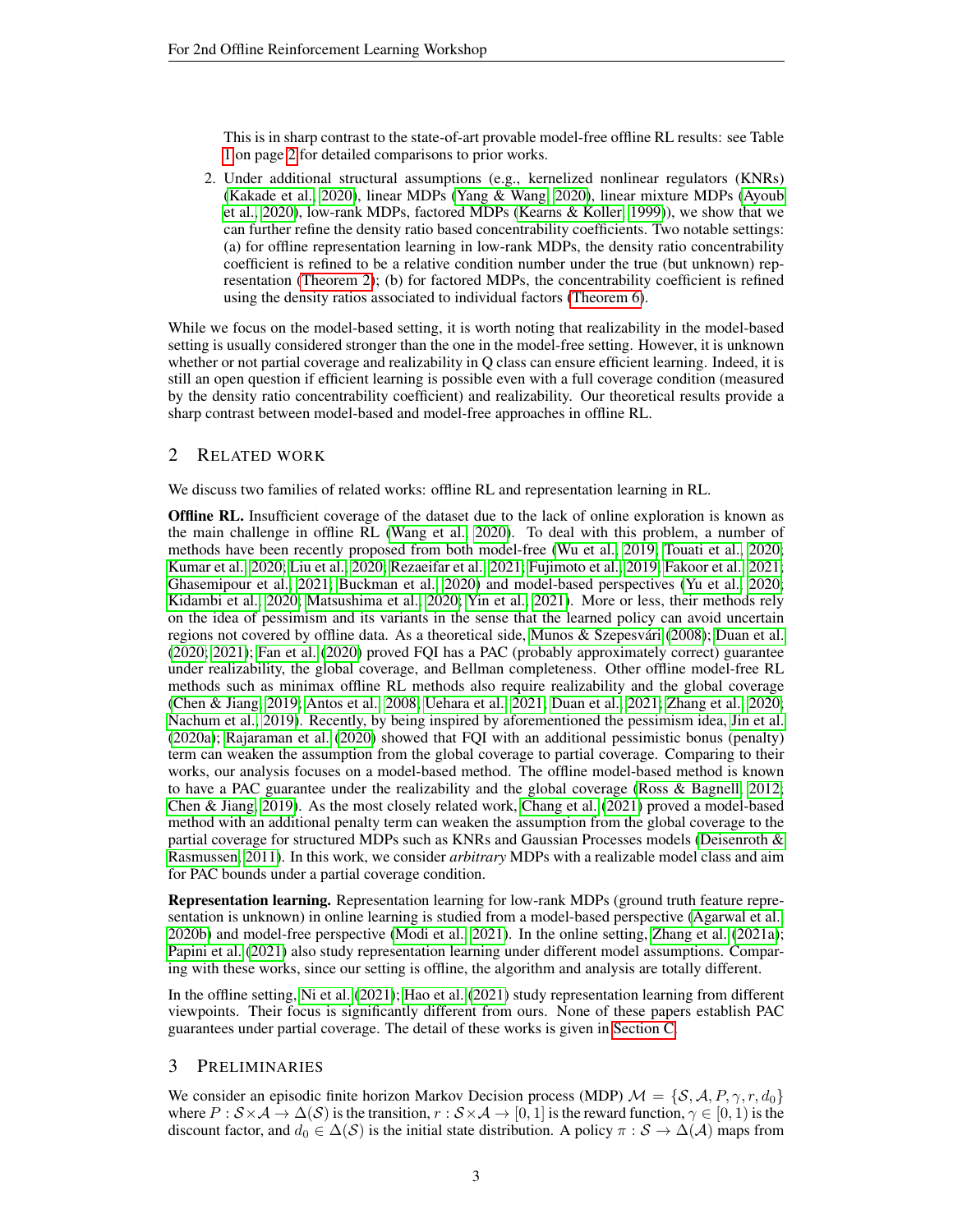state to distribution over actions. Given a policy  $\pi$  and a transition distribution P,  $V_P^{\pi}$  denotes the expected cumulative reward of  $\pi$  under  $P, d_0$  and  $r$ . Similarly,  $Q_P^{\pi}: \mathcal{S} \times \mathcal{A} \to \mathbb{R}, A_P^{\pi}: \mathcal{S} \times \mathcal{A} \to \mathbb{R}$ are a Q-function and advantage-function under P and  $\pi$ . Given a transition P, we denote  $\pi(P)$ as the optimal policy associated with model P. We also denote  $d_P^{\pi} \subset \Delta(\mathcal{S} \times \mathcal{A})$  as the average state-action distribution of  $\pi$  under the transition model P, i.e,  $d_P^{\pi} = (1 - \gamma) \sum_{t=0}^{\infty} \gamma^t d_{P,t}^{\pi}$ , where  $d_{P,t}^{\pi} \in \Delta(\mathcal{S} \times \mathcal{A})$  is the distribution of  $(s_t, a_t)$  under  $\pi$  and  $P$  at a time-step  $t$ . We denote the true transition distribution as  $P^*$ , which we do not know in advance. For simplicity, we suppose r is known. The extension to the unknown case is straightforward.

In the offline RL setting, we have an offline distribution  $\rho \in \Delta(\mathcal{S} \times \mathcal{A})$ , and an offline dataset  $\mathcal{D} = \{s^{(i)}, a^{(i)}, r^{(i)}, s'^{(i)}\}_{i=1}^n$  which is sampled in the following way:  $s, a \sim \rho, r = r(s, a), s' \sim$  $P^{\star}(\cdot|s, a)$  where  $P^{\star}$  denotes the ground truth transition model. Our main goal is obtaining  $\pi(P^{\star}) =$  $\arg \max_{\pi \in \Pi} V_{P^*}^{\pi}$  from this offline dataset without any further interaction with the environment. We often denote  $\mathbb{E}_{\mathcal{D}}[f(s,a,s')] = 1/n \sum_{(s,a,s') \in \mathcal{D}} f(s,a,s')$ . Our goal is to construct an offline RL algorithm Alg, which maps from D to  $\Pi$ , where  $\Pi \subseteq S \to \Delta(\mathcal{A})$  is a policy class so that the suboptimality gap  $V_{P^*}^{\pi^*} - V_{P^*}^{\text{Alg}(\mathcal{D})}$  for any comparator policy  $\pi^* \in \Pi$  is minimized. In this work, we in default consider Π to be the unrestricted Markovian policy class unless otherwise stated. Hereafter,  $c, c_1, c_2, \cdots$  are always universal constants.

**Partial coverage.** Throughout this work, we do not assume  $\rho$  has global coverage. The global coverage in this work means that the density ratio based concentrability coefficient  $d_{P^*}^{\pi}(s, a)/\rho(s, a)$ is upper-bounded by some constant  $C \in \mathbb{R}^+$  for all polices  $\pi \in \Pi$ , or the feature covariance matrix corresponding to the offline distribution  $\mathbb{E}_{s,a\sim\rho}\phi(s,a)\phi(s,a)^\top$   $(\phi \in S \times A \rightarrow \mathbb{R}$  is a feature representation) is full rank and has a non-zero minimum eigenvalue, which are commonly used assumptions in offline RL [\(Munos, 2005;](#page-9-15) [Antos et al., 2008;](#page-8-12) [Chen & Jiang, 2019;](#page-8-11) [Duan et al., 2020\)](#page-8-2). Under the full coverage, they show the output policy can compete with the globally optimal policy  $\pi(P^*)$ . However, this assumption may not be true in practice as computing an exploratory policy itself is a challenging task for large-scale RL problems. Instead, we are interested in the partial coverage setting such as  $d_{P^*}^{\pi^*}(s, a) / \rho(s, a) \leq C$ , which means the state-action occupancy measure under some comparator policy  $\pi^*$  is covered by the offline dataset. We want to design an algorithm that can compete against *any* policy  $\pi^*$  that is covered by the offline data. This assumption is much weaker than the global coverage. We can further reduce the density-ratio concentrability coefficient to a tighter quantity that is adaptive to the function class as we will show in [Section 4.](#page-3-0)

#### <span id="page-3-0"></span>4 PESSIMISTIC MODEL-BASED OFFLINE RL

We first introduce a general model-based algorithm that has a PAC guarantee of the suboptimality gap under partial coverage defined with a newly introduced concentrability coefficient. The algorithm takes a realizable model class as input and outputs a policy that is as good as any comparator policy that is covered by the offline data in the sense of the bounded concentrability coefficient.

Our algorithm, *Constrained Pessimistic Policy Optimization (CPPO)* [\(Algorithm 1\)](#page-4-2), takes a realizable hypothesis class M (with  $P^* \in M$ ) consisting of  $|M|$  candidate models as input, computes the maximum likelihood estimator (MLE) using the given offline data  $\mathcal{D} = \{s, a, s'\}$ . It then forms a min-max objective subject to a constraint. The min-max objective introduces pessimism via searching for the least favorable model P (in terms of its policy's value  $V_P^{\pi}$ ) that is feasible with respect to the constraint. We can also express the constrained optimization procedure using a version space  $M_{\mathcal{D}}$  and a policy optimization procedure defined below:

$$
\max_{\pi \in \Pi} \min_{P \in \mathcal{M}_{\mathcal{D}}} V_P^{\pi}, \text{ where } \mathcal{M}_{\mathcal{D}} = \left\{ P \mid P \in \mathcal{M}, \mathbb{E}_{\mathcal{D}} \left[ \text{TV}(\widehat{P}_{\text{MLE}}(\cdot | s, a), P(\cdot | s, a))^2 \right] \le \xi \right\}, \quad (1)
$$

where  $TV(P_1, P_2)$  is a total variation (TV) distance between  $P_1$  and  $P_2$ . The version space  $\mathcal{M}_{\mathcal{D}}$ contains models that are not far away from the MLE estimate in terms of the average TV distance under offline data D. The version space is constructed such that with high probability  $P^* \in M_{\mathcal{D}}$ .

Below we state the algorithm's performance guarantee. Assuming for now that  $P^* \in M_{\mathcal{D}}$  holds with high probability, then,  $\hat{V}^{\pi} := \min_{P \in \mathcal{M}_{\mathcal{D}}} V_P^{\pi}$  is a pessimistic policy evaluation estimator, which satisfies  $\hat{V}^{\pi} \le V_{P^*}^{\pi}$  for all  $\pi \in \Pi$ . Using the idea of pessimism, we have the following observation:

$$
V_{P^\star}^{\pi^\ast} - V_{P^\star}^{\hat{\pi}} = V_{P^\star}^{\pi^\ast} - \hat{V}^{\pi^\ast} + \hat{V}^{\pi^\ast} - V_{P^\star}^{\hat{\pi}} \leq V_{P^\star}^{\pi^\ast} - \hat{V}^{\pi^\ast} + \hat{V}^{\hat{\pi}} - V_{P^\star}^{\hat{\pi}} \leq V_{P^\star}^{\pi^\ast} - \hat{V}^{\pi^\ast},
$$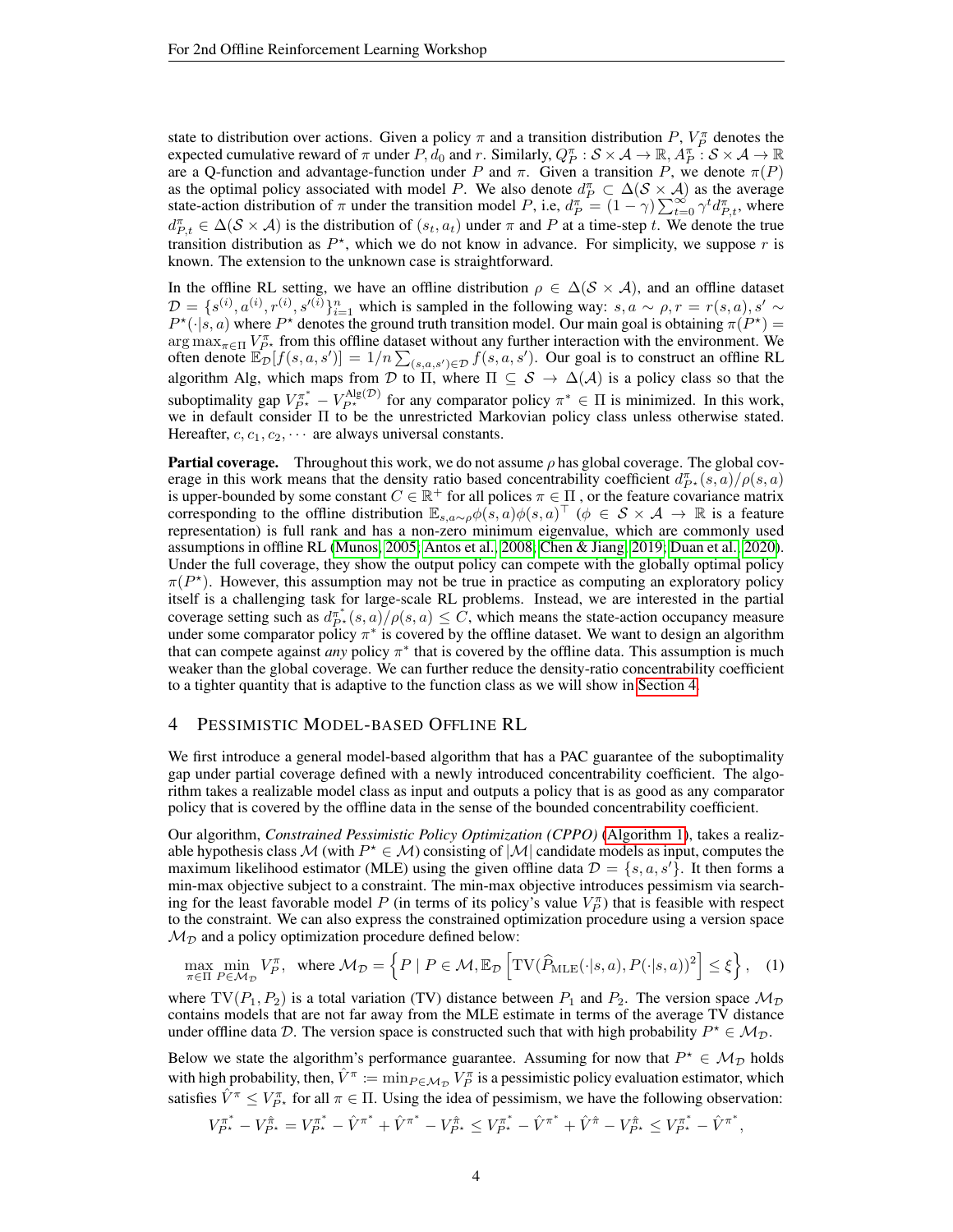|  | Algorithm 1 Constrained Pessimistic Policy Optimization (CPPO) |  |  |  |  |
|--|----------------------------------------------------------------|--|--|--|--|
|--|----------------------------------------------------------------|--|--|--|--|

- <span id="page-4-2"></span>1: Require: Models M, dataset  $D$ , parameter  $\xi$ , policy class  $\Pi$  (note  $\Pi$  could be unrestricted)
- 2: Obtain the estimator  $\hat{P}_{\text{MLE}}$  by MLE:  $\hat{P}_{\text{MLE}} = \arg \max_{P \in \mathcal{M}} \mathbb{E}_{\mathcal{D}}[\ln P(s' \mid s, a)].$
- 3: Constrained policy optimization:
	- $\hat{\pi} = \arg \max_{\pi \in \Pi} \min_{P \in \mathcal{M}} V_P^{\pi}, \text{ s.t., } \mathbb{E}_{\mathcal{D}} \left[ \text{TV}(\widehat{P}_{\text{MLE}}(\cdot | s, a), P(\cdot | s, a))^2 \right] \leq \xi.$
- 4: Return  $\hat{\pi}$

where the first inequality uses  $\hat{\pi} = \arg \max_{\pi \in \Pi} \hat{V}^{\pi}$  and the second inequality uses  $\hat{V}^{\pi} \le V_{P^{\star}}^{\pi}$  for all  $\pi \in \Pi$ . Thus, the final error only incurs the policy evaluation error for the comparator policy  $\pi^*$ , which leads to the error only depending on the concentrability coefficient for the comparator policy.

We define the following new concentrability coefficient:

<span id="page-4-0"></span>**Definition 1** (Model-based Concentrability Coefficient). *For a comparator policy* π<sup>\*</sup>, we define the *concentrability coefficient* C † <sup>π</sup><sup>∗</sup> *as follows:*

$$
C_{\pi^*}^{\dagger} = \sup_{P' \in \mathcal{M}} \frac{\mathbb{E}_{(s,a) \sim d_{P^*}^{\pi^*}} [\text{TV}(P'(\cdot|s,a), P(\cdot|s,a))^2]}{\mathbb{E}_{(s,a) \sim \rho} [\text{TV}(P'(\cdot|s,a), P(\cdot|s,a))^2]}.
$$

The following theorem shows CPPO learns a policy that competes against  $\pi^*$  when  $C_{\pi^*}^{\dagger} < \infty$ .

<span id="page-4-1"></span>**Theorem 1** (PAC Bound for CPPO with general function class). Assume  $P^* \in M$ . We set  $\xi =$  $c_1 \frac{\ln(c_2 |M|/δ)}{n}$ . Then, with probability 1 − δ, for any comparator policy  $π^* ∈ Π$  (Π can be the *unrestricted policy class containing non-Markovian policies),*

$$
V_{P^*}^{\pi^*} - V_{P^*}^{\hat{\pi}} \le c_3 (1 - \gamma)^{-2} \sqrt{\frac{C_{\pi^*}^{\dagger} \ln(c_2|M|/\delta)}{n}}.
$$

To the best of our knowledge, this is the *first* algorithm that achieves a PAC guarantee for *any MDPs* under the partial coverage assumption  $C_{\pi^*}^{\dagger} < \infty$  with only a realizable hypothesis class. We emphasize that the inequality in the above *uniformly* holds for *all* policies with probability 1 − δ including *history-dependent non-Markovian policies* (see Remark [5\)](#page-20-0). Note that the ability to compete against non-Markovian policies in offline RL is meaningful when the offline data does not cover the optimal policy  $\pi^*$  (i.e., there could be a high-quality history-dependent policy that is covered by the offline data against which we want to compete). In model-free approaches, this type of result generally cannot be obtained. Indeed, the model-free approach from [Xie et al.](#page-11-2) [\(2021\)](#page-11-2) requires Π to be a restricted Markovian policy class Π since their bound contains  $poly(ln(|\Pi|))$ dependence. For the detailed discussion, refer to Remark [2.](#page-5-0)

The quantity  $C_{\pi^*}^{\dagger}$  adaptively captures the discrepancy between the offline data and the state-action occupancy measure under a comparator policy  $\pi^*$  depending on the model class M. For example,  $C^{\dagger}_{\pi^*}$  can be reduced to a relative condition number in KNRs. Besides, it is always upper bounded by the density ratio based concentrability coefficient:

$$
C_{\pi^*,\infty} := \sup_{(s,a)} \frac{d_{P^*}^{\pi^*(s,a)}}{\rho(s,a)}
$$
.

[Theorem 1](#page-4-1) consider the case where the hypothesis class  $M$  is finite. When the hypothesis class is infinite, we can still obtain the PAC guarantee by utilizing the generalized result in [Section A](#page-12-0) for any realizable model class with valid statistical complexity.

Prior works that achieve PAC guarantees with only realizable model classes rely on much stronger global coverage sup<sub> $\pi C_{\pi,\infty} < \infty$  [\(Chen & Jiang, 2019\)](#page-8-11). Even when the comparator policy is the</sub> optimal policy  $\pi(P^*)$ , the partial coverage  $C_{\pi(P^*)}, \infty < \infty$  is weaker. Existing pessimistic modelbased algorithms and their theoretical results [\(Chang et al., 2021\)](#page-8-3) often additionally assume a *pointwise* model uncertainty measure is given as a by-product of model fitting, which limits the applicability to special models such as KNRs but not for linear mixture MDPs, low-rank MDPs. CPPO can still work for any MDPs with valid statistical complexity such that the MLE properly works.

**Remark 1.** With a slight modification of the proof, we can also show [Theorem 1](#page-4-1) by substituting  $C^{\dagger}_{\pi*}$ *with* L2 *density-ratio based concentrability coefficient*  $C_{\pi^*,2} = \mathbb{E}_{(s,a)\sim\rho}[(d_{P^*}^{\pi^*}(s,a)/\rho(s,a))^2]$ . We *have*  $C_{\pi^*,2} \leq C_{\pi^*,\infty}$  *while*  $C_{\pi^*,2}$  *and*  $C_{\pi^*}^\dagger$  *are generally not comparable. The detail is in [Section D.](#page-16-0)*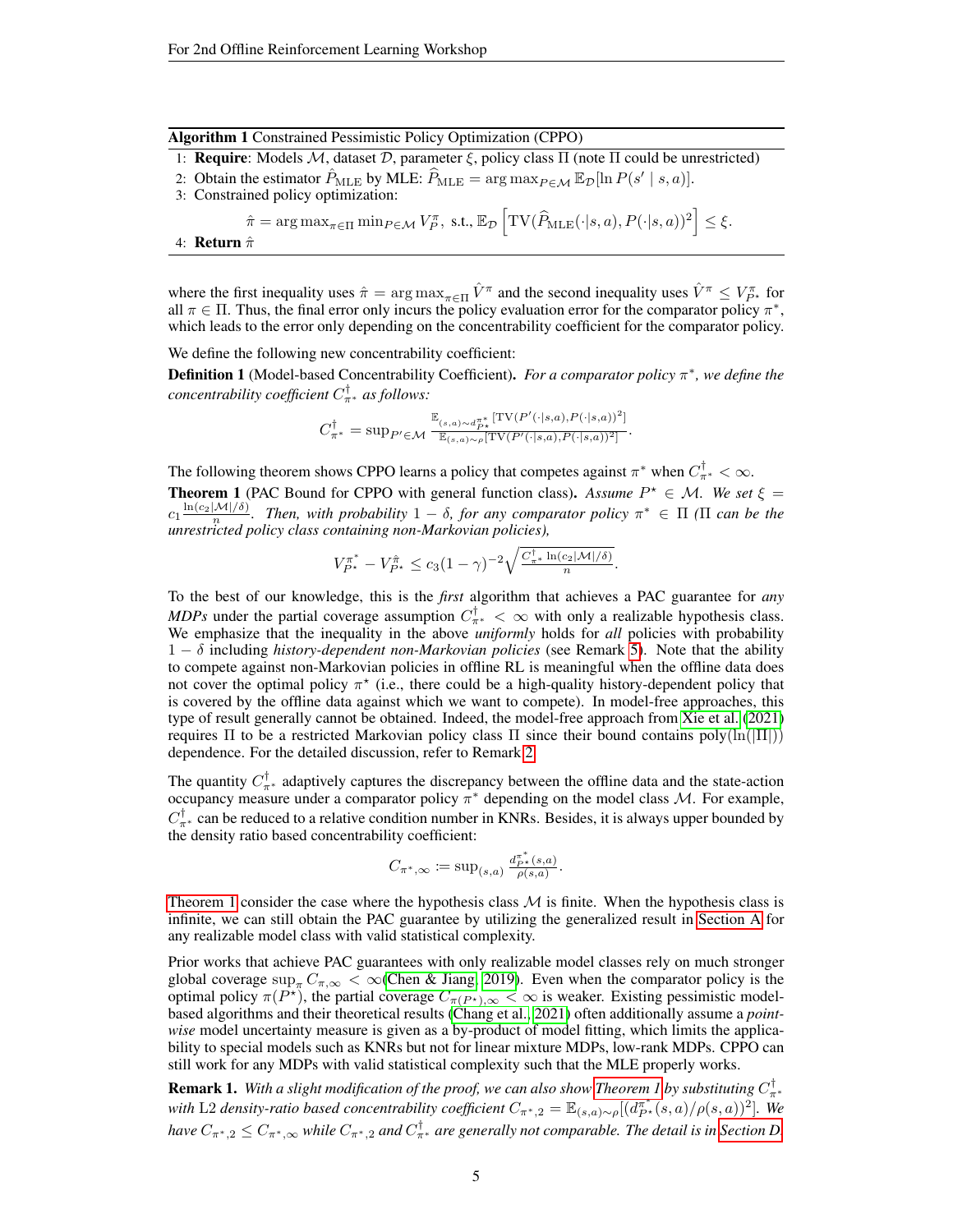<span id="page-5-0"></span>Remark 2 (Comparison to the model-free approach from [Xie et al.](#page-11-2) [\(2021\)](#page-11-2); [Zanette et al.](#page-11-3) [\(2021\)](#page-11-3) ). *[Xie et al.](#page-11-2) [\(2021\)](#page-11-2) study the model-free setting where the function class* Q *models Q functions assumed to be Bellman complete for any Markovian policy in* Π*. While directly comparing modelbased approaches to model-free approaches is hard as they use different inductive biases in function classes, we can leverage the approach from [Chen & Jiang](#page-8-11) [\(2019,](#page-8-11) Corollary 6) to convert a model class* M *to a pair of* Q *and* Π *class. Specifically, we can convert a model class* M *to a pair of* Q *class and*  $\Pi$  *class such that*  $Q$  *will be realizable and also Bellman complete with respect to all*  $\pi \in \Pi$ *. After such conversion from the model-based setting to the model-free setting, running the algorithm from [Xie et al.](#page-11-2)* [\(2021\)](#page-11-2) using Q and  $\Pi$  achieves  $V^{\pi^*}_{P^{\star}} - V^{\hat{\pi}}_{P^{\star}} = \sqrt{C^\diamond \ln(|\mathcal{M}||\Pi|/n}), \forall \pi^* \in \Pi$ , where  $C^{\diamond}$  is some concentrability coefficient. For the detailed derivation, we refer readers to Appendix *[F.](#page-17-1) Since the suboptimality gap from such conversion incurs* log |Π|*, a policy class* Π *cannot be too large. Especially, unlike our results, it cannot take the unrestricted policy class as* Π*. This restriction* cannot *be fixed even if we use natural policy gradient (NPG) algorithms unless models have special structures [\(Xie et al., 2021;](#page-11-2) [Zanette et al., 2021\)](#page-11-3). The details are given in Section [F.](#page-17-1)*

Thus, our theorem indicates two advantages of model-based approaches: (1) realizability in function class is enough to ensure a PAC guarantee under a partial coverage condition, (2) it can compete against a larger pool of candidate policies including history-dependent non-Markovian policies.

# 5 EXAMPLES WITH REFINED CONCENTRABILITY COEFFICIENTS

In the previous section, our results apply to any MDP as long as its true transition belongs to a function class  $M$ . In this section, we consider several concrete MDPs with additional structural conditions. We show that by leveraging the additional structural conditions, we can refine the modelbased concentrability coefficient to more natural quantities. The examples that we discuss here are: linear mixture MDPs which generalize linear MDPs from [Yang & Wang](#page-11-4) [\(2020\)](#page-11-4) and tabular MDPs, KNRs which generalize LQRs, low-rank MDPs, and factored MDPs.

Before proceeding, we clarify CPPO cannot capture linear MDPs in [Jin et al.](#page-9-5) [\(2020a\)](#page-9-5) that is different from the one [\(Yang & Wang, 2020\)](#page-11-4) we use, and linear Bellman-complete MDPs [\(Duan et al., 2020\)](#page-8-2) without any modification since MLE is no longer applicable to them. However, other objective functions for learning models could be applied to these models (e.g., see the nonparametric modelbased learning approach from [Lykouris et al.](#page-9-16) [\(2021\)](#page-9-16); [Neu & Pike-Burke](#page-10-11) [\(2020\)](#page-10-11) in the online setting).

#### 5.1 TABULAR MDPS AND LINEAR MIXTURE MDPS

Tabular MDPs Tabular MDPs are MDPs, where the state and action spaces are finite. Although the corresponding hypothesis class for tabular MDPs is infinite, we can still run MLE, that is, estimating  $P^*$  by the empirical distribution. Then, [Algorithm 1](#page-4-2) has the following guarantee.

<span id="page-5-1"></span>**Corollary 1** (PAC bound for tabular MDP). We set  $\xi = c_1 \frac{|S|^2 |A| \ln(n|S|A|c_2/\delta)}{n}$ . Then with proba*bility*  $1 - \delta$ *, for all*  $\pi^* \in \Pi$ *,* 

$$
V_{P^\star}^{\pi^\ast} - V_{P^\star}^{\hat{\pi}} \le c_3 (1-\gamma)^{-2} \left\{ \sqrt{\frac{C_{\pi^\ast,\infty} |\mathcal{S}|^2 |\mathcal{A}| \ln(n|\mathcal{S}||\mathcal{A}|c_4/\delta)}{n}} \right\}
$$

.

Here, for tabular MDPs with  $\mathcal{M} = \{P : P(\cdot|s, a) \in \Delta(\mathcal{S}), \forall s, a\}$ , the model-based concentrability coefficient in [Definition 1](#page-4-0) is equal to the density ratio based concentrability coefficient  $C_{\pi^*,\infty}$ .

Linear mixture MDPs The definition is as follows [\(Ayoub et al., 2020;](#page-8-6) [Modi et al., 2020\)](#page-9-17). **Definition 2** (Linear mixture MDPs). *Given a feature vector*  $\psi$  :  $(S, \mathcal{A}, \mathcal{S}) \to \mathbb{R}^d$ , a linear mixture *MDP is an MDP where the ground truth transition is*  $P^{\star}(s'|s, a) := \theta^{\star \top} \psi(s, a, s'), \theta^{\star} \in \mathbb{R}^d$ .

By setting,  $\psi(s, a, s') = \mu(s') \bigotimes \phi(s, a)$  ( $\otimes$  denotes the Kronecker product), linear mixture MDPs include the following linear MDPs [\(Yang & Wang, 2020\)](#page-11-4):

**Definition 3** (Linear MDPs). *Linear MDP has*  $P^{\star}(s'|s, a) := \sum_{i=1}^{d_1} \sum_{j=1}^{d_2} M^{\star}_{ij} \mu_i(s') \phi_j(s, a)$  *with*  $\mu: \mathcal{S} \to \mathbb{R}^{d_1}$  and  $\phi: \mathcal{S} \times \mathcal{A} \to \mathbb{R}^{d_2}$  are known features, and  $M^\star \subset \mathbb{R}^{d_1 \times d_2}.$ 

We use CPPO to learn on linear mixture MDPs. The corresponding  $M$  is

$$
\mathcal{M}_{\text{Mix}} = \left\{ \theta^\top \psi(s, a, s') \mid \theta \in \Theta \subset \mathbb{R}^d, \int \theta^\top \psi(s, a, s') d(s') = 1 \quad \forall (s, a) \right\}.
$$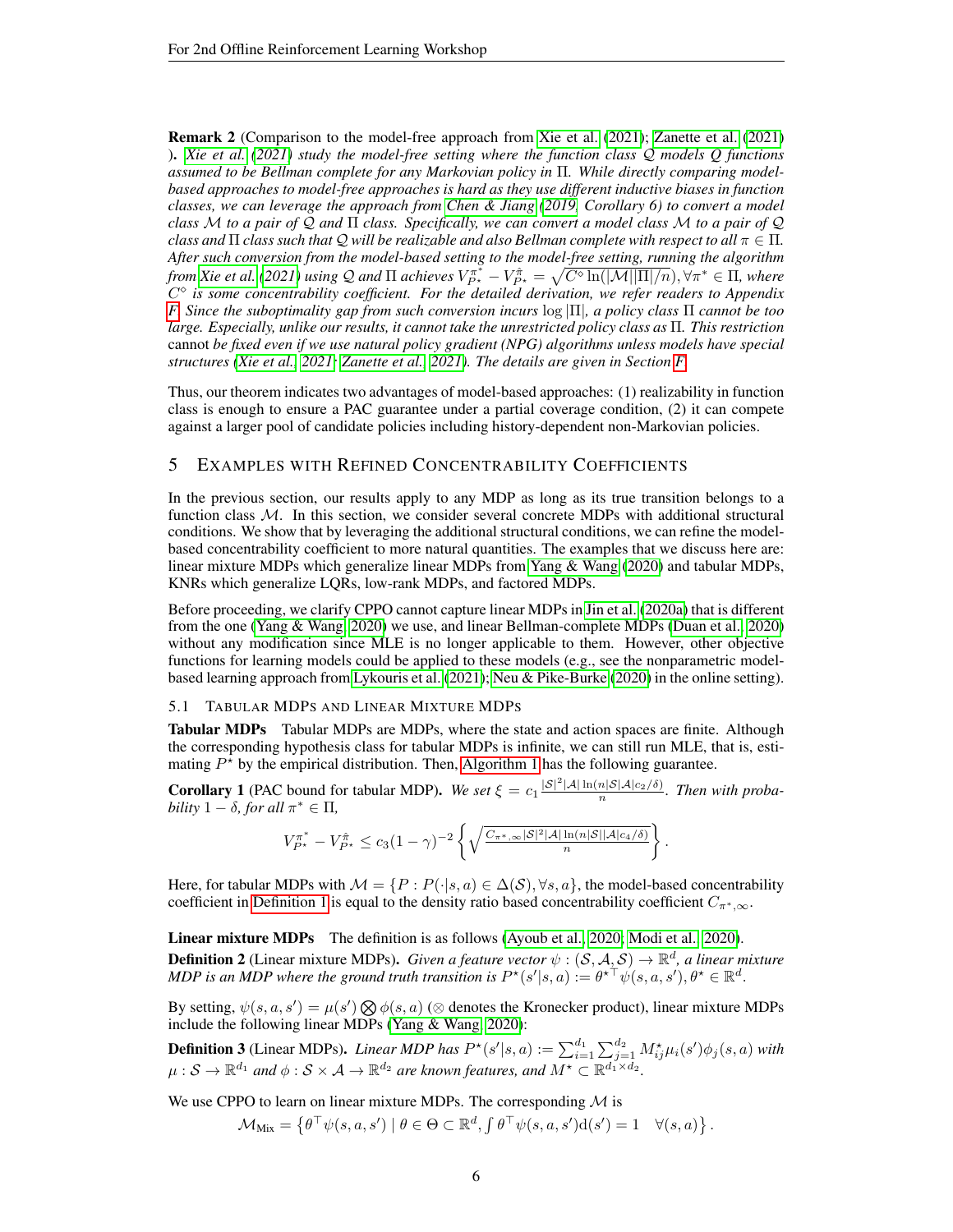Given a function  $V : S \to \mathbb{R}$ , define the state-action feature indexed by V as  $\psi_V(s, a) :=$  $\int \psi(s, a, s') V(s') d(s')$ , we have the following PAC guarantee.

<span id="page-6-0"></span>**Corollary 2** (PAC bound for linear mixture MDPs). Suppose  $\inf_{s,a,s'} P^*(s' | s,a) \ge c_3 > 0$ ,  $\Theta = \{\theta : \|\theta\|_2 \le R\}$ ,  $\|\psi_V(s, a)\|_2 \le 1$ ,  $\forall V \in S \rightarrow [0, 1]$  and  $P^{\star} \in \mathcal{M}_{Mix}$ . We set  $\xi =$  $c_1d\ln^2(c_{2}nR/\delta)/n$ . Then, with probability  $1-\delta$ , for any  $\pi^*$  in  $\Pi$  (again  $\Pi$  can be the unrestricted *policy class), CPPO outputs a policy*  $\hat{\pi}$  *such that:* 

$$
V_{P^*}^{\pi^*} - V_{P^*}^{\hat{\pi}} \le c_4 (1 - \gamma)^{-2} \sqrt{\min(dC_{\pi^*}^{\dagger}, d^2 \bar{C}_{\pi^*, \text{mix}}) \frac{\ln^2(c_5 n R/\delta)}{n}},\tag{2}
$$

where the concentrability coefficient  $\bar{C}_{\pi^*,\text{mix}}$  is defined as:

$$
\bar{C}_{\pi^*,\text{mix}} := \sup_{P\in\mathcal{Z}_{P^*}}\sup_{x\in\mathbb{R}^d} \left(\frac{x^\top \Sigma_{\pi^*,\psi_{V_P^{\pi^*}}} x}{x^\top \Sigma_{\rho,\psi_{V_P^{\pi^*}}} x}\right)
$$

*with the localized class*  $\mathcal{Z}_{P^*} := \{P : \mathbb{E}_{(s,a)\sim \rho}[\text{TV}(P(\cdot \mid s, a), P^\star(\cdot \mid s, a))^2] \leq \xi\}, \ \Sigma_{\rho, \psi_{V_P^{\pi^*}}} =$  $\mathbb{E}_{(s,a)\sim \rho}[\psi_{V_P^{\pi^*}}(s,a)\psi_{V_P^{\pi^*}}(s,a)^\top], \text{ and } \Sigma_{\pi^*,\psi_{V_P^{\pi^*}}} = \mathbb{E}_{s,a\sim d_{P^*}^{\pi^*}}[\psi_{V_P^{\pi^*}}(s,a)\psi_{V_P^{\pi^*}}(s,a)^\top].$ 

When specializing to linear MDPs, the above bound still holds with  $\bar{C}_{\pi^*,\text{mix}}$  being replaced by the  $\vec{r}$  *relative condition number*  $\vec{C}_{\pi^*}$ :

$$
\bar{C}_{\pi^*}:=\sup_{x\in\mathbb{R}^d}\frac{x^T\Sigma_{\pi^*}x}{x^{\top}\Sigma_{\rho},x},\text{ where }\Sigma_{\rho}=\mathbb{E}_{(s,a)\sim\rho}[\phi(s,a)\phi(s,a)^{\top}],\ \Sigma_{\pi^*}=\mathbb{E}_{(s,a)\sim d_{P^*}^{\pi^*}}[\phi(s,a)\phi(s,a)^{\top}].
$$

This is the first PAC-guarantee result in the offline setting under partial coverage  $\bar{C}_{\pi^*,\text{mix}} < \infty$  for linear mixture MDPs.  $\bar{C}_{\pi^*,\text{mix}}$  is a newly-introduced concentrabiliy coefficient for linear mixture MDPs. This coefficient is measured on the integrated feature vectors  $\phi_V(s, a)$  for  $V : S \to [0, 1]$ . The class of V is localized, i.e., we consider state-value functions  $V_P^{\pi^*}(s) := Q_P^{\pi^*}(s, \pi^*)$  for all P centered around  $P^*$  (i.e.,  $P \in \mathcal{Z}_{P^*}$ ). Such localization property ensures that  $\bar{C}_{\pi^*,\text{mix}} \leq C_{\pi^*}^{\dagger}$  (see [Lemma 10](#page-35-0) in [Section H\)](#page-34-0).

Note that these relative condition number based quantifiers are always tighter than the density ratio based concentrability coefficients (i.e.,  $\max{\{\overline{C}_{\pi^*}, \overline{C}_{\pi^*,\text{mix}}\}} \leq C_{\pi^*,\infty}$ ). For the special case where  $\phi(s, a)$  is a one-hot encoding vector, then they are reduced to the density ratio based concentrability coefficient. In a non-tabular setting, even if when the density ratio is infinite, the relative condition number can be still finite. Intuitively, the bounded relative condition number implies that the offline data covers the subspace that the comparator policy  $\pi^*$  visits.

We remark  $P^*(s' | s, a) \ge c_3 > 0$  in Corollary [2](#page-6-0) is a technical condition to calculate the entropy integral of the hypothesis class easily. It can be potentially discarded by a more careful argument following [\(van de Geer, 2000,](#page-10-12) Chapter 7). The norm assumption  $\|\psi_V(s, a)\|_2 < 1$  is also commonly assumed in the online setting [\(Zhou et al., 2021\)](#page-11-10).

#### 5.2 KERNELIZED NOLINEAR REGULATORS

We consider the example of KNRs in this section. A kernelized Nonlinear Regulator (KNR) [\(Kakade](#page-9-6) [et al., 2020\)](#page-9-6) is a model where the ground truth transition  $P^*(s'|s, a)$  is defined as  $s' = W^*(s, a) + \epsilon$ ,  $\epsilon \sim \mathcal{N}(0,\zeta^2 I)$ , with  $\phi: \mathcal{S} \times \tilde{\mathcal{A}} \to \mathbb{R}^d$  being a possibly nonlinear feature mapping. We denote the corresponding model on  $W$  by  $P(W)$ . We can apply [Algorithm 1](#page-4-2) and obtain its guarantee. Especially, since  $TV(P(W)(\cdot \mid s, a), P(W^*)(\cdot \mid s, a))^2 = \Theta(||(W - W^*)\phi(s, a)||_2^2)$  [\(Devroye](#page-8-15) [et al., 2018\)](#page-8-15),  $C^{\dagger}_{\pi^*}$  is upper-bounded by the relative condition number  $\bar{C}_{\pi^*}$ .

Then, we can also recover the result of [Chang et al.](#page-8-3) [\(2021\)](#page-8-3) which proposes a reward penalty-based pessimistic offline RL algorithm. The detail is given in Section [B.](#page-14-0) In summary, we can show

$$
V_{P^{\star}}^{\pi^*} - V_{P^{\star}}^{\hat{\pi}} \le c_1 (1 - \gamma)^{-2} \min(d^{1/2}, \bar{R}) \sqrt{\bar{R}} \sqrt{\frac{d_S \bar{C}_{\pi^*} \ln(1+n)}{n}},
$$

where  $\bar{R} := \text{rank}[\Sigma_{\rho}] {\text{rank}[\Sigma_{\rho}] + \ln(c_2/\delta)}.$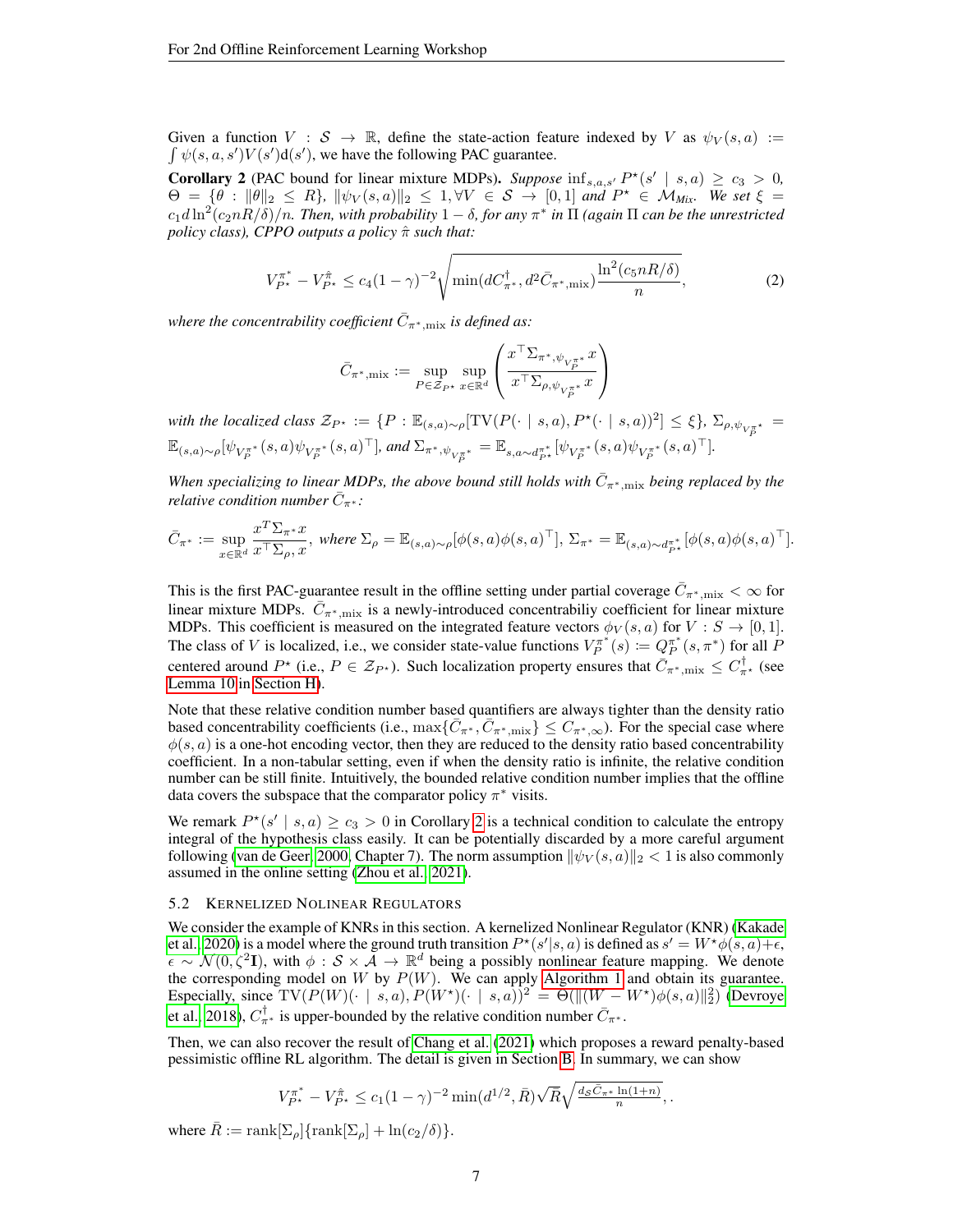This implies CPPO can learn a policy that can compete against  $\pi^*$  with partial coverage  $\bar{C}_{\pi^*}<\infty$ . Note that the condition  $\bar{C}_{\pi^*}<\infty$  does not require  $\sum_{\rho}$  to be full-rank. Also the bound uses rank  $[\Sigma_{\rho}]$ instead of  $d$ , which means that our bound is distribution dependent and is still valid even when  $d = \infty$  as long as the offline data only concentrate on a low-dimensional subspace. Regarding the formal argument with  $d = \infty$  in RKHS models, refer to Appendix [B.1.](#page-14-1)

#### 5.3 LOW-RANK MDPS WITH REPRESENTATION LEARNING

We consider the representation learning in offline RL. Following FLAMBE [\(Agarwal et al., 2020b\)](#page-8-14), we study low-rank MDPs but in the offline setting. Note that low-rank MDPs here are a more generalized model of the aforementioned linear MDPs [\(Yang & Wang, 2020\)](#page-11-4) since the true feature representation  $\phi^*$  in a low-rank MDP is unknown.

Definition 4 (Low rank MDPs). *The ground-truth model P<sup>\*</sup> admits a low rank decomposition with a* dimension d if there exists two embedding functions  $\mu^*$  :  $S \to \mathbb{R}^d$ ,  $\phi^*$  :  $S \times \mathcal{A} \to \mathbb{R}^d$  s.t.  $P^{\star}(s' \mid s, a) = \mu^*(s')^{\top} \phi^*(s, a)$ . Neither  $\mu^*$  nor  $\phi^*$  is known to the learner.

One interesting special case of a low-rank MDP is the following latent variable model (see [Agarwal](#page-8-14) [et al.](#page-8-14) [\(2020b\)](#page-8-14) for more details).

**Definition 5** (Latent variable models). *There exists a latent space Z along with functions*  $\mu^*$  :  $\mathcal{Z} \rightarrow$  $\Delta(\mathcal{S})$  and  $\phi^*: \mathcal{S} \times \mathcal{A} \to \Delta(\mathcal{Z})$  *s.t.*  $P^{\star}(\cdot \mid s, a) = \sum_{z \in \mathcal{Z}} \mu^{\star}(\cdot \mid z) \phi^*(z \mid s, a)$ .

To tackle representation learning under partial coverage on low-rank MDPs, we setup function classes as follows: given two function classes  $\Psi \subset \mathcal{S} \to \mathbb{R}^d, \Phi \subset \mathcal{S} \times \mathcal{A} \to \mathbb{R}^d$  (both are realizable in the sense that  $\mu^* \in \Psi$  and  $\phi^* \in \Phi$ ), we consider a hypothesis class  $\{\mu(s')^\top \phi(s, a); \mu \in \Psi\}$  $\Psi, \phi \in \Phi$ . Then, CPPO [\(Algorithm 1\)](#page-4-2) and [Theorem 1](#page-4-1) still work under this setting.

Here we show that by leveraging the low-rankness, we can refine the concentrability coefficient to a relative condition number defined by the unknown true representation  $\phi^*$ . We emphasize that this does not depend on the other features. Particularly, given a comparator policy  $\pi^*$ , we define  $\bar{C}_{\pi^*,\phi^*}$ :

$$
\bar{C}_{\pi^*,\phi^\star}=\sup_{x\in\mathbb{R}^d}\frac{x^\top \Sigma_{\pi^*} x}{x^\top \Sigma_\rho x},\quad \Sigma_{\pi^*}:=\mathbb{E}_{s,a\sim d_{P^\star}^{\pi^*}}\phi^*(s,a)\phi^*(s,a)^\top,\quad \Sigma_\rho:=\mathbb{E}_{s,a\sim \rho}\phi^*(s,a)\phi^*(s,a)^\top.
$$

We can show CPPO learns a policy that can compete against  $\pi^*$  such that  $\overline{C}_{\pi^*,\phi^*} < \infty$ .

<span id="page-7-0"></span>**Theorem 2** (PAC bound for low-rank MDP). We set  $\xi = c_1 \frac{\ln(|\Phi||\Psi|c_2/\delta)}{n}$ . Suppose (a):  $\|\phi(s, a)\|_2 \leq 1, \forall (s, a) \in \mathcal{S} \times \mathcal{A}, \forall \phi \in \Phi, \int \mu(s')^{\top} \phi(s, a) d(s') = 1$  and  $\int \|\mu(s)\|_2 ds \leq \sqrt{d}, \forall \mu \in \mathcal{S}$  $\Psi, \phi \in \Phi$ , (b)  $\rho(s, a) = d_{P^*}^{\pi_b}(s, a)$ , (c)  $P^*(s'|s, a) = \mu^*(s')^\top \phi^*(s, a)$  for some  $\mu^* \in \Psi, \phi^* \in \Phi$ . *With probability at least* 1 − δ*, for all* π <sup>∗</sup> ∈ Π *(again* Π *can be an unrestricted policy class), CPPO [\(Algorithm 1\)](#page-4-2) finds* πˆ *such that:*

$$
V_{P^*}^{\pi^*} - V_{P^*}^{\hat{\pi}} \le c_3 \sqrt{\bar{C}_{\pi^*, \phi^*} \omega_{\pi^*} \text{rank}(\Sigma_\rho) \frac{\ln(|\Psi||\Phi|c_4/\delta)}{(1-\gamma)^4 n}}, \ \omega_{\pi^*} = \left(\max_{(s,a)} \frac{\pi^*(a|s)}{\pi_b(a|s)}\right) \tag{3}
$$

To the best of our knowledge, this is the first established PAC result under the partial coverage condition  $\bar{C}_{\pi^*,\phi^*} < \infty$ ,  $\omega_{\pi^*} < \infty$  for low-rank MDPs in the offline setting, where the covariance matrices  $\Sigma_\rho$  and  $\Sigma_{\pi^*}$  are defined with respect to the true  $\phi^*$ , and the offline covariance matrix  $\Sigma_\rho$  is not necessarily full rank. We also emphasize that our bound in [Theorem 2](#page-7-0) is distribution dependent, i.e., it depends on rank $(\Sigma_\rho)$  rather than the exact rank d. Note that rank $(\Sigma_\rho) \leq d$ , and rank $(\Sigma_\rho)$ could be much smaller than  $d$  when the offline distribution only concentrates on a low-dimensional subspace (defined using  $\phi^*$ ).

Remark 3 (More discussion of assumptions in [Theorem 2\)](#page-7-0). *(a) is a regularity condition as assumed in FLAMBE. For (b),*  $\rho$  *can be the stationary distribution regarding*  $\pi_b$  *and*  $P^*$ . While we still need *the density ratio of the comparator policy and the behavior policy* ωπ∗ *is bounded to obtain the PAC guarantee, this is much weaker than*  $\max_{s,a} d_{\pi^*}(s,a)/\rho(s,a)$  *is bounded,* 

Remark 4 (Factored MDPs). *In [Section E,](#page-16-1) we discuss a result when we apply CPPO to factored MDPs. We can show the concentrability coefficient is refined using the density ratios associated to individual factors, which is smaller than the density ratio for non-factored MDPs.*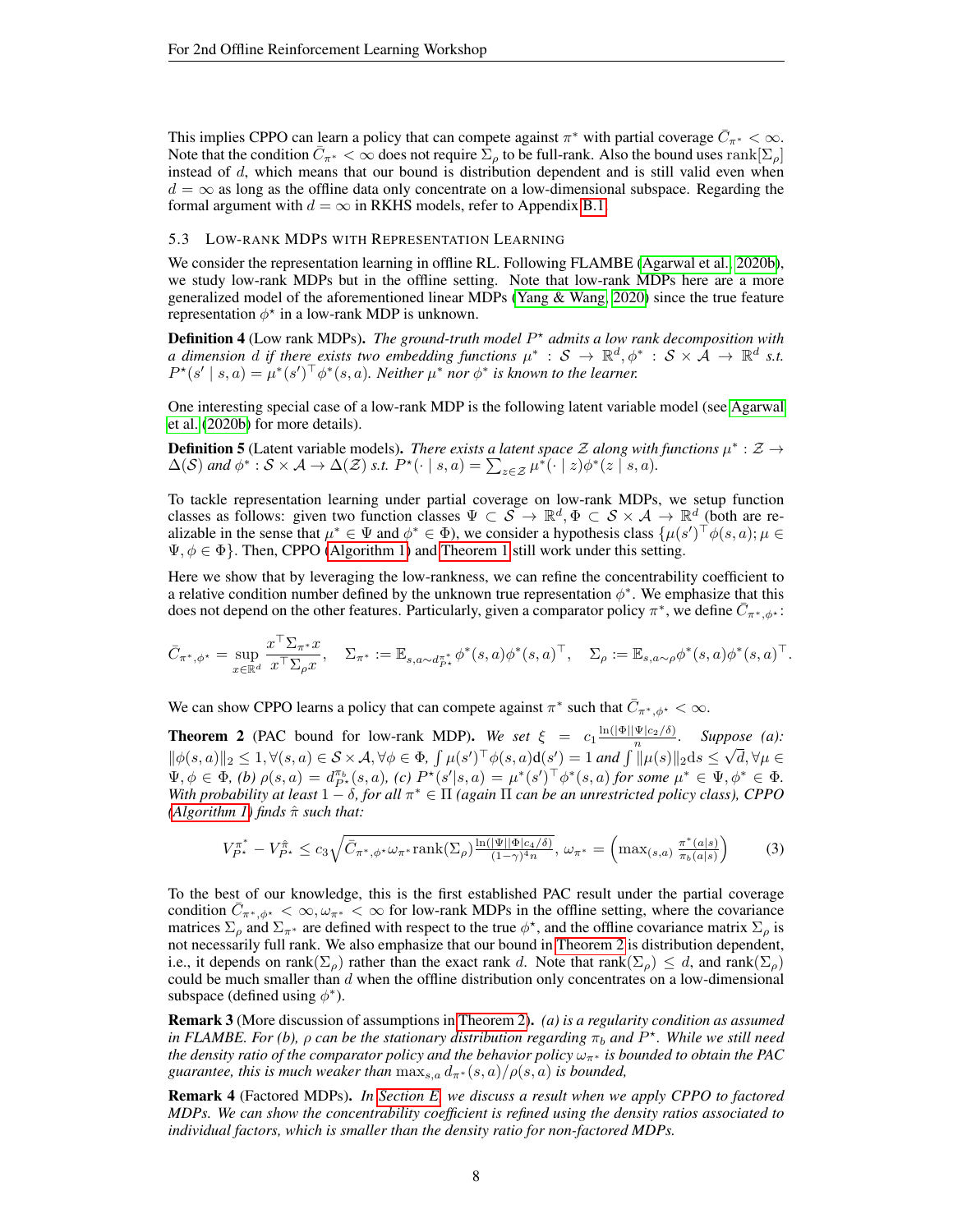## **REFERENCES**

- <span id="page-8-5"></span>Alekh Agarwal, Mikael Henaff, Sham Kakade, and Wen Sun. Pc-pg: Policy cover directed exploration for provable policy gradient learning. In *Advances in Neural Information Processing Systems*, volume 33, pp. 13399–13412, 2020a.
- <span id="page-8-14"></span>Alekh Agarwal, Sham Kakade, Akshay Krishnamurthy, and Wen Sun. Flambe: Structural complexity and representation learning of low rank mdps. In *Advances in Neural Information Processing Systems*, volume 33, pp. 20095–20107, 2020b.
- <span id="page-8-4"></span>Alekh Agarwal, Sham M Kakade, Jason D Lee, and Gaurav Mahajan. Optimality and approximation with policy gradient methods in markov decision processes. In *Proceedings of Thirty Third Conference on Learning Theory*, volume 125 of *Proceedings of Machine Learning Research*, pp. 64–66, 2020c.
- <span id="page-8-12"></span>András Antos, Csaba Szepesvári, and Rémi Munos. Learning near-optimal policies with bellmanresidual minimization based fitted policy iteration and a single sample path. *Machine Learning*, 71:89–129, 2008.
- <span id="page-8-6"></span>Alex Ayoub, Zeyu Jia, Csaba Szepesvari, Mengdi Wang, and Lin Yang. Model-based reinforcement learning with value-targeted regression. In *International Conference on Machine Learning*, pp. 463–474. PMLR, 2020.
- <span id="page-8-16"></span>Francis Bach. On the equivalence between kernel quadrature rules and random feature expansions. *Journal of machine learning research*, 18(21):1–38, 2017.
- <span id="page-8-8"></span>Jacob Buckman, Carles Gelada, and Marc G Bellemare. The importance of pessimism in fixeddataset policy optimization. *arXiv preprint arXiv:2009.06799*, 2020.
- <span id="page-8-3"></span>Jonathan D Chang, Masatoshi Uehara, Dhruv Sreenivas, Rahul Kidambi, and Wen Sun. Mitigating covariate shift in imitation learning via offline data without great coverage. 2021.
- <span id="page-8-11"></span>Jinglin Chen and Nan Jiang. Information-theoretic considerations in batch reinforcement learning. In *Proceedings of the 36th International Conference on Machine Learning*, volume 97, pp. 1042– 1051, 2019.
- <span id="page-8-0"></span>Minmin Chen, Alex Beutel, Paul Covington, Sagar Jain, Francois Belletti, and Ed Chi. Top-k off-policy correction for a reinforce recommender system. In *Proceedings of the Twelfth ACM International Conference on web search and data mining*, WSDM '19, pp. 456–464, 2019.
- <span id="page-8-13"></span>Marc Deisenroth and Carl E Rasmussen. Pilco: A model-based and data-efficient approach to policy search. In *Proceedings of the 28th International Conference on machine learning (ICML-11)*, pp. 465–472. Citeseer, 2011.
- <span id="page-8-15"></span>Luc Devroye, Abbas Mehrabian, and Tommy Reddad. The total variation distance between highdimensional gaussians. *arXiv preprint arXiv:1810.08693*, 2018.
- <span id="page-8-2"></span>Yaqi Duan, Zeyu Jia, and Mengdi Wang. Minimax-optimal off-policy evaluation with linear function approximation. In *Proceedings of the 37th International Conference on Machine Learning*, volume 119 of *Proceedings of Machine Learning Research*, pp. 2701–2709, 2020.
- <span id="page-8-9"></span>Yaqi Duan, Chi Jin, and Zhiyuan Li. Risk bounds and rademacher complexity in batch reinforcement learning. *arXiv preprint arXiv:2103.13883*, 2021.
- <span id="page-8-1"></span>Damien Ernst, Pierre Geurts, and Louis Wehenkel. Tree-based batch mode reinforcement learning. *Journal of Machine Learning Research*, 6:503–556, 2005.
- <span id="page-8-7"></span>Rasool Fakoor, Jonas Mueller, Pratik Chaudhari, and Alexander J Smola. Continuous doubly constrained batch reinforcement learning. *arXiv preprint arXiv:2102.09225*, 2021.
- <span id="page-8-10"></span>Jianqing Fan, Zhaoran Wang, Yuchen Xie, and Zhuoran Yang. A theoretical analysis of deep qlearning. In *Proceedings of the 2nd Conference on Learning for Dynamics and Control*, volume 120 of *Proceedings of Machine Learning Research*, pp. 486–489, 2020.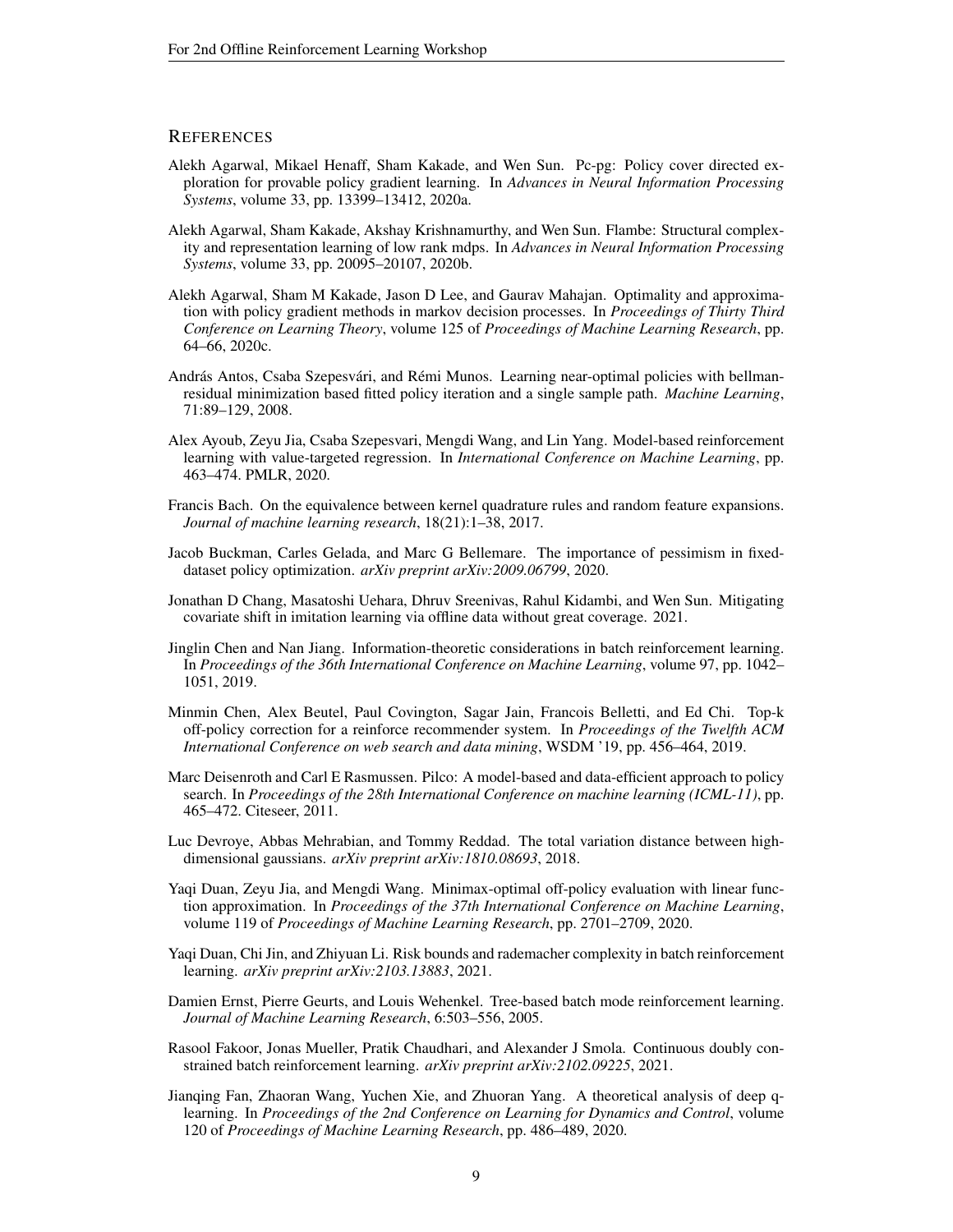- <span id="page-9-9"></span>Scott Fujimoto, David Meger, and Doina Precup. Off-policy deep reinforcement learning without exploration. In *International Conference on Machine Learning*, pp. 2052–2062. PMLR, 2019.
- <span id="page-9-10"></span>Seyed Kamyar Seyed Ghasemipour, Dale Schuurmans, and Shixiang Shane Gu. Emaq: Expectedmax q-learning operator for simple yet effective offline and online rl. In *International Conference on Machine Learning*, pp. 3682–3691. PMLR, 2021.
- <span id="page-9-14"></span>Botao Hao, Yaqi Duan, Tor Lattimore, Csaba Szepesvári, and Mengdi Wang. Sparse feature selection makes batch reinforcement learning more sample efficient. In *International Conference on Machine Learning*, pp. 4063–4073. PMLR, 2021.
- <span id="page-9-5"></span>Chi Jin, Zhuoran Yang, Zhaoran Wang, and Michael I Jordan. Provably efficient reinforcement learning with linear function approximation. In *Proceedings of Thirty Third Conference on Learning Theory*, volume 125 of *Proceedings of Machine Learning Research*, pp. 2137–2143, 2020a.
- <span id="page-9-4"></span>Ying Jin, Zhuoran Yang, and Zhaoran Wang. Is pessimism provably efficient for offline rl? *arXiv preprint arXiv:2012.15085*, 2020b.
- <span id="page-9-6"></span>Sham Kakade, Akshay Krishnamurthy, Kendall Lowrey, Motoya Ohnishi, and Wen Sun. Information theoretic regret bounds for online nonlinear control. In *Advances in Neural Information Processing Systems*, volume 33, pp. 15312–15325, 2020.
- <span id="page-9-7"></span>Michael Kearns and Daphne Koller. Efficient reinforcement learning in factored mdps. In *IJCAI*, volume 16, pp. 740–747, 1999.
- <span id="page-9-11"></span>Rahul Kidambi, Aravind Rajeswaran, Praneeth Netrapalli, and Thorsten Joachims. Morel: Modelbased offline reinforcement learning. In *Advances in Neural Information Processing Systems*, volume 33, pp. 21810–21823. Curran Associates, Inc., 2020.
- <span id="page-9-18"></span>Daphne Koller and Ronald Parr. Policy iteration for factored mdps. In *Proceedings of the Sixteenth conference on Uncertainty in artificial intelligence*, pp. 326–334, 2000.
- <span id="page-9-0"></span>Michael R. Kosorok and Eric B. Laber. Precision medicine. 6:263–286, 2019.
- <span id="page-9-8"></span>Aviral Kumar, Aurick Zhou, George Tucker, and Sergey Levine. Conservative q-learning for offline reinforcement learning. *arXiv preprint arXiv:2006.04779*, 2020.
- <span id="page-9-1"></span>Sergey Levine, Aviral Kumar, George Tucker, and Justin Fu. Offline reinforcement learning: Tutorial, review, and perspectives on open problems. *arXiv preprint arXiv:2005.01643*, 2020.
- <span id="page-9-3"></span>Yao Liu, Adith Swaminathan, Alekh Agarwal, and Emma Brunskill. Provably good batch off-policy reinforcement learning without great exploration. In *Advances in Neural Information Processing Systems*, volume 33, pp. 1264–1274, 2020.
- <span id="page-9-16"></span>Thodoris Lykouris, Max Simchowitz, Alex Slivkins, and Wen Sun. Corruption-robust exploration in episodic reinforcement learning. In *Conference on Learning Theory*, pp. 3242–3245. PMLR, 2021.
- <span id="page-9-12"></span>Tatsuya Matsushima, Hiroki Furuta, Yutaka Matsuo, Ofir Nachum, and Shixiang Gu. Deploymentefficient reinforcement learning via model-based offline optimization. *ICLR*, 2020.
- <span id="page-9-17"></span>Aditya Modi, Nan Jiang, Ambuj Tewari, and Satinder Singh. Sample complexity of reinforcement learning using linearly combined model ensembles. In *International Conference on Artificial Intelligence and Statistics*, pp. 2010–2020. PMLR, 2020.
- <span id="page-9-13"></span>Aditya Modi, Jinglin Chen, Akshay Krishnamurthy, Nan Jiang, and Alekh Agarwal. Model-free representation learning and exploration in low-rank mdps. *arXiv preprint arXiv: 2102.07035*, 2021.
- <span id="page-9-15"></span>Rémi Munos. Error bounds for approximate value iteration. In *Proceedings of the National Conference on Artificial Intelligence*, volume 20, pp. 1006. Menlo Park, CA; Cambridge, MA; London; AAAI Press; MIT Press; 1999, 2005.
- <span id="page-9-2"></span>Rémi Munos and Csaba Szepesvári. Finite-time bounds for fitted value iteration. *Journal of Machine Learning Research*, 9(May):815–857, 2008.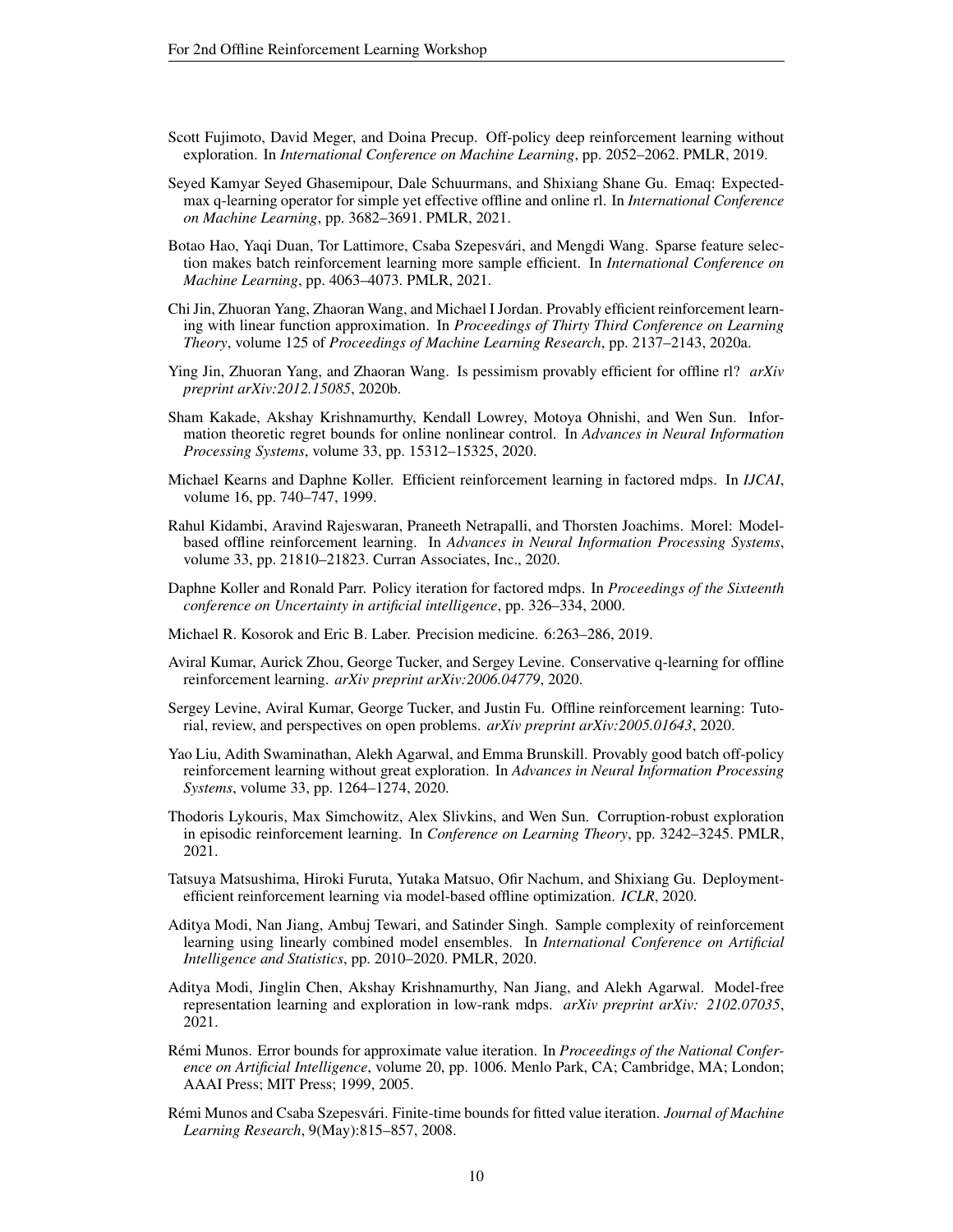- <span id="page-10-7"></span>Ofir Nachum, Bo Dai, Ilya Kostrikov, Yinlam Chow, Lihong Li, and Dale Schuurmans. Algaedice: Policy gradient from arbitrary experience. *arXiv preprint arXiv:1912.02074*, 2019.
- <span id="page-10-11"></span>Gergely Neu and Ciara Pike-Burke. A unifying view of optimism in episodic reinforcement learning. *arXiv preprint arXiv:2007.01891*, 2020.
- <span id="page-10-10"></span>Chengzhuo Ni, Anru Zhang, Yaqi Duan, and Mengdi Wang. Learning good state and action representations via tensor decomposition. *arXiv preprint arXiv:2105.01136*, 2021.
- <span id="page-10-9"></span>Matteo Papini, Andrea Tirinzoni, Marcello Restelli, Alessandro Lazaric, and Matteo Pirotta. Leveraging good representations in linear contextual bandits. *arXiv preprint arXiv:2104.03781*, 2021.
- <span id="page-10-8"></span>Nived Rajaraman, Lin F Yang, Jiantao Jiao, and Kannan Ramachandran. Toward the fundamental limits of imitation learning. *arXiv preprint arXiv:2009.05990*, 2020.
- <span id="page-10-1"></span>Paria Rashidinejad, Banghua Zhu, Cong Ma, Jiantao Jiao, and Stuart Russell. Bridging offline reinforcement learning and imitation learning: A tale of pessimism. *arXiv preprint arXiv:2103.12021*, 2021.
- <span id="page-10-15"></span>Carl Edward Rasmussen and Christopher K. I. Williams. *Gaussian Processes for Machine Learning (Adaptive Computation and Machine Learning)*. 2005.
- <span id="page-10-5"></span>Shideh Rezaeifar, Robert Dadashi, Nino Vieillard, Léonard Hussenot, Olivier Bachem, Olivier Pietquin, and Matthieu Geist. Offline reinforcement learning as anti-exploration. *arXiv preprint arXiv:2106.06431*, 2021.
- <span id="page-10-2"></span>Stephane Ross and J Andrew Bagnell. Agnostic system identification for model-based reinforcement ´ learning. In *Proceedings of the 29th International Coference on International Conference on Machine Learning*, pp. 1905–1912, 2012.
- <span id="page-10-14"></span>Niranjan Srinivas, Andreas Krause, Sham Kakade, and Matthias Seeger. Gaussian process optimization in the bandit setting: No regret and experimental design. In *Proceedings of the 27th International Conference on International Conference on Machine Learning*, ICML'10, pp. 1015–1022, 2010.
- <span id="page-10-17"></span>Wen Sun, Nan Jiang, Akshay Krishnamurthy, Alekh Agarwal, and John Langford. Model-based rl in contextual decision processes: Pac bounds and exponential improvements over model-free approaches. In *Proceedings of the Thirty-Second Conference on Learning Theory*, volume 99 of *Proceedings of Machine Learning Research*, pp. 2898–2933, 2019.
- <span id="page-10-4"></span>Ahmed Touati, Amy Zhang, Joelle Pineau, and Pascal Vincent. Stable policy optimization via offpolicy divergence regularization. *arXiv preprint arXiv:2003.04108*, 2020.
- <span id="page-10-0"></span>Masatoshi Uehara, Jiawei Huang, and Nan Jiang. Minimax weight and q-function learning for offpolicy evaluation. In *Proceedings of the 37th International Conference on Machine Learning*, pp. 9659–9668, 2020.
- <span id="page-10-6"></span>Masatoshi Uehara, Masaaki Imaizumi, Nan Jiang, Nathan Kallus, Wen Sun, and Tengyang Xie. Finite sample analysis of minimax offline reinforcement learning: Completeness, fast rates and first-order efficiency. *arXiv preprint arXiv:2102.02981*, 2021.
- <span id="page-10-16"></span>Michal Valko, Nathan Korda, Remi Munos, Ilias Flaounas, and Nello Cristianini. Finite-time anal- ´ ysis of kernelised contextual bandits. In *Proceedings of the Twenty-Ninth Conference on Uncertainty in Artificial Intelligence*, UAI'13, pp. 654–663, Arlington, Virginia, USA, 2013. AUAI Press.
- <span id="page-10-12"></span>S van de Geer. *Empirical Processes in M-Estimation*. Cambridge Series in Statistical and Probabilistic Mathematics. Cambridge University Press, 2000.
- <span id="page-10-13"></span>Martin J Wainwright. *High-Dimensional Statistics : A Non-Asymptotic Viewpoint*. Cambridge University Press, New York, 2019.
- <span id="page-10-3"></span>Ruosong Wang, Dean P. Foster, and Sham M. Kakade. What are the statistical limits of offline rl with linear function approximation?. *arXiv preprint arXiv:2010.11895*, 2020.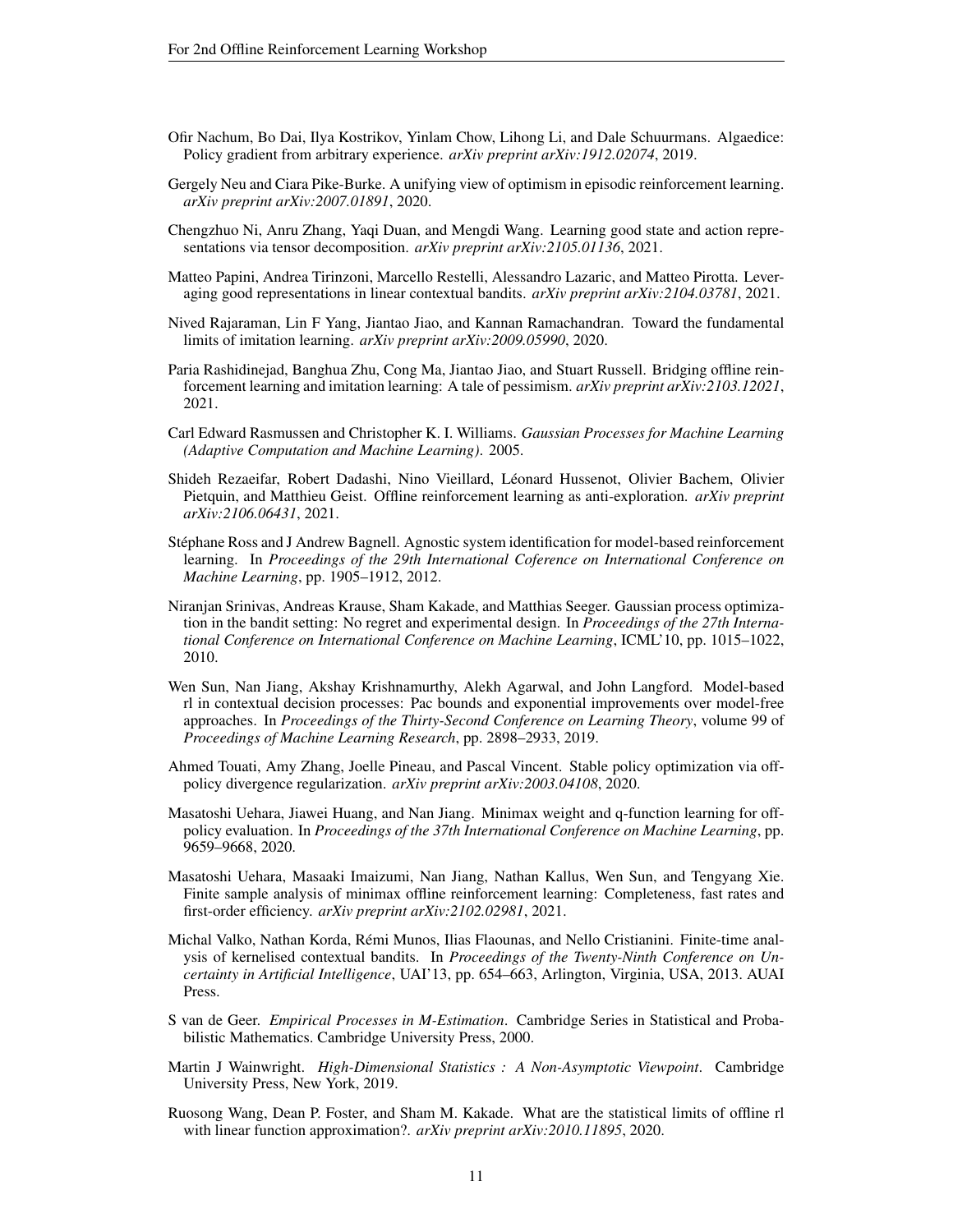- <span id="page-11-5"></span>Yifan Wu, George Tucker, and Ofir Nachum. Behavior regularized offline reinforcement learning. *arXiv preprint arXiv:1911.11361*, 2019.
- <span id="page-11-0"></span>Tengyang Xie and Nan Jiang. Batch value-function approximation with only realizability. *arXiv preprint arXiv:2008.04990*, 2020.
- <span id="page-11-2"></span>Tengyang Xie, Ching-An Cheng, Nan Jiang, Paul Mineiro, and Alekh Agarwal. Bellman-consistent pessimism for offline reinforcement learning. *arXiv preprint arXiv:2106.06926*, 2021.
- <span id="page-11-4"></span>Lin Yang and Mengdi Wang. Reinforcement learning in feature space: Matrix bandit, kernels, and regret bound. In *Proceedings of the 37th International Conference on Machine Learning*, pp. 10746–10756, 2020.
- <span id="page-11-7"></span>Ming Yin, Yu Bai, and Yu-Xiang Wang. Near-optimal offline reinforcement learning via double variance reduction. *arXiv preprint arXiv:2102.01748*, 2021.
- <span id="page-11-6"></span>Tianhe Yu, Garrett Thomas, Lantao Yu, Stefano Ermon, James Y Zou, Sergey Levine, Chelsea Finn, and Tengyu Ma. Mopo: Model-based offline policy optimization. In *Advances in Neural Information Processing Systems*, volume 33, pp. 14129–14142, 2020.
- <span id="page-11-3"></span>Andrea Zanette, Martin J Wainwright, and Emma Brunskill. Provable benefits of actor-critic methods for offline reinforcement learning. *arXiv preprint arXiv:2108.08812*, 2021.
- <span id="page-11-8"></span>Ruiyi Zhang, Bo Dai, Lihong Li, and Dale Schuurmans. Gendice: Generalized offline estimation of stationary values. In *International Conference on Learning Representations*, 2020.
- <span id="page-11-11"></span>Tong Zhang. Learning bounds for kernel regression using effective data dimensionality. *Neural computation*, 17(9):2077–2098, 2005.
- <span id="page-11-9"></span>Weitong Zhang, Jiafan He, Dongruo Zhou, Amy Zhang, and Quanquan Gu. Provably efficient representation learning in low-rank markov decision processes. *arXiv preprint arXiv:2106.11935*, 2021a.
- <span id="page-11-1"></span>Xuezhou Zhang, Yiding Chen, Jerry Zhu, and Wen Sun. Corruption-robust offline reinforcement learning. *arXiv preprint arXiv:2106.06630*, 2021b.
- <span id="page-11-10"></span>Dongruo Zhou, Quanquan Gu, and Csaba Szepesvari. Nearly minimax optimal reinforcement learning for linear mixture markov decision processes. In *Conference on Learning Theory*, pp. 4532– 4576. PMLR, 2021.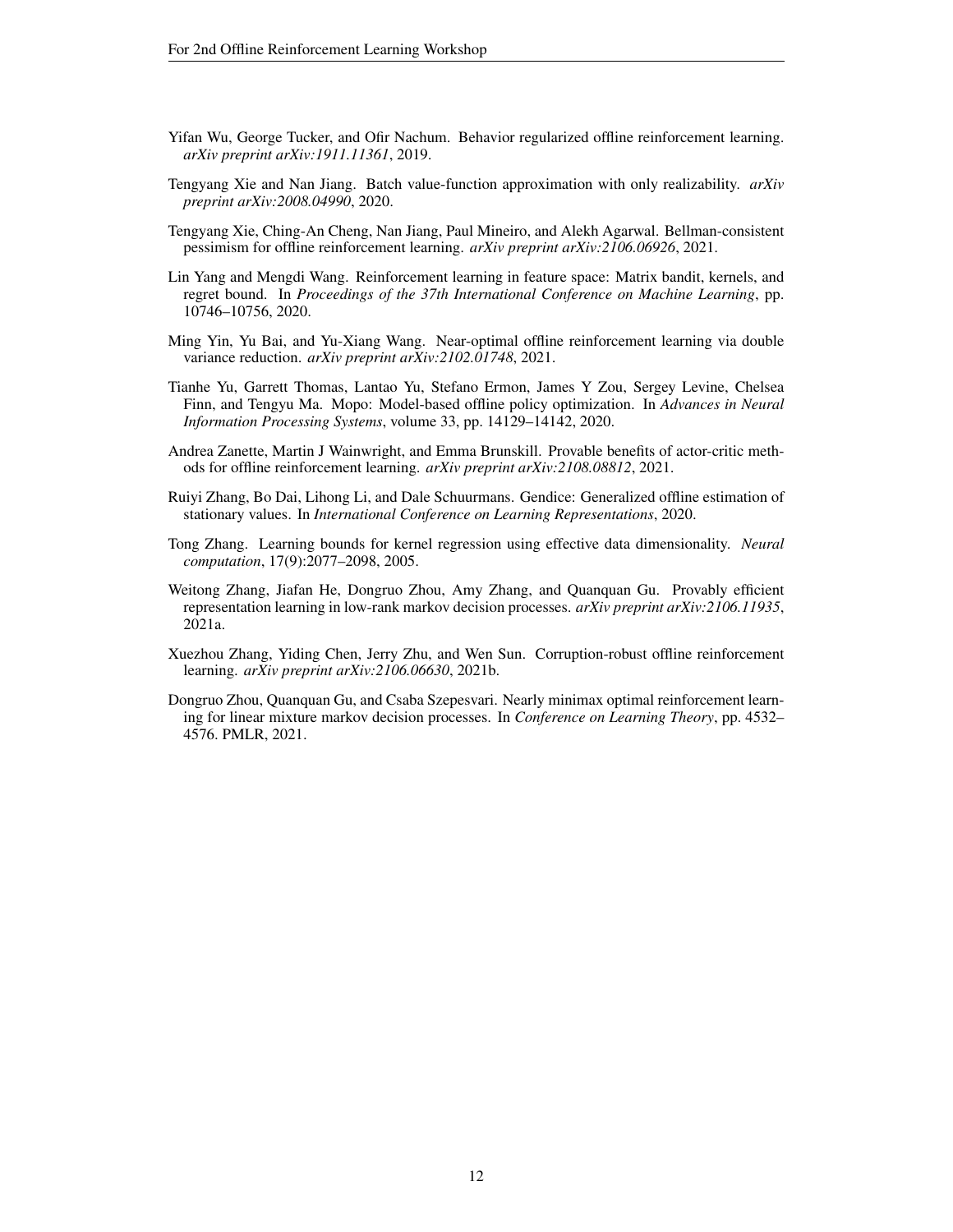# <span id="page-12-0"></span>A GENERALIZATION OF T[HEOREM](#page-4-1) 1

We present the generalized version of [Theorem 1](#page-4-1) when the hypothesis class is infinite. We define the modified function class of  $\mathcal{M}$ :

$$
\mathcal{H} = \left\{ \sqrt{\frac{P + P^*}{2}} \mid P \in \mathcal{M} \right\}.
$$

Given a function class F, let  $\mathcal{N}_{[]}(\delta, \mathcal{F}, d)$  be the bracketing number of F w.r.t the metric  $d(a, b)$ given by

$$
d(a,b) = \mathbb{E}_{(s,a)\sim\rho} \left[ \int (a(s' \mid s,a) - b(s' \mid s,a))^2 \mathbf{d}(s') \right]^{1/2}
$$

Then, the entropy integral of  $\mathcal F$  is given by

$$
J_B(\delta, \mathcal{F}, d) = \max \left( \int_{\delta^2/2}^{\delta} (\log \mathcal{N}_{[]}(u, \mathcal{F}, d))^{1/2} du, \delta \right). \tag{4}
$$

<span id="page-12-1"></span>.

We also define the localized class of  $H$ :

$$
\mathcal{H}(\delta) = \{ h \in \mathcal{H} : \mathbb{E}_{(s,a)\sim\rho}[h^2(P(\cdot \mid s,a) \| P^{\star}(\cdot \mid s,a))] \leq \delta^2 \},\
$$

where  $h(P(\cdot | s, a) || P^*(\cdot | s, a))$  denotes Hellinger distance defined by

$$
\left(0.5\int \{\sqrt{P(s'\mid s,a)} - \sqrt{P^{\star}(s'\mid s,a)}\}^{2} d(s')\right)^{1/2}.
$$

Based on Theorem 7.4 [\(van de Geer, 2000\)](#page-10-12), the MLE has the following guarantee.

<span id="page-12-3"></span>**Theorem 3** (MLE guarantee with general function approximation). We take a function  $G(\epsilon)$ :  $[0,1] \to \mathbb{R}$  s.t.  $G(\epsilon) \geq J_B[\epsilon, \mathcal{H}(\epsilon), d]$  and  $G(\epsilon)/\epsilon^2$  is a non-increasing function w.r.t  $\epsilon$ . Then, <br>letting  $\xi_n$  be a solution to  $\sqrt{n}\epsilon^2 \geq cG(\epsilon)$  w.r.t  $\epsilon$ . With probability  $1-\delta$ , we have

$$
\mathbb{E}_{(s,a)\sim\rho}[\|\hat{P}_{\text{MLE}}(\cdot \mid s,a) - P(\cdot \mid s,a)\|_1^2] \le c_1 \left\{\xi_n + \sqrt{\log(c_2/\delta)/n}\right\}^2.
$$

We remark that the original guarantee in [\(van de Geer, 2000\)](#page-10-12) is given for the estimation of unconditional distributions. The adaption to the conditional case is straightforward. For more details, refer to Section [A.1.](#page-13-0) Besides, when we assume the convexity of the function class, the entropy integral with bracketing [\(4\)](#page-12-1) can be replaced with the entropy integral with covering number [\(Wainwright,](#page-10-13) [2019,](#page-10-13) Chapter 14).

By using the above notation and the MLE guarantee, we can generalize [Theorem 1.](#page-4-1)

<span id="page-12-2"></span>**Theorem 4** (Finite sample error bound of CPPO with an infinite hypothesis class). Assume  $P^* \in$ *M. Let*  $f(P)(s, a) = \text{TV}(P(\cdot \mid s, a), P^*(\cdot \mid s, a))^2$ . Define

$$
\mathcal{M}_1 = \left\{ P : \mathbb{E}_{(s,a)\sim\rho} \left[ f(P)(s,a) \right] \le c \left( \xi_n^2 + \frac{\ln(c/\delta)}{n} \right) \right\},
$$
  

$$
\mathcal{M}_2 = \left\{ P : \mathbb{E}_{(s,a)\sim\mathcal{D}}[f(P)(s,a)] \le c \left( G(\mathcal{M}_1) + \xi_n^2 + \frac{\ln(c/\delta)}{n} \right) \right\},
$$
  

$$
G(\mathcal{M}_1) = \mathbb{E}[\sup_{P \in \mathcal{M}_1} |(\mathbb{E}_{\mathcal{D}} - \mathbb{E}_{\rho})[f(P)]|], G(\mathcal{M}_2) = \mathbb{E}[\sup_{P \in \mathcal{M}_{\mathcal{D}}} |(\mathbb{E}_{\mathcal{D}} - \mathbb{E}_{\rho})[f(P)]|].
$$

*Here, in*  $G(\mathcal{M}_1)$  *and*  $G(\mathcal{M}_2)$ *, the expectation is taken over the data. We set*  $\xi = cG(\mathcal{M}_1) + c\xi_n^2 + cG(\mathcal{M}_2)$  $c\left(\frac{\ln(c/\delta)}{n}\right)$  $\left(\frac{c}{\delta}\right)$  *Then, for all*  $\pi^* \in \Pi$ *, we have* 

$$
V_{P^*}^{\pi^*} - V_{P^*}^{\hat{\pi}} \le (1 - \gamma)^{-2} c_1 \sqrt{C_{\pi^*}^{\dagger}} \sqrt{G(\mathcal{M}_2) + G(\mathcal{M}_1) + \xi_n^2 + \frac{\ln(c/\delta)}{n}}.
$$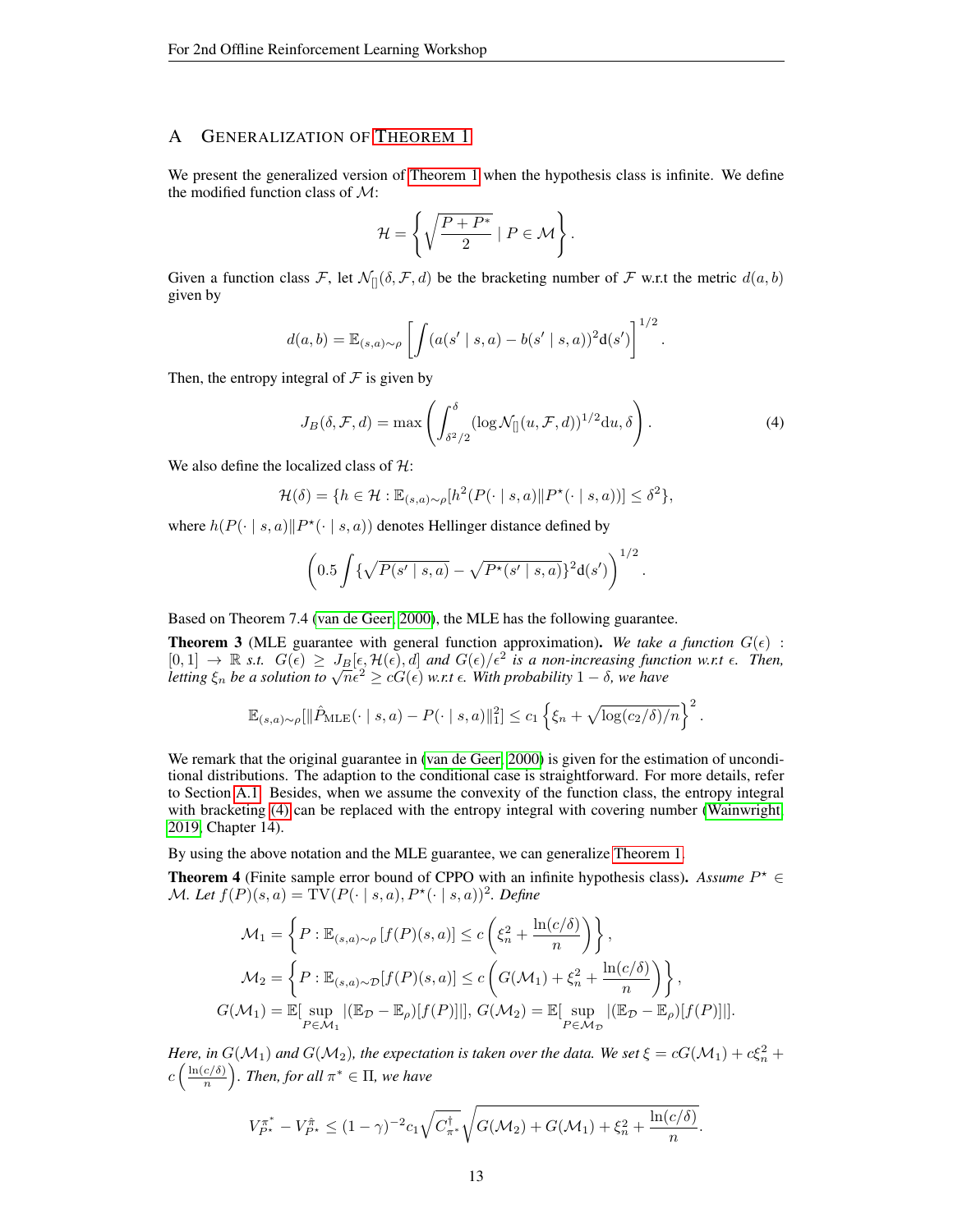This theorem shows once we can calculate  $\mathcal{G}_{M_1}, \mathcal{G}_{M_2}$  and  $\xi_n$ , we can obtain the tight rate. Importantly,  $\mathcal{G}_{M_1}$  and  $\mathcal{G}_{M_2}$  are upper-bounded by the localized versions of Rademacher complexities based on symmetrization argument. Hence, their rates are faster than the ones of the nonlocalized versions.

For example, when  $|\mathcal{M}|$  is finite, we first have  $\xi_n = \sqrt{\ln(|\mathcal{M}|c/\delta)/n}$ . Then, from Bernstein's inequality [\(Wainwright, 2019,](#page-10-13) Exercise 2.8) and union bound,  $G(\mathcal{M}_1)$  is upper-bounded by

$$
G(\mathcal{M}_1) \lesssim \underbrace{\xi_n}_{\text{Variance term}} \times \underbrace{\sqrt{\ln(|\mathcal{M}| c/\delta)/n}}_{\text{Union bound}} \lesssim \xi_n^2.
$$

Similarly, from empirical Bernstein's inequality,

$$
G(\mathcal{M}_2) \lesssim \underbrace{\xi_n}_{\text{Variance term}} \times \underbrace{\sqrt{\ln(|\mathcal{M}| c/\delta)/n}}_{\text{Union bound}} \lesssim \xi_n^2.
$$

Then, we can obtain the result of [Theorem 1:](#page-4-1)

$$
V_{P^*}^{\pi^*} - V_{P^*}^{\hat{\pi}} \le (1 - \gamma)^{-2} c_1 \sqrt{C_{\pi^*}^{\dagger}} \sqrt{\frac{\ln(|\mathcal{M}|c/\delta)}{n}}, \quad \forall \pi^* \in \Pi.
$$

We stress if we use Hoeffeding's inequality above, we would immediately get the slower rate  $O(n^{-1/4})$ . To calculate  $G(\mathcal{M}_1)$  and  $G(\mathcal{M}_2)$  in a tight manner, we need to leverage the knowledge that the variance of each element in  $\mathcal{M}_1$  and  $\mathcal{M}_2$  is controlled from the restriction  $P \in \mathcal{M}_1$  or  $P \in \mathcal{M}_2$ .

#### <span id="page-13-0"></span>A.1 RATE OF CONVERGENCE OF MAXIMUM LIKELIHOOD ESTIMATION WITH INFINITE HYPOTHESIS CLASS

We aim for obtaining a PAC guarantee of MLE following [\(van de Geer, 2000\)](#page-10-12). We explain how we should modify the proof of [van de Geer](#page-10-12) [\(2000\)](#page-10-12) for unconditional density estimation to conditional density estimation. For simplicity, we assume  $P^* > 0$ .

We first introduce the notation:

$$
\bar{P} = (P + P^*)/2, g_P = 0.5 \log \frac{\bar{P}}{P^*}, (\bar{\mathcal{M}})^{1/2} = \left\{ \sqrt{\bar{P}} \mid P \in \mathcal{M} \right\}.
$$

Recall

$$
h^{2}(P_{1}(\cdot \mid s, a), P_{2}(\cdot \mid s, a)) = \left(0.5 \int P_{1}^{1/2}(s' \mid s, a) - P^{1/2}(s' \mid s, a)d(s')\right)^{0.5}.
$$

Here, from Lemma 4.2 [\(van de Geer, 2000\)](#page-10-12), the following holds:

<span id="page-13-1"></span>Lemma 1 (Some property of Hellinger distance).

$$
\mathbb{E}_{(s,a)\sim\rho}[h^2(\bar{P}_1(\cdot \mid s, a), \bar{P}_2(\cdot \mid s, a))] \le 0.5 \mathbb{E}_{(s,a)\sim\rho}[h^2(P_1(\cdot \mid s, a), P_2(\cdot \mid s, a))],
$$
  

$$
\mathbb{E}_{(s,a)\sim\rho}[h^2(P(\cdot \mid s, a), P^{\star}(\cdot \mid s, a))] \le \mathbb{E}_{(s,a)\sim\rho}[16h^2(\bar{P}(\cdot \mid s, a), P^{\star}(\cdot \mid s, a))].
$$

We also recall Hellinger distance is stronger than TV distance:

Lemma 2 (Relation of Hellinger distance and TV distance ).

TV
$$
(P_1(\cdot | s, a), P_2(\cdot | s, a)) \le \sqrt{2}h(P_1(\cdot | s, a), P_2(\cdot | s, a)).
$$

<span id="page-13-2"></span>The following lemma is useful to connect the log-loss and the Hellinger distance. Lemma 3 (Basic Inequality for MLE).

$$
\mathbb{E}_{(s,a)\sim\rho}[h^2(\hat{P}_{\text{MLE}}(\cdot \mid s,a), P^{\star}(\cdot \mid s,a))] \leq (\mathbb{E}_{\mathcal{D}} - \mathbb{E}_{(s,a)\sim\rho,s'\sim P^{\star}(\cdot \mid s,a)})[g_P(s,a,s')].
$$

This is proved by Lemma 4.1 [\(van de Geer, 2000\)](#page-10-12). To simplify the notation, we define

$$
H^{2}(P_{1}, P_{2}) = \mathbb{E}_{(s,a)\sim\rho}[h^{2}(P_{1}(\cdot \mid s, a), P_{2}(\cdot \mid s, a))].
$$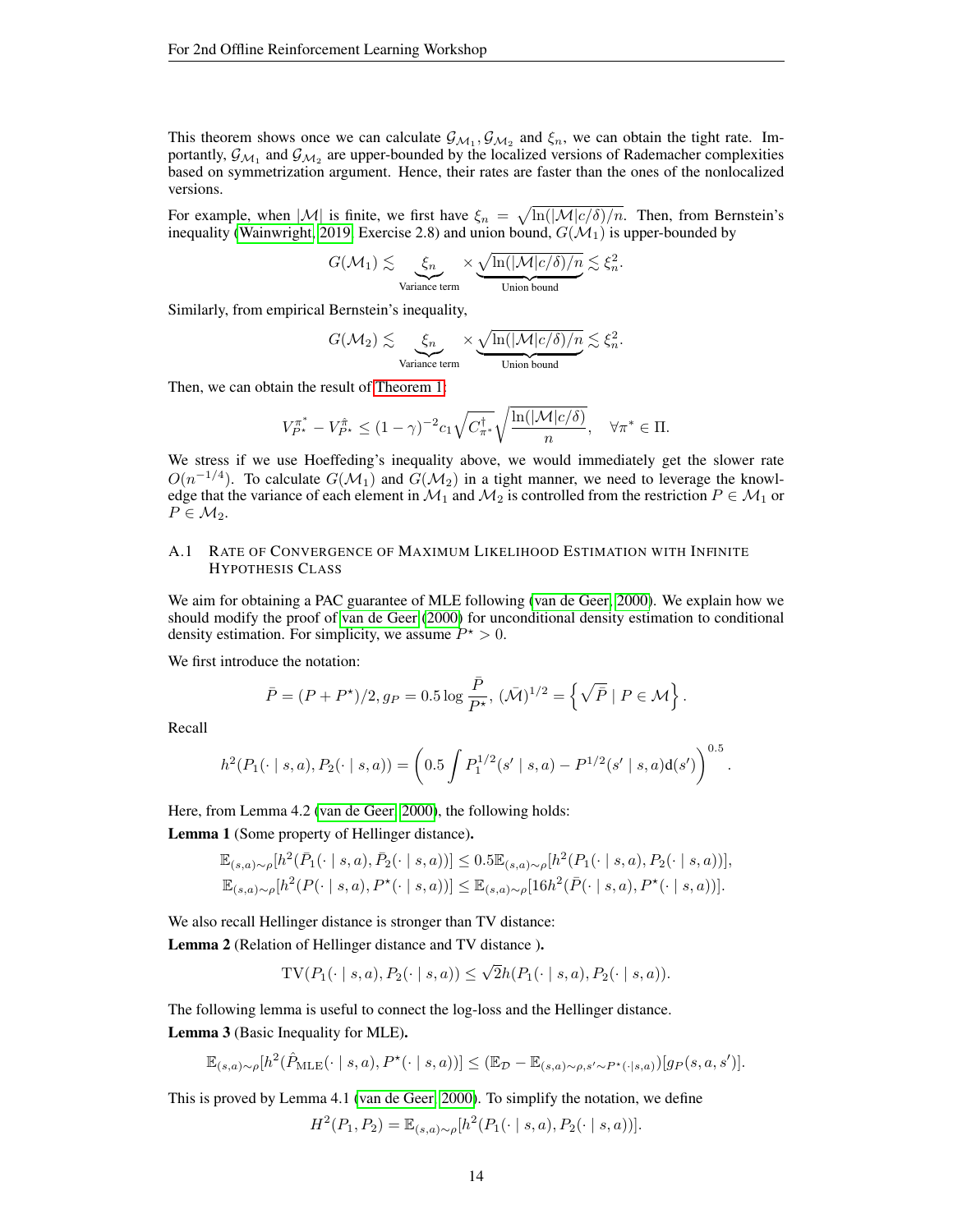Here, our goal is showing with probability  $1 - \delta$ ,

$$
H^{2}(\hat{P}_{\text{MLE}}, P^{\star}) \leq {\{\xi_{n} + \sqrt{\log(c_{2}/\delta)/n}\}^{2}}.
$$

This is proved by showing for  $x \geq \xi_n$ ,

<span id="page-14-2"></span>
$$
P(H^2(\hat{P}_{MLE}, P^*) \ge x^2) \le c \exp(-nx^2/c^2).
$$

This corresponds to the statement in Theorem 7.4 [\(van de Geer, 2000\)](#page-10-12). To prove the above, we first use

$$
\mathbf{P}(H^2(\hat{P}_{\mathrm{MLE}},P^\star)\geq x^2)\leq \mathbf{P}(16H^2(\bar{\hat{P}}_{\mathrm{MLE}},P^\star)\geq x^2),
$$

from [Lemma 1.](#page-13-1) Then, from [Lemma 3,](#page-13-2) this is upper-bounded by

$$
P(\sup_{P \in \mathcal{M}, H^2(\bar{P}, P^*) \ge x^2/16} \nu_n(g_P) - \sqrt{n}H^2(P, P^*) \ge 0)
$$
 (5)

where  $\nu_n = \sqrt{n} (\mathbb{E}_{\mathcal{D}} - \mathbb{E}_{(s,a)\sim\rho,s'\sim P^*(\cdot|s,a)})$ . To prove the term [5](#page-14-2) is less than  $c \exp(-n\delta^2/c^2)$ , we use Theorem 5.11 [\(van de Geer, 2000\)](#page-10-12), that is, some uniform inequality based on entropy with bracketing. The rest of the proof is the same as Theorem 7.4 [\(van de Geer, 2000\)](#page-10-12). In summary, the only difference is we use the distance  $H(a, b)$  tailored to the conditional density estimation instead of unconditional density estimation.

## <span id="page-14-0"></span>B MORE DETAILS FOR KNRS

We explain the algorithm and present the PAC guaranteed for KNRs. Here, we denote the dimension of S by  $d_{\mathcal{S}}$ .

We tailor [Algorithm 1](#page-4-2) to KNRs as follows to obtain a tighter guarantee. First, MLE procedure is replaced with  $\hat{W}_{\text{MLE}}$  by regularized MLE:

$$
\hat{W}_{\text{MLE}} = \underset{W \in \mathbb{R}^{d_{\mathcal{S}} \times d}}{\arg \min} \mathbb{E}_{\mathcal{D}}[\|W\phi(s, a) - s'\|_2^2] + \lambda \|W\|_F^2,
$$

where  $\|\cdot\|_F$  is a Frobenius norm. Then, the final policy optimization procedure is

$$
\hat{\pi} = \arg \max_{\pi \in \Pi} \min_{W \in \mathcal{W}_{\mathcal{D}}} V_{P(W)}^{\pi}, \text{ s.t., } \mathcal{W}_{\mathcal{D}} = \{ W \in \mathbb{R}^{d_{\mathcal{S}} \times d} : ||(\hat{W}_{\text{MLE}} - W)(\Sigma_n)^{1/2}||_2 \le \xi \}
$$

<span id="page-14-3"></span>where  $\Sigma_n = \sum_{i=1}^n \phi(s_i, a_i) \phi^\top(s_i, a_i)$ . We state the theoretical guarantee for KNRs below. **Corollary 3** (PAC bound for KNRs). Assume  $\|\phi(s, a)\|_2 \leq 1, \forall (s, a) \in S \times A$ . We set

$$
\xi = \sqrt{2\lambda \|W^{\star}\|_{2}^{2} + 8\zeta^{2} \left(d_{\mathcal{S}}\ln(5) + \ln(1/\delta) + \bar{\mathcal{I}}_{n}\right)}, \quad \bar{\mathcal{I}}_{n} = \ln\left(\det(\Sigma_{n})/\det(\lambda \mathbf{I})\right).
$$

*Suppose the KNR model is well-specified. By letting*  $\|W^*\|_2^2 = O(1), \zeta^2 = O(1), \lambda = O(1)$ , with  $\frac{1}{2}$  *probability*  $1 - \delta$ *, for all*  $\pi^*$ *, we have* 

$$
V_{P^*}^{\pi^*} - V_{P^*}^{\hat{\pi}} \le c_1 H^2 \min(d^{1/2}, \bar{R}) \sqrt{\bar{R}} \sqrt{\frac{d_S \bar{C}_{\pi^*, P^*} \ln(1+n)}{n}}, \quad \text{where } \bar{R} := \text{rank}[\Sigma_\rho] \{\text{rank}[\Sigma_\rho] + \ln(c_2/\delta)\}.
$$

The proof is deferred to Section [G.6.](#page-28-0)

#### <span id="page-14-1"></span>B.1 KNRS IN RKHS

We consider the ground truth model  $P^*(s'|s, a)$  defined as  $s' = g^*(s, a) + \epsilon, \epsilon \sim \mathcal{N}(0, \zeta^2 I)$  where each component in  $g^*$  belongs to an RKHS  $\mathcal{H}_k$  with a kernel  $k(\cdot, \cdot)$ . We assume  $s \in \mathbb{R}^{d_s}$ .

We denote a  $d_{\mathcal{S}}$  dimensional RKHS as  $\bigoplus \mathcal{H}_k$ . We also denote the corresponding model to g by  $P(g)$ . We can learn  $g^*$  by regularized MLE (kernel ridge regression) using offline dataset  $\mathcal{D}$ . We tailor [Algorithm 1](#page-4-2) as follows.

First, by letting  $x := (s, a), x_i = (s_i, a_i)$ , MLE procedure is replaced with  $\hat{g}_{MLE}$  by regularized MLE:

$$
\hat{g}_{\text{MLE}}(\cdot) = S(\mathbf{K}_n + \zeta^2 \mathbf{I})^{-1} \bar{k}_n(\cdot), \quad S = [s'_1, \cdots, s'_n] \in \mathbb{R}^{d_S \times n}, \quad \bar{k}_n(x) = [k(x_1, x), \cdots, k(x_n, x)]^\top,
$$
  

$$
\{\mathbf{K}_n\}_{i,j} = k(x_i, x_j) \ (1 \le i \le n, 1 \le j \le n), \ k_n(x, x') = k(x, x') - \bar{k}_n(x)^\top (\mathbf{K}_n + \zeta^2 \mathbf{I})^{-1} \bar{k}_n(x'),
$$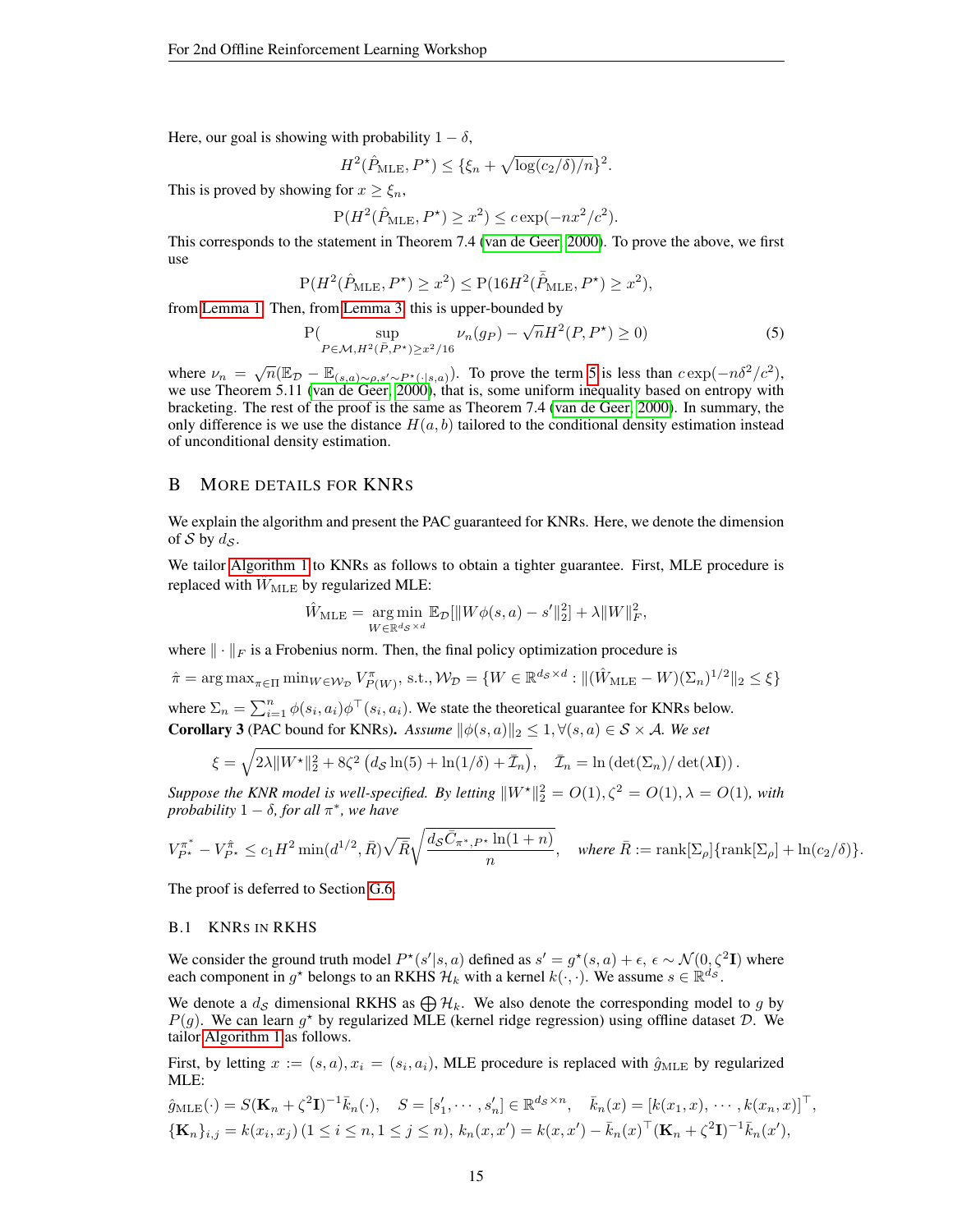where the notation  $\|\cdot\|_{k_n}$  is a norm associated with an RKHS with a kernel  $k_n(\cdot, \cdot)$ . The final optimization procedure is replaced with

$$
\hat{\pi} = \underset{\pi \in \Pi}{\arg \max} \ \underset{g \in \mathcal{G}_{\mathcal{D}}}{\min} \ V_{P(g)}^{\pi}, \text{s.t.,} \ \mathcal{G}_{\mathcal{D}} = \{ g \in \bigoplus \mathcal{H}_k : \sum_{i=1}^{d_{\mathcal{S}}} ||\hat{g}_{i,\text{MLE}} - g_i||_{k_n}^2 \leq \xi^2 \}.
$$

We state the theoretical guarantee for KNRs with RKHS below. Before proceeding to the result, we prepare several notations and definitions. For simplicity, following [\(Srinivas et al., 2010\)](#page-10-14), we suppose as follows:

**Assumption 1.**  $k(x, x) \leq 1, \forall x \in S \times A$  *and there exists a set of pairs of eigenvalues and eigenfunctions*  $\{\mu_i, \psi_i\}_{i=1}^{\infty}$ , where  $\int \rho(x)\psi_i(x)\psi_i(x)dx = 1$  *for all* i and  $\int \rho(x)\psi_i(x)\psi_j(x)dx = 0$  *for*  $i \neq j$ .

The above is ensured by Mercer's theorem [\(Rasmussen & Williams, 2005\)](#page-10-15). Eigenfunctions and eigenvalues essentially defines an infinite-dimensional feature mapping  $\phi(x) :=$ tions and eigenvalues essentially defined an infinite-dimensional readile mapping  $\varphi(x) := [\sqrt{\mu_1}\psi_1(x), \dots, \sqrt{\mu_\infty}\psi_\infty(x)]^\top$ . By setting eigenvalues  $\{\mu_1, \dots, \mu_\infty\}$  is in non-increasing order, we define the effective dimension below:

**Definition 6** (Effective dimension).  $d^* = \min\{j \in \mathbb{N} : j \geq B(j+1)n/\zeta^2\}$ ,  $B(j) = \sum_{k=j}^{\infty} \mu_k$ .

The effective dimension  $d^*$  is commonly used and calculated for many kernels [\(Zhang, 2005;](#page-11-11) [Bach,](#page-8-16) [2017;](#page-8-16) [Valko et al., 2013\)](#page-10-16). In finite-dimensional linear kernels  $\{x \mapsto a^{\top} \phi(x); a \in \mathbb{R}^d\}$  ( $k(x, x) =$  $\phi^{\top}(x)\phi(x)$ ), we have  $d^* \leq \text{rank}[\Sigma_\rho]$ . Thus,  $d^*$  is regarded a natural extension of rank $[\Sigma_\rho]$  to infinite-dimensional models. Note that  $d^*$  itself is offline distribution dependent, i.e., the eigenvalues and eigenfunctions are defined using the offline distribution  $\rho$ .

With the above preparations in mind, we present the theoretical result below.

<span id="page-15-1"></span>**Corollary 4** (PAC bound for RKHS models). Let  $\Sigma_{\pi^*} = \mathbb{E}_{(s,a)\sim d_{P^*}^{\pi^*}}[\phi(s,a)\phi(s,a)^{\top}], \Sigma_{\rho}$  $\mathbb{E}_{(s,a)\sim\rho}[\phi(s,a)\phi(s,a)^{\top}]$ *. We set*  $\xi$ *:* 

$$
\xi = \sqrt{d_{\mathcal{S}}\{2 + 150\ln^3(d_{\mathcal{S}}n/\delta)\mathcal{I}_n\}}, \quad \mathcal{I}_n = \ln(\det(\mathbf{I} + \zeta^{-2}\mathbf{K}_n))
$$

and  $\zeta^2 = O(1)$ . With probability at least  $1 - \delta$ , for all comparator policy  $\pi^*$  with  $\bar{C}_{\pi^*,P^*} =$  $\sup_{\|x\|_2\leq 1} (x^\top \Sigma_{\pi^*} x/x^\top \Sigma_\rho x)<\infty$ *, we have:* 

$$
V_{P^{\star}}^{\pi^*} - V_{P^{\star}}^{\hat{\pi}} \le c_1 (1 - \gamma)^{-2} \{ d^* + \ln(c_2/\delta) \} d^* \sqrt{\frac{d_S \bar{C}_{\pi^*, P^{\star}} \ln^3(c_3 d_S n/\delta) \ln(1 + n)}{n}},
$$

This implies the algorithm has a valid PAC guarantee under the partial coverage of KNRs with RKHS. The proof is deferred in [Section G.6.](#page-28-0)

#### <span id="page-15-0"></span>C MORE RELATED WORKS

[Ni et al.](#page-10-10) [\(2021\)](#page-10-10) assumes the transition operator can be properly embedded into predefined Reproducing Kernel Hilbert Spaces and learns low-dimensional state-action representations via kernelized embedding and low-rank tensor decomposition. However, they did not study the errors for policy optimization after using these learned features. Regarding offline distribution coverage, [Ni et al.](#page-10-10) [\(2021\)](#page-10-10) assumes that the feature covariance matrix (feature associated with the pre-defined kernel) of the offline distribution is full rank.

[Hao et al.](#page-9-14) [\(2021\)](#page-9-14) studies an OPE problem on sparse linear Bellman complete MDPs in the offline learning setting where they assume all covariance matrices (covariance matrices that correspond to all possible subsets of features) under the offline distribution are full rank as well. We study policy optimization in low-rank MDPs (with unknown feature representation), and we do not assume full coverage, i.e., we do not assume the feature covariance matrix is full rank, and indeed our result is distribution-dependent since it scales with respect to the rank of the covariance matrix that is defined using the ground truth feature representation.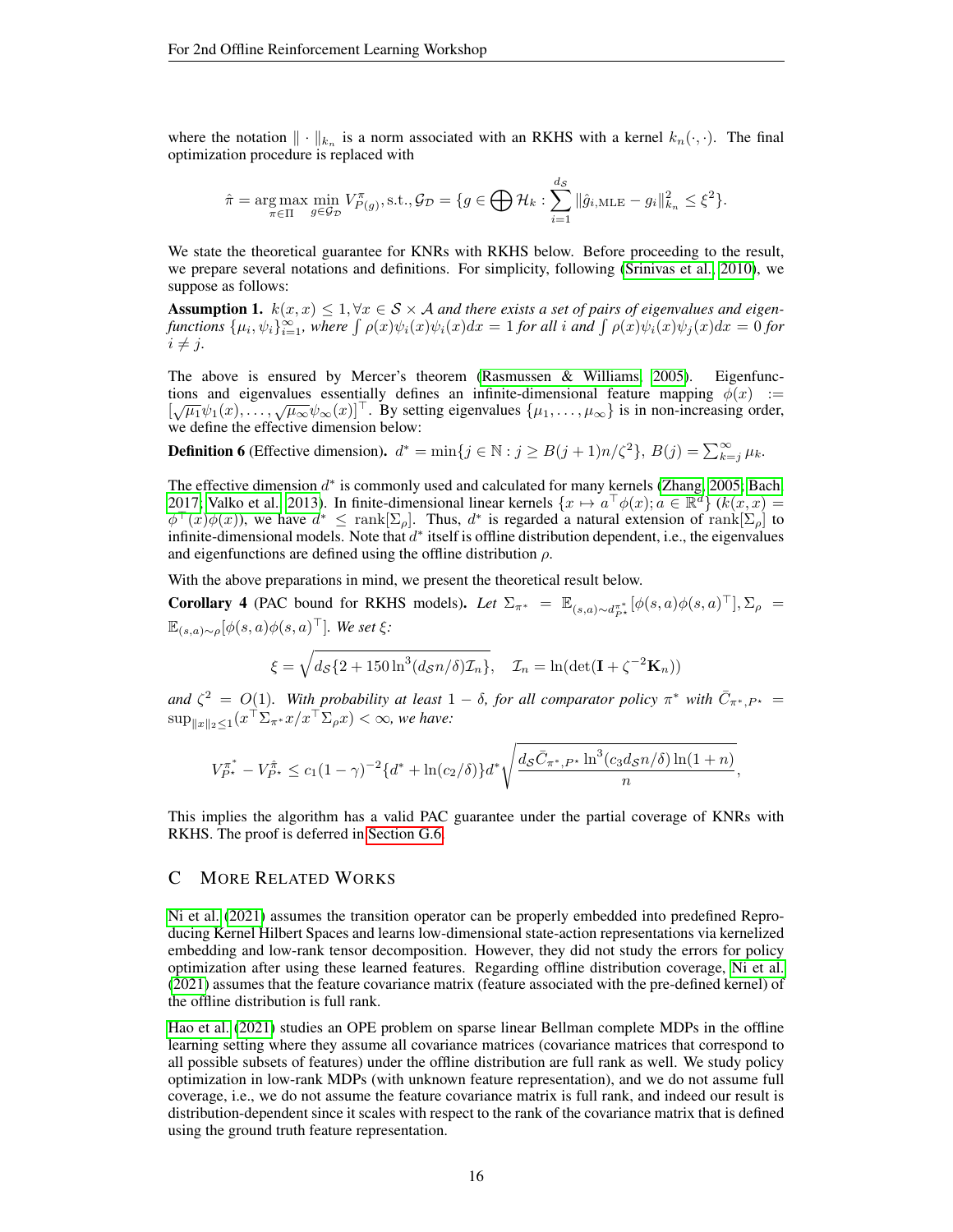# <span id="page-16-0"></span>D RESULTS WITH DIFFERENT CONCENTRABILITY COEFFICIENTS

In this section, we show we can obtain the different versions of Theorem [1](#page-4-1) using different concentrability coefficients. We introduce the following concentrability coefficients:

$$
\acute{C}_{\pi^*} = \left( \sup_{P \in \mathcal{M}} \frac{\mathbb{E}_{(s,a) \sim d_P^{\pi^*}}[\text{TV}(P(\cdot \mid s,a), P^\star(\cdot \mid s,a))]}{\mathbb{E}_{(s,a) \sim \rho}[\text{TV}(P(\cdot \mid s,a), P^\star(\cdot \mid s,a))]} \right)^2, \ C_{\pi^*,2} = \mathbb{E}_{(s,a) \sim \rho} \left[ \left( \frac{d_{P^\star}^{\pi^*}(s,a)}{\rho(s,a)} \right)^2 \right].
$$

The quantity  $\acute{C}_{\pi^*}$  is similar to  $C_{\pi^*}^{\dagger}$ .

By slightly modifying the proof of [Theorem 1,](#page-4-1) the following theorem is yielded.

<span id="page-16-2"></span>**Theorem 5** (PAC bound for CPPO with different concentrability coefficients ). Assume  $P^* \in M$ . *We set*  $\xi = c_1 \frac{\ln(c_2|M|/\delta)}{n}$ . *Then, with probability*  $1 - \delta$ *, for any comparator policy*  $\pi^*$ *,* 

$$
V_{P^{\star}}^{\pi^*} - V_{P^{\star}}^{\hat{\pi}} \le c_3 (1 - \gamma)^{-2} \sqrt{\hat{C}_{\pi^*} \frac{\ln(c_4 |\mathcal{M}|/\delta)}{n}},
$$
  

$$
V_{P^{\star}}^{\pi^*} - V_{P^{\star}}^{\hat{\pi}} \le c_3 (1 - \gamma)^{-2} \sqrt{C_{\pi^*,2} \frac{\ln(c_4 |\mathcal{M}|/\delta)}{n}}.
$$

The proof is deferred to Section [G.1.](#page-18-0)

Though  $\acute{C}_{\pi^*}$  is not generally comparable to  $C_{\pi^*}^{\dagger}$ , we still believe  $C_{\pi^*}^{\dagger}$  is more preferable quantity. This is because this  $\acute{C}_{\pi^*}$  does not result in the relative condition number in KNRs.

The density ratio based concentrability coefficient  $C_{\pi^*,2}$  is always smaller than or equal to  $C_{\pi^*,\infty}$ . This is seen as follows:

$$
C_{\pi^*,2} = \mathbb{E}_{(s,a)\sim\rho}\left[\left(\frac{d_{P^*}^{\pi^*}(s,a)}{\rho(s,a)}\right)^2\right] = \mathbb{E}_{(s,a)\sim d_{P^*}^{\pi^*}}\left[\left(\frac{d_{P^*}^{\pi^*}(s,a)}{\rho(s,a)}\right)\right] \leq C_{\pi^*,\infty}.
$$

We remark  $C_{\pi^*,2}$  is generally not comparable to  $C_{\pi^*}^{\dagger}$ .

#### <span id="page-16-1"></span>E FACTORED MDPS

The last example we include is the factored MDP [\(Kearns & Koller, 1999\)](#page-9-7) defined as follows:

**Definition 7** (Factored MDPs). Let  $d \in \mathbb{N}^+$  and  $\mathcal O$  being a small finite set. The state space  $\mathcal S = \mathcal O^d$ , *and for each state s, we denote*  $s[i] \in \mathcal{O}$  *as the i-th variable of the state s. For each*  $i \in [1, \dots, d]$ *, the parents of i*,  $pa_i \subset [1, \cdots, d]$ *, is the subset of state variables that directly influences i, i.e., the transition is defined as follows:*

$$
\forall s, a, s' : P^{\star}(s'|s, a) = \prod_{i=1}^{d} P_i^{\star}(s'[i]|s[pa_i], a).
$$

*We will denote*  $\mathcal{S}_i = \mathcal{O}^{|\text{pa}_i|}$ , and given  $s \in \mathcal{S}$ , we will have  $s[\text{pa}_i] \in \mathcal{S}_i$ 

Due to the factorization, the transition operator  $P^*$  can be described with  $L := \sum_{i=1}^d |\mathcal{A}||\mathcal{O}|^{1+|\text{pa}_i|}$ many parameters. In contrast, the non-factored transition will need  $O(|\mathcal{O}|^d)$  parameters. When  $|pa_i| \ll d\forall i$ , it is expected that we can learn this model with lower sample complexity by leveraging the factorization which has been demonstrated in the online setting [\(Kearns & Koller, 1999\)](#page-9-7). We remark a factored MDP is an example where model-based approaches are necessary as neither the optimal policy nor the Q functions of the factored MDP are factored [\(Koller & Parr, 2000\)](#page-9-18).

We will slightly modify [Algorithm 1](#page-4-2) to take the factorization into consideration. First, we perform MLE for model learning: each factor  $P_i^*$  is independently learned via MLE:

$$
\forall i \in [d], \widehat{P}_{\text{MLE},i} = \arg \max_{P} \mathbb{E}_{\mathcal{D}}[\ln P(s'[i]|s[\text{pa}_i], a)], \quad \widehat{P} = \prod_{i} \widehat{P}_{\text{MLE},i}.
$$

Next, the constrained policy optimization procedure is defined as

$$
\hat{\pi} = \arg \max_{\pi} \min_{P := \prod_i P_i} V_P^{\pi}, \text{ s.t., } \mathbb{E}_{\mathcal{D}}[\text{TV}(P_i(\cdot \mid s, a), \hat{P}_{\text{MLE}, i}(\cdot \mid s, a))^2] \leq \xi_i \, (\forall i \in [1, \cdots, d]).
$$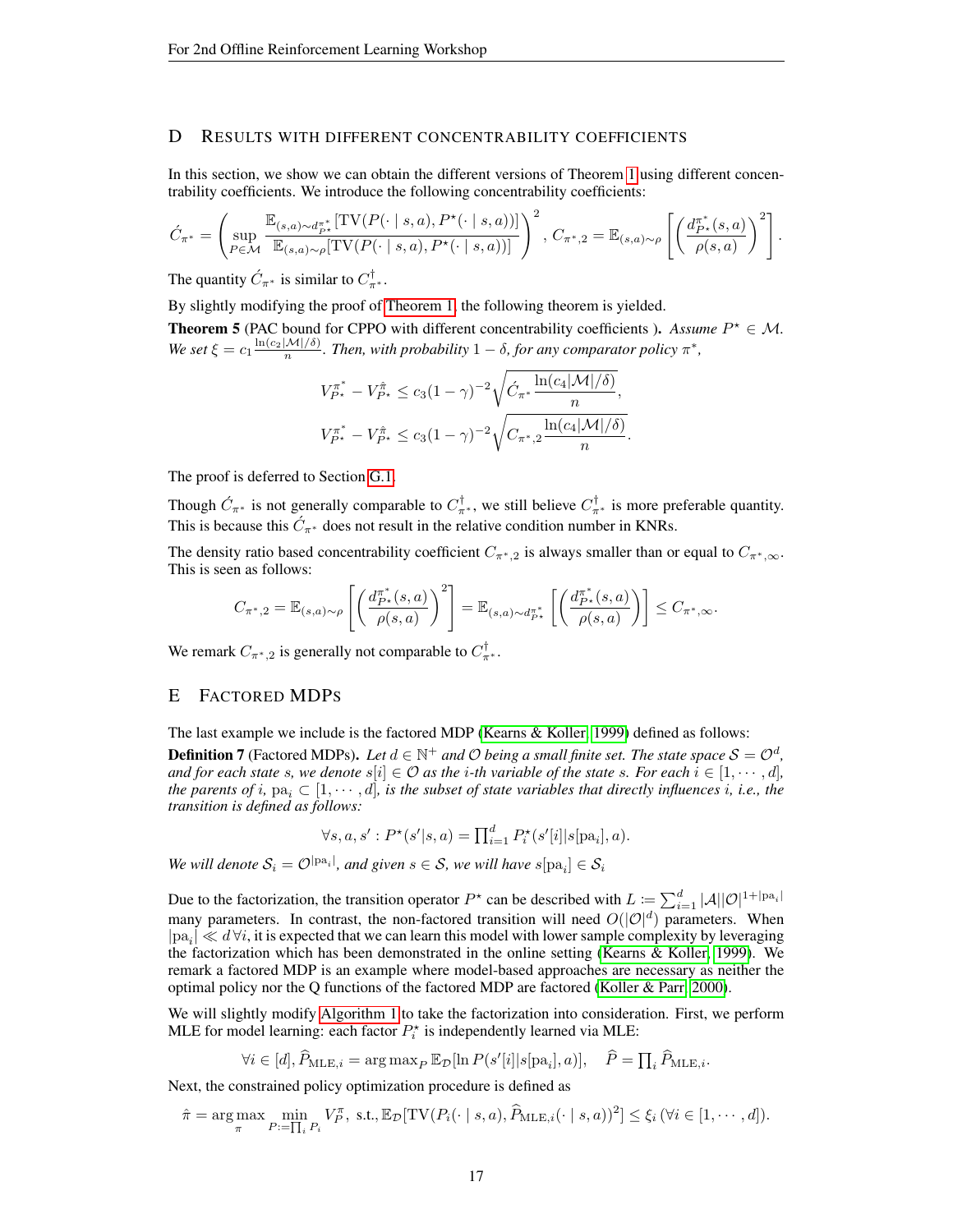Note that in the above objective, there is no restriction on the policy, i.e., the arg max operator searches over all possible Markovian policies.

To analyze the performance of the above modified CPPO, we introduce the specialized concentration coefficient for factored MDPs that utilizes the factored structure. We focus on density ratio based concentrability coefficients since in a factored MDP with the function class  $\mathcal{M} := \{P = \prod_i P_i : P_i \in \mathcal{S}_i \to \Delta(\mathcal{O})\}\$ , the concentrability coefficient associated with M in [Definition 1](#page-4-0) will be reduced to the density ratio. For any  $\pi^*$ , we define two types of concentrability coefficients for the factored MDP as follows:

$$
\ddot{C}_{\pi^*,\infty} \coloneqq \max_{j \in [1,\cdots,d]} \max_{s_j \in \mathcal{S}_j, a \in \mathcal{A}} \frac{d_{P^*}^{\pi^*}(s_j,a)}{\rho(s_j,a)}, \quad \ddot{C}_{\pi^*,2} \coloneqq \max_{j \in [1,\cdots,d]} \mathbb{E}_{(s_j,a) \sim \rho} \left[ \left( \frac{d_{P^*}^{\pi^*}(s_j,a)}{\rho(s_j,a)} \right)^2 \right],
$$

where for  $s_j \in \mathcal{S}_j$ , we denote  $\nu(s_j,a) := \sum_{s \in \mathcal{S}: s[\text{pa}_j] = s_j} \nu(s,a)$  for any distribution  $\nu \in \Delta(\mathcal{S} \times \mathcal{A})$ . While we can show that  $\ddot{C}_{\pi^*,\infty} \leq \ddot{C}_{\pi^*,2}$ , we include  $\ddot{C}_{\pi^*,\infty}$  here since this quantity is more interpretable. Comparing to the classic density ratio based concentrability coefficient defined on the original state space S, here  $\ddot{C}_{\pi^*,\infty}$  and  $\ddot{C}_{\pi^*,2}$  are defined over each state space  $S_j$  associated with each factor j. Note that when  $|pa_j| = \Theta(1)$ ,  $|S_j|$  is exponentially smaller than  $|S|$ . One can verify that  $\ddot{C}_{\pi^*,\infty} \leq C_{\pi^*,\infty}$ ,  $\ddot{C}_{\pi^*,2} \leq C_{\pi^*,2}$  (see Appendix [G.8\)](#page-32-0), where  $C_{\pi^*,\infty}$  and  $C_{\pi^*,2}$  both ignore the factored structure and treat  $S$  as a whole single space. This formally demonstrates the benefit of the factored structure in terms of the coverage condition in offline RL.

With the new definition of the concentrability coefficients, now we are ready to state the PAC bound of CPPO for factored MDPs. Recall  $L \coloneqq \sum_{i=1}^d L_i, L_i = |\mathcal{A}| |\mathcal{O}|^{1+|\text{pa}_i|}.$ 

<span id="page-17-0"></span>**Theorem 6** (PAC bound for factored MDP). We set  $\xi_i = c_1 \frac{L_i \ln(L_i c_2 d/\delta)}{n}$ . Then with probability 1 − δ*, CPPO finds a policy* πˆ *such that for all comparator policy* π <sup>∗</sup> ∈ Π *(*Π *can be unrestricted),*

$$
V_{P^{\star}}^{\pi^*} - V_{P^{\star}}^{\hat{\pi}} \le c_3 (1 - \gamma)^{-2} \sqrt{\frac{d \ddot{C}_{\pi^*,2} L \cdot \ln(nL c_4 d/\delta)}{n}}.
$$

Comparing with Corollary [1](#page-5-1) for tabular MDPs, we see that our sub-optimality gap scales polynomially with respect to L, i.e., the complexity of the factored MDP, rather than  $|\mathcal{S}|$  which can be  $\Omega(\exp(d)).$ 

#### <span id="page-17-1"></span>F COMPARISON TO X[IE ET AL](#page-11-2). [\(2021\)](#page-11-2)

We compare a result in [\(Xie et al., 2021\)](#page-11-2) to our result in detail. Let F be a function class for  $Q$ functions. Here, we consider a more general version of their algorithm by replacing the original  $\mathcal{E}(f, \pi; \mathcal{D})$  in their algorithm with

$$
\mathcal{E}(f,\pi;\mathcal{D}):=\mathcal{L}(f,f;\pi,\mathcal{D})-\min_{g\in\mathcal{G}}\mathcal{L}(g,f;\pi,\mathcal{D}).
$$

In their original algorithm, they set  $\mathcal{G} = \mathcal{F}$ . Here, we consider the version such that a discriminator class  $\mathcal G$  can be different from  $\mathcal F$ .

They show the PAC result under partial coverage as follows. Here,  $\mathcal{T}^{\pi}_{P^*}$  is a Bellman operator under  $\pi$  and  $P^*$ :

$$
\mathcal{T}_{P^{\star}}^{\pi}: \{ \mathcal{S} \times \mathcal{A} \to \mathbb{R} \} \ni f \mapsto r(s, a) + \mathbb{E}_{P^{\star}(s'|s, a)}[f(s', \pi)] \in \{ \mathcal{S} \times \mathcal{A} \to \mathbb{R} \}.
$$

<span id="page-17-2"></span>**Theorem 7** (Extension of Result in [\(Xie et al., 2021\)](#page-11-2)). *Suppose realizaibility*  $Q_{P^*}^{\pi} \in \mathcal{F}, \forall \pi \in \Pi$ and closeness  $\max_{f \in \mathcal{F}} \min_{g \in \mathcal{G}} \mathbb{E}_{s,a \sim \rho}[(g - \mathcal{T}_{P^*}^{\pi}f)^2(s,a)] = 0, \forall \pi \in \Pi$ . Then, with  $1 - \delta$ , for any π <sup>∗</sup> ∈ Π*, we have*

$$
V_{P^\star}^{\pi^\star} - V_{P^\star}^{\hat{\pi}} = O(\sqrt{C^\diamond \ln(|\Pi||\mathcal{F}||\mathcal{G}|/\delta)/n}), \quad C^\diamond = \sup_{f \in \mathcal{F}} \frac{\mathbb{E}_{(s,a) \sim d_{P^\star}^{\pi^\star}}[(f - \mathcal{T}f)^2(s,a)]}{\mathbb{E}_{(s,a) \sim \rho}[(f - \mathcal{T}f)^2(s,a)]}.
$$

By combining this result with the conversion from model-free results to model-based results in [\(Chen & Jiang, 2019,](#page-8-11) Corollary 6), we can obtain the following result under partial coverage.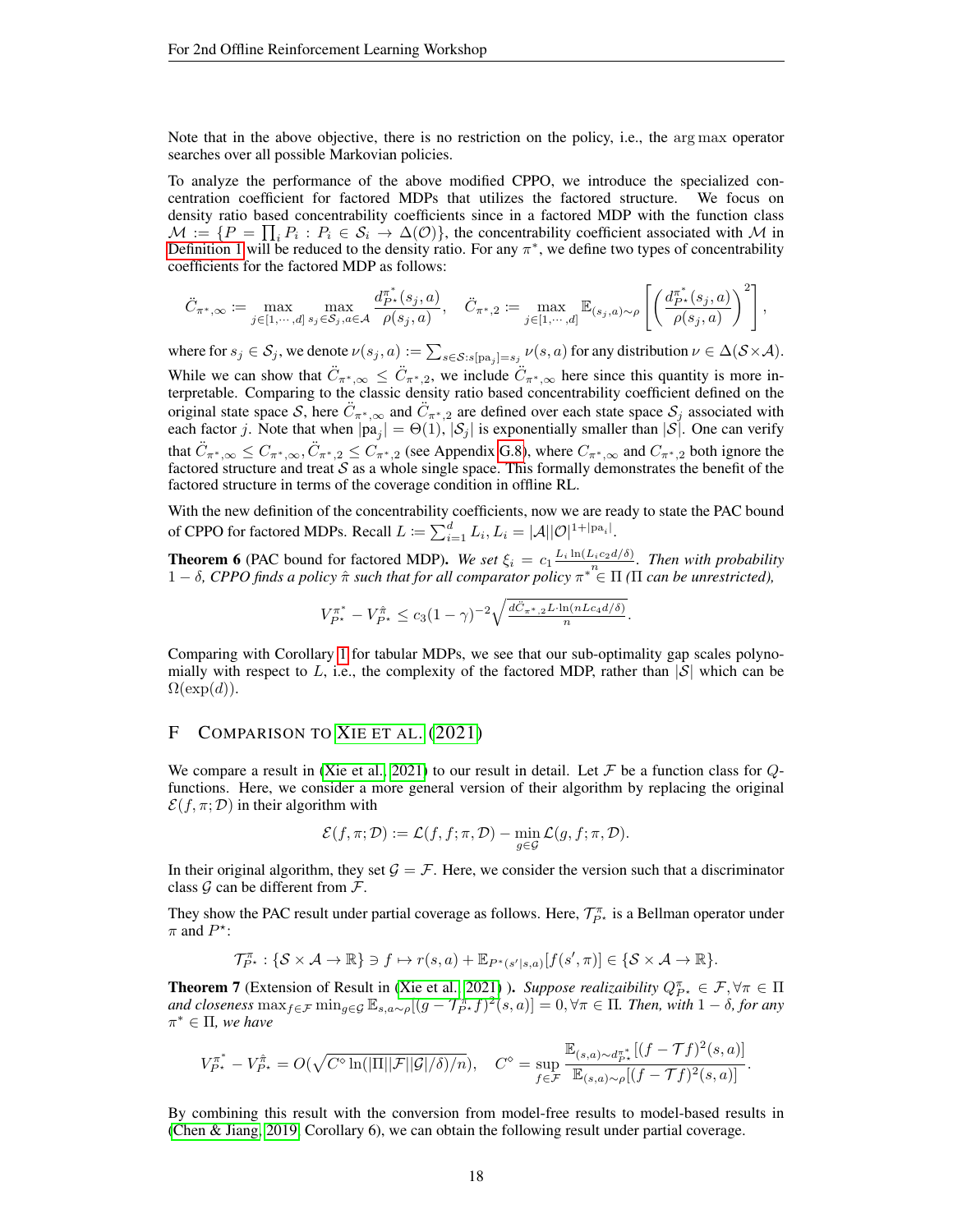<span id="page-18-1"></span>Theorem 8 (PAC guarantee from the direct application of [\(Xie et al., 2021\)](#page-11-2) to mode-based RL ). *Assume*  $P^* \in \mathcal{M}$ . Then, there exists an algorithm s.t. with  $1 - \delta$ , for any policy  $\pi^* \in \Pi$ ,

$$
V_{P^{\star}}^{\pi^*} - V_{P^{\star}}^{\hat{\pi}} = O(\sqrt{C^{\diamond} \ln(|\Pi| |\mathcal{M}| / \delta) / n}).
$$

As we mentioned, this is worse than our result since it includes  $|\Pi|$ . Besides, the algorithm can only compete against policies restricted in Π, while our algorithm works for the unrestricted policy class Π which could even include history dependent policies. For completeness, we give the proof as follows.

We remark that their results (Theorem 4.1) with NPG that can possibly compete with any stochastic policies, are not applicable here. This is because they need an assumption that the comparator policy  $\pi^*$  needs to satisfy  $Q_{P^*}^{\pi^*} \in \mathcal{F}$  and  $\max_{f \in \mathcal{F}} \min_{g \in \mathcal{G}} \mathbb{E}_{s,a \sim \rho}[(g - \mathcal{T}_{P^*}^{\pi^*} f)^2(s, a)] = 0$ , which does not hold for the corresponding Q-function class  $\mathcal F$  after the conversion. As a notable exception, when the model is a linear Bellman-complete MDP [\(Zanette et al., 2021\)](#page-11-3), any stochastic policies satisfy the Bellman completeness for the linear Q-function class; then, their algorithms can learn policies that can compete with any stochastic policies satisfying partial coverage.

*Proof of [Theorem 8.](#page-18-1)* Given a model class M, consider the following reduction. We define a Qfunction class:

$$
\mathcal{F} = \{ q_P^{\pi} \mid \pi \in \Pi, P \in \mathcal{M} \}.
$$

Then, we define a discriminator class  $G$ :

$$
\mathcal{G} = \{ \mathcal{T}_{P'}^{\pi'} q_P^{\pi} \mid \pi \in \Pi, \pi' \in \Pi, P \in \mathcal{M}, P' \in \mathcal{M} \}.
$$

The above satisfies the realizability  $Q_{P^*}^{\pi} \in \mathcal{F}, \forall \pi \in \Pi$  and the closedness  $\mathcal{T}_{P^*}^{\pi} \mathcal{F} \subset \mathcal{G}, \forall \pi \in \Pi$ . Thus, the assumptions in [Theorem 7](#page-17-2) are satisfied. Then, we have

$$
V_{P^*}^{\pi^*} - V_{P^*}^{\hat{\pi}} = O(\sqrt{C^\diamond \ln(|\Pi| |\mathcal{F}| |\mathcal{G}|/\delta)/n})
$$
  
= 
$$
O(\sqrt{C^\diamond \ln(|\Pi| |\mathcal{M}|/\delta)/n}),
$$

noting  $|\mathcal{F}| = |\Pi||\mathcal{M}|$  and  $|\mathcal{G}| = |\Pi|^2|\mathcal{M}|^2$ .

<span id="page-18-3"></span><span id="page-18-2"></span> $\Box$ 

## G MISSING PROOFS

Below we use  $c, c_1, c_2, \cdots$  to denote universal constants. For a d-dimensional vector a and a matrix  $A \in \mathbb{R}^{d \times d}$ , we denote  $||a||_A^2 = a^\top A a$ . Here,  $a \lesssim B$  means  $a \leq cB$  for some universal constant.  $c$ 

#### <span id="page-18-0"></span>G.1 PROOFS FOR GENERAL FUNCTION APPROXIMATION

*Proof of [Theorem 1.](#page-4-1)* From [Lemma 6,](#page-35-1) the MLE guarantee gives us the following generalization bound: with probability  $1 - \delta$ ,

$$
\mathbb{E}_{s,a\sim\rho}[\text{TV}(\widehat{P}_{\text{MLE}}(\cdot \mid s,a), P^{\star}(\cdot \mid s,a))^2] \lesssim \frac{\ln(|\mathcal{M}|/\delta)}{n}.\tag{6}
$$

Letting

$$
A(P) \coloneqq |\mathbb{E}_{s,a\sim\rho}[\text{TV}(P(\cdot \mid s,a), P^{\star}(\cdot \mid s,a))^2] - \mathbb{E}_{\mathcal{D}}[\text{TV}(P(\cdot \mid s,a), P^{\star}(\cdot \mid s,a))^2]|.
$$

with probability  $1 - \delta$ , from union bound and Bernstein's inequality, we also have

$$
A(P) \le \sqrt{\frac{c_1 \text{var}_{(s,a)\sim \rho}[\text{TV}(P(\cdot \mid s,a), P^\star(\cdot \mid s,a))^2] \ln(|\mathcal{M}|/\delta)}{n}} + \frac{c_2 \ln(|\mathcal{M}|/\delta)}{n}, \forall P \in \mathcal{M}.
$$
\n(7)

Hereafter, we condition on the above two events. Recall that we construct the version space using  $\mathcal D$  and  $\hat P_{\text{MLE}}$  as follows:

$$
\mathcal{M}_{\mathcal{D}} := \left\{ P \in \mathcal{M} : \mathbb{E}_{\mathcal{D}}[\mathrm{TV}(P(\cdot \mid s, a), \hat{P}_{\mathrm{MLE}}(\cdot \mid s, a))^2] \leq \xi \right\}.
$$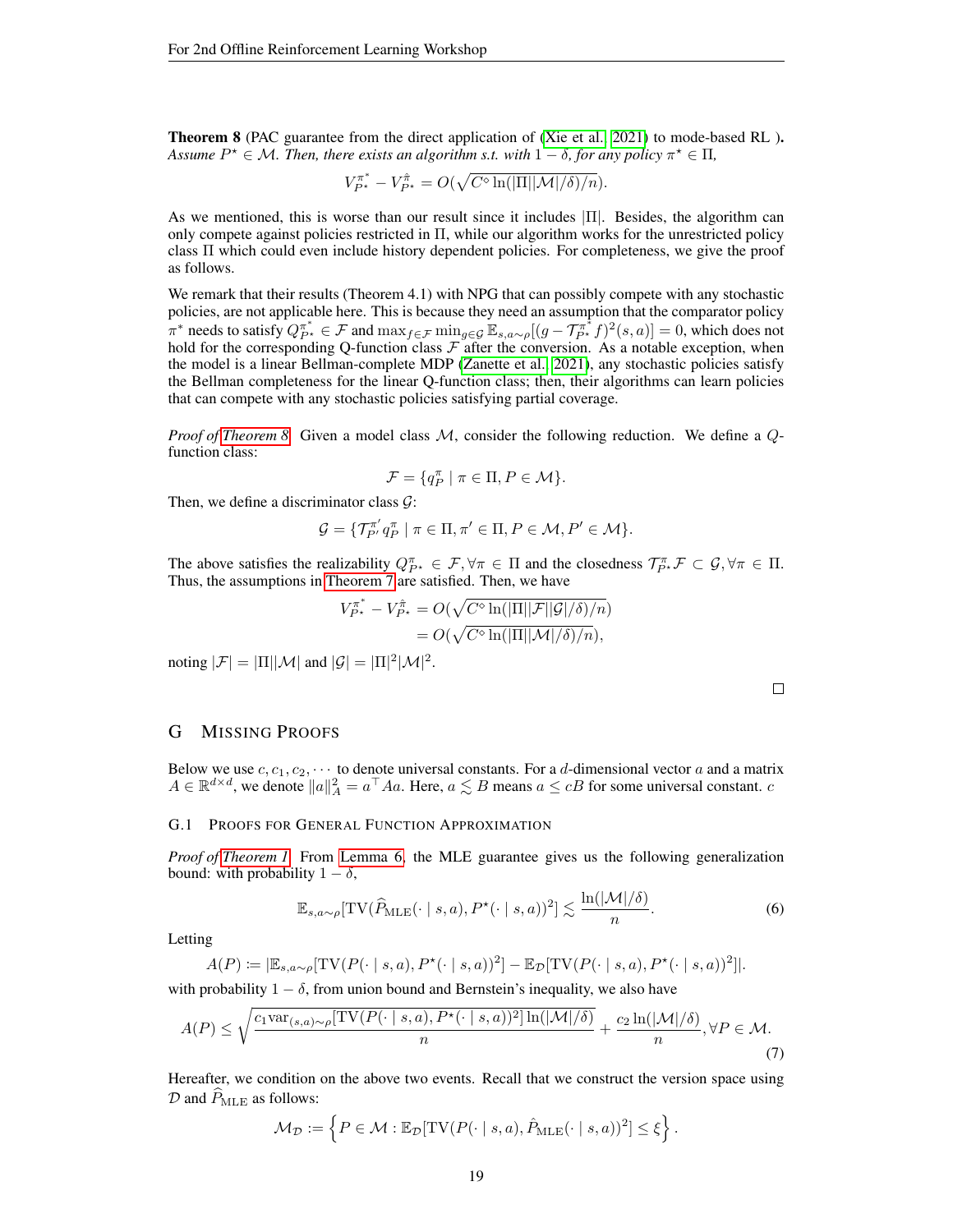First Step: Show  $P^* \in M_{\mathcal{D}}$  in high-probability. We set  $\xi = c \frac{\ln(|\mathcal{M}|/\delta)}{n}$  $\frac{\nu_1}{n}$ . Conditioning on the above two events equations [\(6\)](#page-18-2) and [\(7\),](#page-18-3) we prove  $P^* \in M_{\mathcal{D}}$ . This is proved by  $\mathbb{E}_{\mathcal{D}}[\text{TV}(\widehat{P}_{\text{MLE}}(\cdot \mid s, a), P^{\star}(\cdot \mid s, a))^2]$  $=\mathbb{E}_{\mathcal{D}}[\text{TV}(\widehat{P}_{\text{MLE}}(\cdot \mid s, a), P^{\star}(\cdot \mid s, a))^2] - \mathbb{E}_{(s, a) \sim \rho}[\text{TV}(\widehat{P}_{\text{MLE}}(\cdot \mid s, a), P^{\star}(\cdot \mid s, a))^2]$  $+ \mathbb{E}_{(s,a)\sim\rho}[\text{TV}(\widehat{P}_{\text{MLE}}(\cdot \mid s, a), P^{\star}(\cdot \mid s, a))^2]$  $=\mathbb{E}_{\mathcal{D}}[\text{TV}(\widehat{P}_{\text{MLE}}(\cdot \mid s, a), P^{\star}(\cdot \mid s, a))^2]-\mathbb{E}_{(s, a)\sim \rho}[\text{TV}(\widehat{P}_{\text{MLE}}(\cdot \mid s, a), P^{\star}(\cdot \mid s, a))^2]+\frac{c_1 \ln(|\mathcal{M}|/\delta)}{n}$  $\leq$  $\sqrt{\text{var}_{(s,a)\sim\rho}[\text{TV}(\widehat{P}_{\text{MLE}}(\cdot \mid s, a), P^{\star}(\cdot \mid s, a))^2]\ln(|\mathcal{M}|/\delta)}$  $\frac{1}{n}$   $\frac{1}{n}$   $\frac{1}{n}$   $\frac{1}{n}$   $\frac{1}{n}$   $\frac{1}{n}$   $\frac{1}{n}$   $\frac{1}{n}$   $\frac{1}{n}$   $\frac{1}{n}$   $\frac{1}{n}$   $\frac{1}{n}$ n (From [\(7\)\)](#page-18-3)  $\lt$  $\sqrt{\text{E}_{(s,a)\sim\rho}[\text{TV}(\widehat{P}_{\text{MLE}}(\cdot \mid s, a), P^{\star}(\cdot \mid s, a))^2]\ln(|\mathcal{M}|/\delta)}$  $\frac{(n)}{n} \frac{(n-1)(n-1)}{n} + \frac{\ln(|\mathcal{M}|/\delta)}{n}$ n  $(TV(\widehat{P}_{MLE}(\cdot | s, a), P^{\star}(\cdot | s, a))^2 \leq 4)$  $\lt \frac{1}{\cdot}$ n (Plug in MLE guarantee)

Second Step: Show  $\mathbb{E}_{s,a\sim\rho}[\text{TV}(P(\cdot \mid s,a), P^{\star}(\cdot \mid s,a))^2] \leq c\xi$ ,  $\forall P \in \mathcal{M}_{\mathcal{D}}$  in high probability. We show for any  $P \in M_{\mathcal{D}}$ , the distance between  $P^*$  is sufficiently controlled in terms of TV distance. More concretely (conditioning on the above two events [\(6\)](#page-18-2) and [\(7\)](#page-18-3) ), we show

<span id="page-19-0"></span> $\mathbb{E}_{s,a\sim \rho}[\text{TV}(P(\cdot \mid s,a), P^{\star}(\cdot \mid s,a))^2] \lesssim \xi, \quad \forall P \in \mathcal{M}_{\mathcal{D}}.$ 

In order to observe this, for any  $P \in \mathcal{M}_{\mathcal{D}}$ , we have

$$
\mathbb{E}_{\mathcal{D}}[\text{TV}(P(\cdot \mid s, a), P^{\star}(\cdot \mid s, a))^2]
$$
  
\n
$$
\leq 2\mathbb{E}_{\mathcal{D}}[\text{TV}(\widehat{P}_{\text{MLE}}(\cdot \mid s, a), P(\cdot \mid s, a))^2] + 2\mathbb{E}_{\mathcal{D}}[\text{TV}(\widehat{P}_{\text{MLE}}(\cdot \mid s, a), P^{\star}(\cdot \mid s, a))^2] \leq 4\xi
$$
  
\n(From  $(a + b)^2 \leq 2a^2 + 2b^2$ .)

Thus, we have:

$$
\mathbb{E}_{s,a\sim\rho}[\text{TV}(P(\cdot \mid s,a), P^{\star}(\cdot \mid s,a))^2]
$$
\n
$$
= \mathbb{E}_{s,a\sim\rho}[\text{TV}(P(\cdot \mid s,a), P^{\star}(\cdot \mid s,a))^2] - \mathbb{E}_{\mathcal{D}}[\text{TV}(P(\cdot \mid s,a), P^{\star}(\cdot \mid s,a))^2] + \mathbb{E}_{\mathcal{D}}[\text{TV}(P(\cdot \mid s,a), P^{\star}(\cdot \mid s,a))^2]
$$
\n
$$
\leq A(P) + c\xi.
$$
\n(8)

Here, from [\(7\),](#page-18-3) we have

$$
A(P) \le \sqrt{\frac{c_1 \text{var}_{(s,a)\sim \rho}[\text{TV}(P(\cdot \mid s,a), P^\star(\cdot \mid s,a))^2]] \ln(|\mathcal{M}|/\delta)}{n}} + \frac{c_2 \ln(|\mathcal{M}|/\delta)}{n}, \forall P \in \mathcal{M}_{\mathcal{D}}.
$$

Then, for any  $P \in \mathcal{M}_{\mathcal{D}}$ , we have

$$
A(P) \leq \sqrt{\frac{c_1 \mathcal{E}_{(s,a)\sim\rho}[\text{TV}(P(\cdot \mid s, a), P^{\star}(\cdot \mid s, a))^4] \ln(|\mathcal{M}|/\delta)}{n}} + \frac{c_2 \ln(|\mathcal{M}|/\delta)}{n}
$$
  
\n
$$
\leq \sqrt{\frac{4c_1 \mathcal{E}_{(s,a)\sim\rho}[\text{TV}(P(\cdot \mid s, a), P^{\star}(\cdot \mid s, a))^2] \ln(|\mathcal{M}|/\delta)}{n}} + \frac{c_2 \ln(|\mathcal{M}|/\delta)}{n}
$$
  
\n
$$
\leq \sqrt{\frac{4c_1(A(P) + c\xi) \ln(|\mathcal{M}|/\delta)}{n}} + \frac{c_2 \ln(|\mathcal{M}|/\delta)}{n}.
$$

From 
$$
(a + b)^2 \le 2a^2 + 2b^2
$$
,  
\n
$$
A^2(P) \lesssim \left(\sqrt{\frac{c(A(P) + \xi) \ln(|\mathcal{M}|/\delta)}{n}} + \frac{c \ln(|\mathcal{M}|/\delta)}{n}\right)^2 \lesssim \frac{(A(P) + \xi) \ln(|\mathcal{M}|/\delta)}{n} + \left\{\frac{c \ln(|\mathcal{M}|/\delta)}{n}\right\}^2
$$
\n
$$
\lesssim \frac{(A(P) + \xi) \ln(|\mathcal{M}|/\delta)}{n} \lesssim \frac{(A(P) + 1/n \ln(|\mathcal{M}|/\delta)) \ln(|\mathcal{M}|/\delta)}{n}.
$$
\n
$$
\lesssim \frac{(A(P) + 1/n \ln(|\mathcal{M}|/\delta)) \ln(|\mathcal{M}|/\delta)}{n}.
$$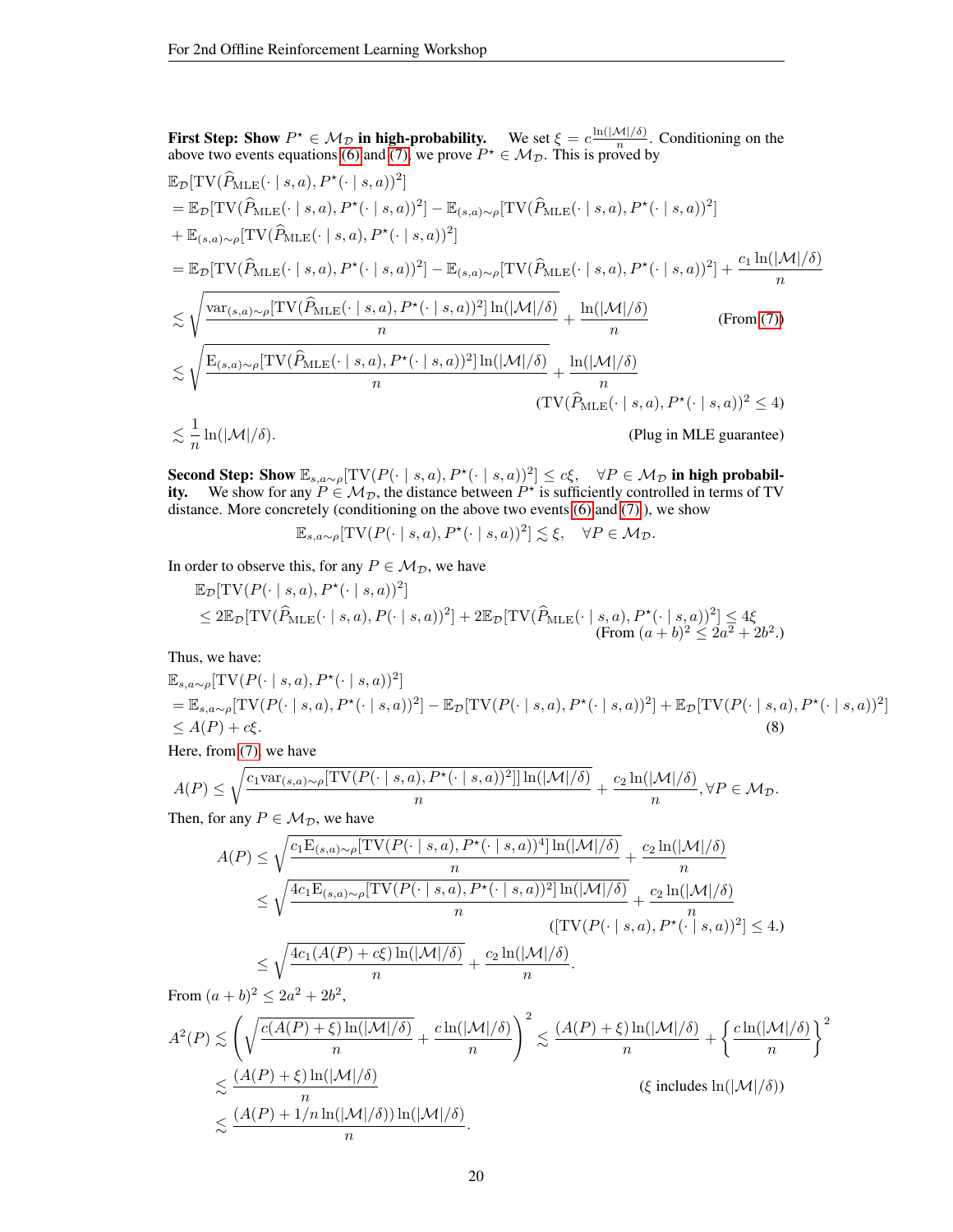Then, we have

$$
A^2(P) - B_1 A(P) - B_2 \le 0
$$
,  $B_1 = c \ln(|\mathcal{M}|/\delta)/n$ ,  $B_2 = c(1/n)^2 \ln(|\mathcal{M}|/\delta)^2$ .

This concludes

$$
0 \le A(P) \le \frac{B_1 + \sqrt{B_1^2 + 4B_2}}{2} \le c(B_1 + \sqrt{B_2}) \le c \frac{\ln(|\mathcal{M}|/\delta)}{n} \lesssim \xi.
$$

Thus, by using the above  $A(P) \le \xi(P \in M_{\mathcal{D}})$  and [\(8\),](#page-19-0) with probability  $1 - \delta$ , we have:

$$
\mathbb{E}_{s,a\sim\rho}[\text{TV}(P(\cdot \mid s,a), P^{\star}(\cdot \mid s,a))^2] \leq A(P) + c\xi \lesssim \xi, \quad P \in \mathcal{M}_{\mathcal{D}}.
$$

Third Step: Calculate the final error bound taking the distribution shift into account For any  $P \in M_{\mathcal{D}}$ , we prove

<span id="page-20-1"></span>
$$
V_{P^*}^{\pi^*} - V_P^{\pi^*} \le (1 - \gamma)^{-2} c \sqrt{C_{\pi^*}^{\dagger}} \sqrt{\frac{\ln(|\mathcal{M}|/\delta)}{n}}.
$$
 (9)

For any  $P \in M_{\mathcal{D}}$ , this is proved as follows:

$$
V_{P^{\star}}^{\pi^*} - V_P^{\pi^*} \le (1 - \gamma)^{-2} \mathbb{E}_{(s,a) \sim d_{P^{\star}}^{\pi^*}} [\text{TV}(P(\cdot \mid s, a), P^{\star}(\cdot \mid s, a))]
$$
\n(Simulation lemma, Lemma 5)\n
$$
\le (1 - \gamma)^{-2} \sqrt{\mathbb{E}_{(s,a) \sim d_{P^{\star}}^{\pi^*}} [\text{TV}(P(\cdot \mid s, a), P^{\star}(\cdot \mid s, a))^2]}
$$
\n
$$
\le (1 - \gamma)^{-2} \sqrt{C_{\pi^*}^{\dagger} \mathbb{E}_{(s,a) \sim \rho} [\text{TV}(P(\cdot \mid s, a), P^{\star}(\cdot \mid s, a))^2]}
$$

 $\leq c(1-\gamma)^{-2}\sqrt{C_{\pi^*}^{\dagger}}$  $\sqrt{\ln(|\mathcal{M}|/\delta)}$  $\frac{n!}{n}$ . (Based on the consequence of the second step)

Combining all things together, with probability  $1 - \delta$ , for any  $\pi^* \in \Pi$ , we have

$$
V_{P^*}^{\pi^*} - V_{P^*}^{\hat{\pi}} \leq V_{P^*}^{\pi^*} - \min_{P \in \mathcal{M}_{\mathcal{D}}} V_P^{\pi^*} + \min_{P \in \mathcal{M}_{\mathcal{D}}} V_P^{\pi^*} - V_{P^*}^{\hat{\pi}}
$$
  
\n
$$
\leq V_{P^*}^{\pi^*} - \min_{P \in \mathcal{M}_{\mathcal{D}}} V_P^{\pi^*} + \min_{P \in \mathcal{M}_{\mathcal{D}}} V_P^{\hat{\pi}} - V_{P^*}^{\hat{\pi}}
$$
 (definition of  $\hat{\pi}$ )  
\n
$$
\leq V_{P^*}^{\pi^*} - \min_{P \in \mathcal{M}_{\mathcal{D}}} V_P^{\pi^*}
$$
 (Fist step,  $P^* \in \mathcal{M}_{\mathcal{D}}$ )  
\n
$$
\lesssim (1 - \gamma)^{-2} c_1 \sqrt{C_{\pi^*}^{\dagger}} \sqrt{\frac{\ln(|\mathcal{M}|c_2/\delta)}{n}}.
$$
 (From (9))

<span id="page-20-0"></span>Remark 5 (To compete with all history-dependent polices). *Consider the case where* Π *is all Markovian polices. We want to show we can compete with all history-dependent non-Markovian polices:*

$$
\bar{\Pi} = \left\{ \prod_{i=1}^{\infty} \pi_i \mid \pi_i \in \left[ \left( \prod_{k=1}^{i-1} S \times \mathcal{A} \right) \to \Delta(\mathcal{A}) \right] \right\}.
$$

We take an element  $\pi^*$  from  $\bar{\Pi}$ . Then,  $V_{P^*}^{\pi^*}$  and  $d_{P^*}^{\pi^*}$  are still well-defined. Then, every step in the *proof still holds. The only step we need to check carefully is this line:*

$$
\begin{aligned} V_{P^{\star}}^{\pi^*} - V_{P^{\star}}^{\hat{\pi}} &\leq V_{P^{\star}}^{\pi^*} - \min_{P \in \mathcal{M}_{\mathcal{D}}} V_P^{\pi^*} + \min_{P \in \mathcal{M}_{\mathcal{D}}} V_P^{\pi^*} - V_{P^{\star}}^{\hat{\pi}} \\ &\leq V_{P^{\star}}^{\pi^*} - \min_{P \in \mathcal{M}_{\mathcal{D}}} V_P^{\pi^*} + \min_{P \in \mathcal{M}_{\mathcal{D}}} V_P^{\hat{\pi}} - V_{P^{\star}}^{\hat{\pi}}. \end{aligned}
$$

*This is proved by*  $\max_{\pi \in \bar{\Pi}} V_P^{\pi} = \max_{\pi \in \Pi} V_P^{\pi}$  *for any P*.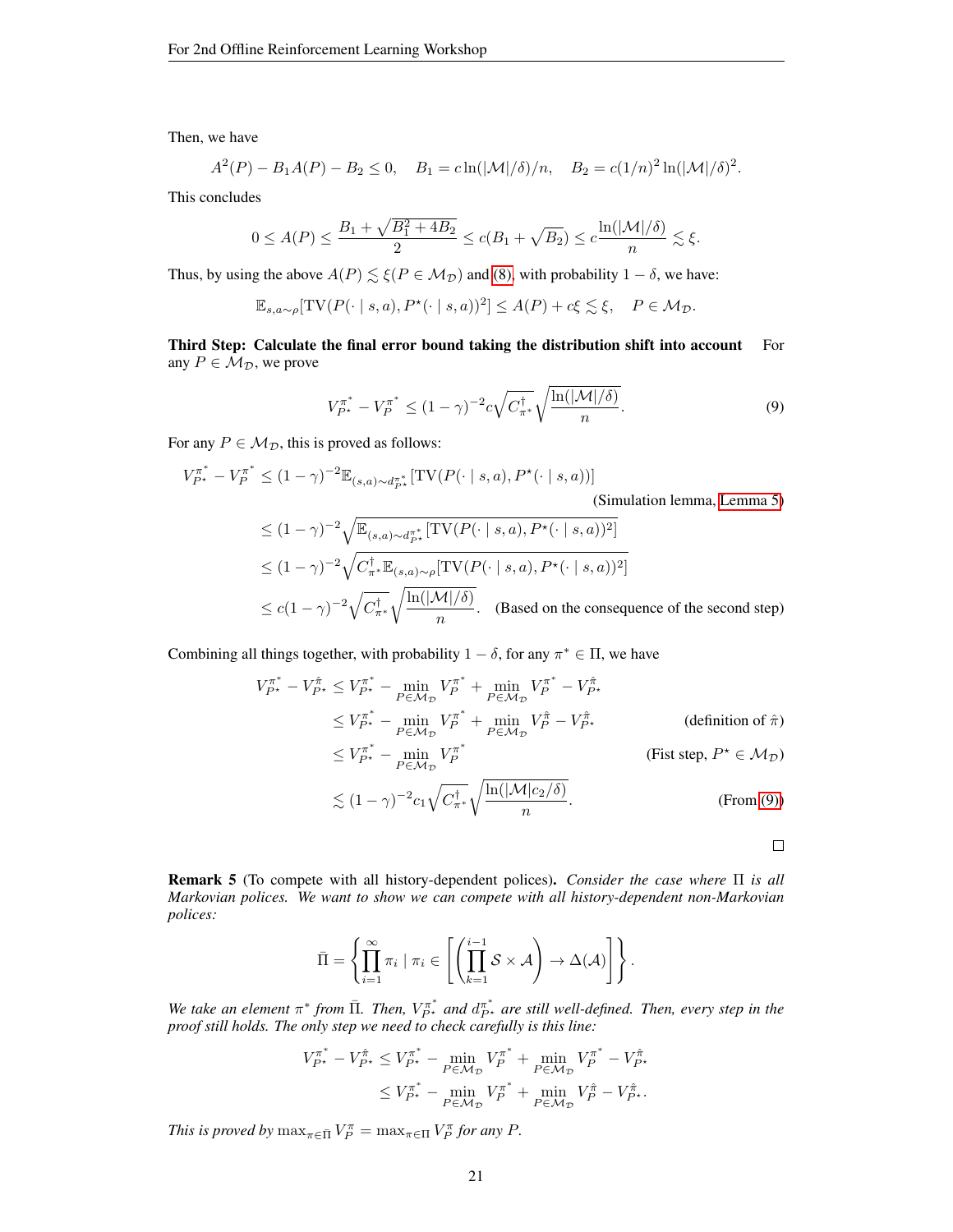# G.2 PROOFS FOR GENERAL FUNCTION APPROXIMATION WITH INFINITE HYPOTHESIS CLASS

*Proof of [Theorem 4.](#page-12-2)* From [Theorem 3,](#page-12-3) the MLE guarantee gives us the following generalization bound: with probability  $1 - \delta$ ,

<span id="page-21-0"></span>
$$
\mathbb{E}_{(s,a)\sim\rho}[\text{TV}(\widehat{P}_{\text{MLE}}(\cdot \mid s, a), P^{\star}(\cdot \mid s, a))^2] \lesssim \left(\xi_n^2 + \frac{\ln(c/\delta)}{n}\right). \tag{10}
$$

We define

$$
\mathcal{M}_1 = \left\{ P \in \mathcal{M} : \mathbb{E}_{(s,a)\sim\rho} \left[ \mathrm{TV}(P(\cdot \mid s,a), P^*(\cdot \mid s,a))^2 \right] \le c \left( \xi_n^2 + \sqrt{\frac{\ln(c/\delta)}{n}} \right) \right\}.
$$

for some large c. From a functional Bernstein's inequality [\(Lemma 12\)](#page-37-0), by defining

<span id="page-21-1"></span>
$$
f(P)(s,a) = \text{TV}(P(\cdot \mid s,a), P^*(\cdot \mid s,a))^2, G(\mathcal{M}_1) = \mathbb{E}[\sup_{P \in \mathcal{M}_1} |(\mathbb{E}_{\mathcal{D}} - \mathbb{E}_{\rho})[f(P)]|].
$$

with probability  $1 - \delta$ , we have

$$
\sup_{P \in \mathcal{M}_1} |(\mathbb{E}_{\mathcal{D}} - \mathbb{E}_{\rho})[f(P)]| \lesssim G(\mathcal{M}_1) + \{G(\mathcal{M}_1) + \sup_{P \in \mathcal{M}_1} \mathbb{E}_{\rho}[f(P)^2]\}^{1/2} \sqrt{\frac{\log(c_1/\delta)}{n}} + \frac{\log(c_1/\delta)}{n}
$$
  

$$
\lesssim G(\mathcal{M}_1) + \{G(\mathcal{M}_1) + \sup_{P \in \mathcal{M}_1} \mathbb{E}_{\rho}[f(P)]\}^{1/2} \sqrt{\frac{\log(c_1/\delta)}{n}} + \frac{\log(c_1/\delta)}{n}
$$
  

$$
\lesssim G(\mathcal{M}_1) + \xi_n^2 + \left(\frac{\ln(c/\delta)}{n}\right).
$$
 (11)

Similarly, by defining

$$
\mathcal{M}_2 = \left\{ P : \mathbb{E}_{(s,a)\sim\mathcal{D}}[\text{TV}(P(\cdot \mid s, a), P^{\star}(\cdot \mid s, a))^2] \le cG(\mathcal{M}_1) + c\xi_n^2 + c\left(\frac{\ln(c/\delta)}{n}\right) \right\},
$$
  
\n
$$
G(\mathcal{M}_2) = \mathbb{E}[\sup_{P \in \mathcal{M}_2} |(\mathbb{E}_{\mathcal{D}} - \mathbb{E}_{\rho})[f(P)]|],
$$
  
\n
$$
Z_n = \sup_{P \in \mathcal{M}_2} \mathbb{E}_{(s,a)\sim\rho}[f(P)(s,a)].
$$

from a functional Bernstein's inequality, with probability  $1 - \delta$ , we have

$$
\sup_{P \in \mathcal{M}_2} |(\mathbb{E}_{\mathcal{D}} - \mathbb{E}_{\rho})[f(P)]| \lesssim G(\mathcal{M}_2) + \{G(\mathcal{M}_2) + Z_n\}^{1/2} \sqrt{\frac{\log(c_1/\delta)}{n}} + \frac{\log(c_1/\delta)}{n}
$$

$$
\lesssim G(\mathcal{M}_2) + \sqrt{Z_n \frac{\ln(c/\delta)}{n}} + \frac{\ln(c/\delta)}{n}
$$
(12)

Hereafter, we condition on the above three events: (10), [\(11\)](#page-21-1) and [\(12\).](#page-21-2)

First step: Show  $P^* \in M_{\mathcal{D}}$  in high probability. From [\(10\),](#page-21-0) we have

<span id="page-21-2"></span>
$$
\mathbb{E}_{(s,a)\sim\rho}[f(\hat{P}_{\mathrm{MLE}})(s,a)] \leq \xi_n^2 + \frac{\ln(c/\delta)}{n}.
$$

Thus,  $P^* \in \mathcal{M}_1$ . Then, from [\(11\)](#page-21-1) and [\(10\),](#page-21-0)

$$
\mathbb{E}_{(s,a)\sim\mathcal{D}}[f(\hat{P}_{\text{MLE}})(s,a)]
$$
  
=  $|\mathbb{E}_{(s,a)\sim\mathcal{D}}[f(\hat{P}_{\text{MLE}})(s,a)] - \mathbb{E}_{(s,a)\sim\rho}[f(\hat{P}_{\text{MLE}})(s,a)]| + \mathbb{E}_{(s,a)\sim\rho}[f(\hat{P}_{\text{MLE}})(s,a)]$   
 $\lesssim G(\mathcal{M}_1) + \xi_n^2 + \frac{\ln(c/\delta)}{n}.$ 

Thus,  $P^* \in M_{\mathcal{D}}$  recalling the definition of  $M_{\mathcal{D}}$  (we set  $\xi = G(M_1) + \xi_n^2 + \frac{\ln(c/\delta)}{n}$  $\frac{c(\sigma)}{n}$ ).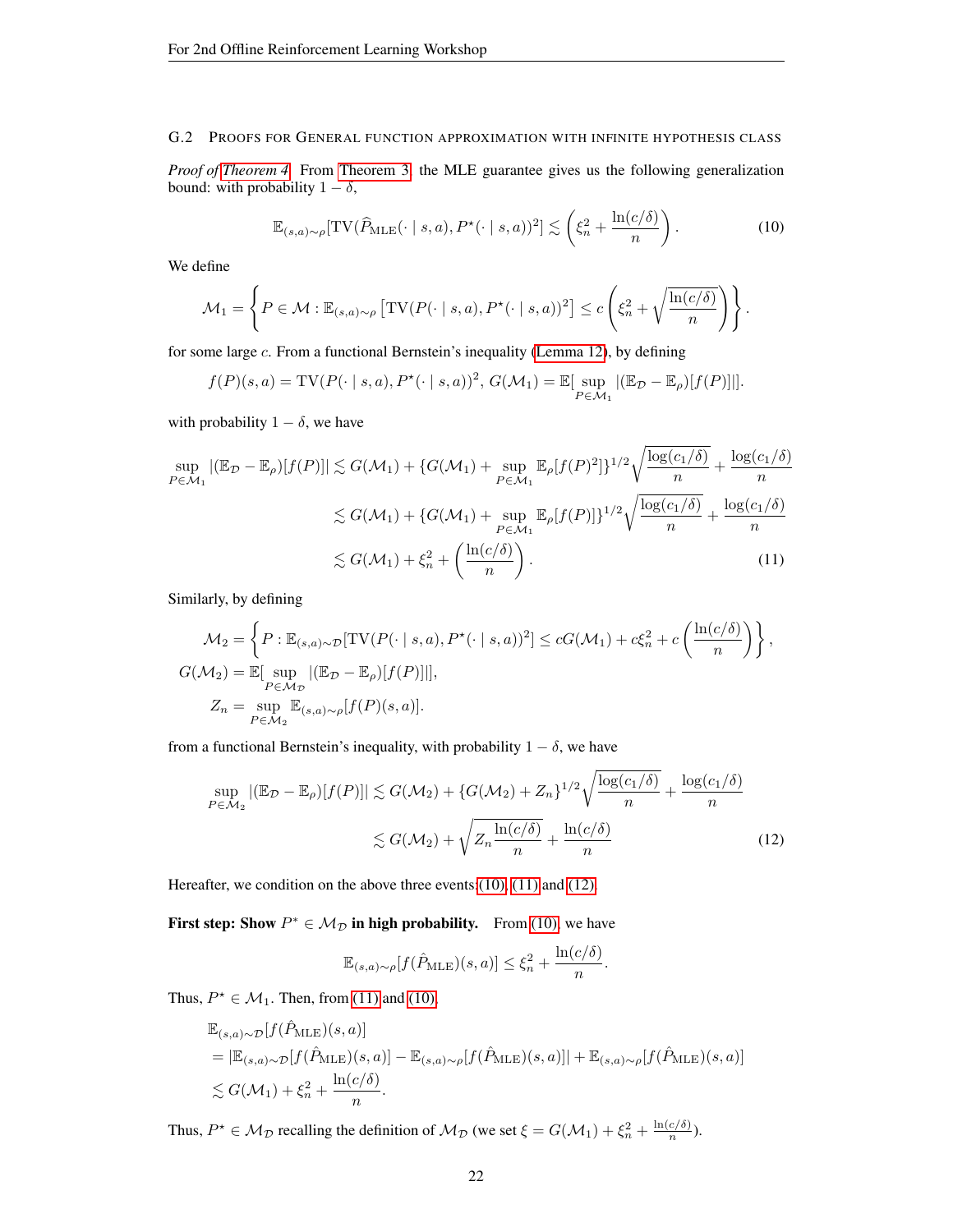Second step: Show the upper bound of  $\mathbb{E}_{(s,a)\sim\rho}[f(P)(s,a)]$  for any  $P \in \mathcal{M}_{\mathcal{D}}$ . For any  $P \in M_{\mathcal{D}}$ , as the proof of [Theorem 1,](#page-4-1) we can prove  $P \in M_2$ . Thus,

$$
\sup_{P \in \mathcal{M}_{\mathcal{D}}} \mathbb{E}_{(s,a)\sim\rho}[f(P)(s,a)] \le Z_n.
$$

Thus, we will hereafter analyze  $Z_n$ . Here from [\(12\),](#page-21-2) for any  $P \in \mathcal{M}_2$ , we have

$$
\mathbb{E}_{(s,a)\sim\rho}[f(P)(s,a)] \leq \sup_{P \in \mathcal{M}_2} \left( |(\mathbb{E}_{(s,a)\sim\mathcal{D}} - \mathbb{E}_{(s,a)\sim\rho})[f(P)(s,a)]| \right) + \sup_{P \in \mathcal{M}_2} \mathbb{E}_{(s,a)\sim\mathcal{D}}[f(P)(s,a)]
$$
  

$$
\lesssim G(\mathcal{M}_2) + \sqrt{Z_n \frac{\ln(c/\delta)}{n}} + G(\mathcal{M}_1) + \xi_n^2 + \frac{\ln(c/\delta)}{n}.
$$

Hence,

$$
Z_n \leq G(\mathcal{M}_2) + \sqrt{Z_n \frac{\ln(c/\delta)}{n}} + G(\mathcal{M}_1) + \xi_n^2 + \frac{\ln(c/\delta)}{n}.
$$

This shows

$$
Z_n \leq G(\mathcal{M}_2) + G(\mathcal{M}_1) + \xi_n^2 + \frac{\ln(c/\delta)}{n}.
$$

Third step: Calculate the final error bound. Following the proof of [Theorem 1,](#page-4-1) we can prove

$$
V_{P^*}^{\pi^*} - V_{P^*}^{\hat{\pi}} \le (1 - \gamma)^{-2} c_1 \sqrt{C_{\pi^*}^{\dagger}} \sqrt{G(\mathcal{M}_2) + G(\mathcal{M}_1) + \xi_n^2 + \frac{\ln(c/\delta)}{n}}.
$$

# G.3 PROOFS FOR GENERAL FUNCTION APPROXIMATION WITH DIFFERENT CONCENTRABILITY COEFFICIENTS

*Proof of [Theorem 5.](#page-16-2)* We follow the proof of Theorem [1.](#page-4-1) We only change the third step. For any  $P \in \mathcal{M}_{\mathcal{D}}$ , we have

$$
V_{P^*}^{\pi^*} - V_P^{\pi^*} \le (1 - \gamma)^{-2} \mathbb{E}_{(s,a) \sim d_{P^*}^{\pi^*}} [\text{TV}(P(\cdot \mid s, a), P^*(\cdot \mid s, a))]
$$
\n(Simulation lemma, Lemma 5)

\n
$$
\le (1 - \gamma)^{-2} \sqrt{\hat{C}_{\pi^*} \mathbb{E}_{(s,a) \sim \rho} [\text{TV}(P(\cdot \mid s, a), P^*(\cdot \mid s, a))]}
$$
\n
$$
\le (1 - \gamma)^{-2} \sqrt{\hat{C}_{\pi^*} \mathbb{E}_{(s,a) \sim \rho} [\text{TV}(P(\cdot \mid s, a), P^*(\cdot \mid s, a))^2]}
$$
\n(Jensen's inequality)

\n
$$
\le (1 - \gamma)^{-2} \sqrt{\hat{C}_{\pi^*} \ln(|\mathcal{M}|/\delta)/n}.
$$
\n(Consequence of the second step)

Then, the statement using  $\acute{C}_{\pi^*}$  is concluded.

Similarly, for any  $P \in \mathcal{M}_{\mathcal{D}}$ , we have

$$
V_{P^{\star}}^{\pi^*} - V_P^{\pi^*} \le (1 - \gamma)^{-2} \mathbb{E}_{(s,a) \sim d_{P^{\star}}^{\pi^*}} [\text{TV}(P(\cdot \mid s, a), P^{\star}(\cdot \mid s, a))]
$$
\n(Simulation lemma, Lemma 5)

\n
$$
\le (1 - \gamma)^{-2} \sqrt{C_{\pi^*, 2} \mathbb{E}_{(s,a) \sim \rho} [\text{TV}(P(\cdot \mid s, a), P^{\star}(\cdot \mid s, a))^2]}
$$
\n(CS inequality)

\n
$$
\le (1 - \gamma)^{-2} \sqrt{C_{\pi^*, 2} \ln(|\mathcal{M}|/\delta)/n}.
$$

Then, the statement using  $C_{\pi^*,2}$  is concluded.

 $\Box$ 

 $\Box$ 

# G.4 PROOFS FOR TABULAR MDPS

*Proof of Corollary [1.](#page-5-1)* We prove in a similar way as [Theorem 1.](#page-4-1)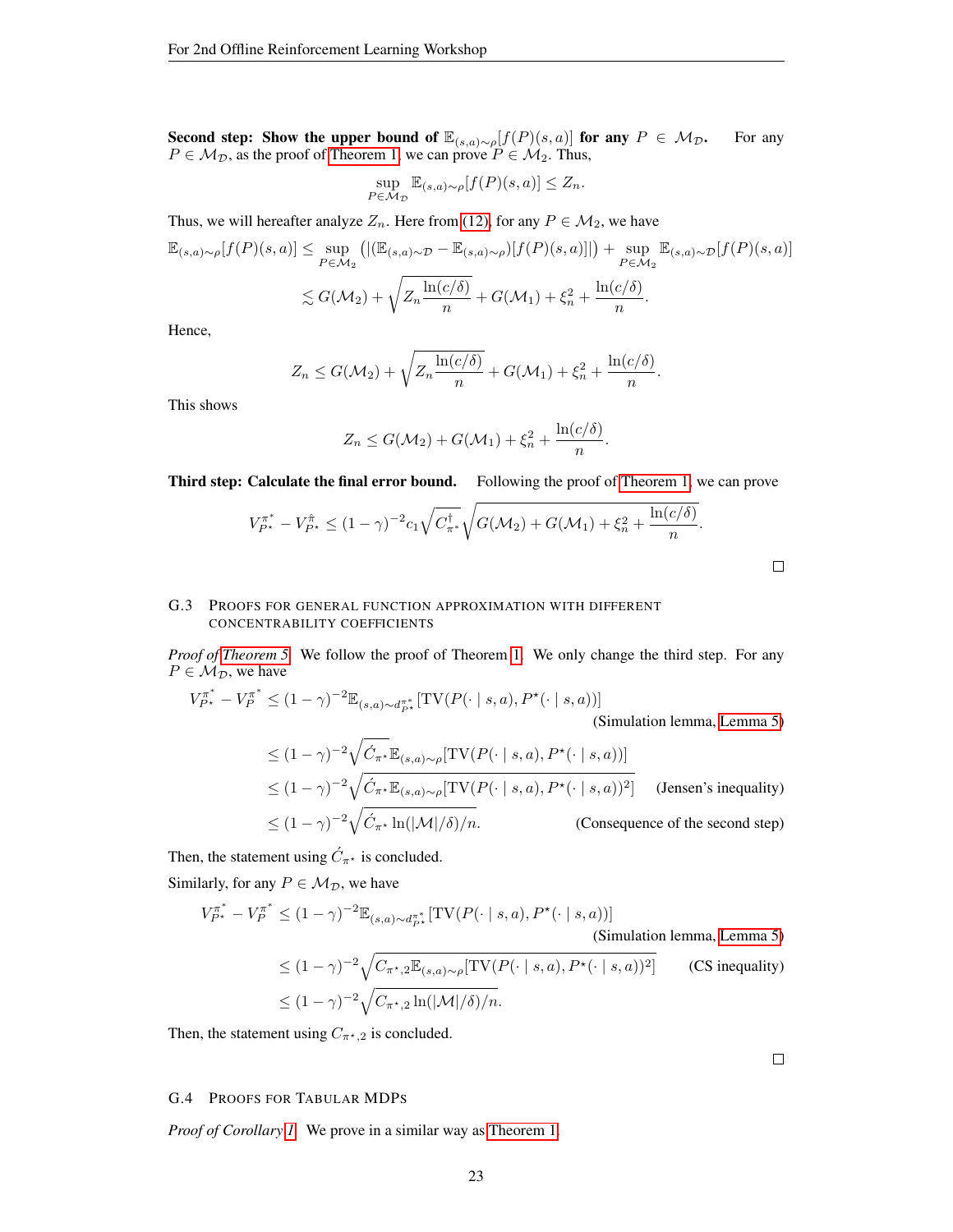

Figure 1:  $M_{\mathcal{D}}$  is colored in gray. M' corresponds to the set of black dots. Orange dots correspond to  $\overline{\mathcal{M}}$ , which do not belong to  $\mathcal{M}'$ .

**First step** We set  $\xi = c \frac{|\mathcal{S}|^2 |\mathcal{A}| \ln(n |\mathcal{S}|\mathcal{A}|c_2/\delta)}{n}$ . Then, from [Lemma 7,](#page-35-2) with probability  $1 - \delta$ , we can show  $P^* \in \mathcal{M}_{\mathcal{D}}$  since

<span id="page-23-3"></span>
$$
\mathbb{E}_{s,a\sim\mathcal{D}}\left[\text{TV}(\widehat{P}_{\text{MLE}}(\cdot \mid s,a), P^{\star}(\cdot \mid s,a))^2\right] \leq \xi.
$$

Hereafter, we condition on the above event.

**Second step.** Following the second step in the proof of [Theorem 1](#page-4-1) based on [\(8\),](#page-19-0) for any  $P \in M_{\mathcal{D}}$ , we have

$$
\mathbb{E}_{s,a \sim \rho} \left[ \text{TV}(P(\cdot \mid s, a), P^{\star}(\cdot \mid s, a))^2 \right] \le c\xi + A(P) \tag{13}
$$

where

$$
A(P) \coloneqq |\mathbb{E}_{s,a \sim \rho}[\text{TV}(P(\cdot \mid s,a), P^{\star}(\cdot \mid s,a))^2] - \mathbb{E}_{\mathcal{D}}[\text{TV}(P(\cdot \mid s,a), P^{\star}(\cdot \mid s,a))^2]|.
$$

Our goal here is showing with probability  $1 - \delta$ ,

<span id="page-23-5"></span><span id="page-23-0"></span>
$$
A(P) \lesssim \xi, \forall P \in \mathcal{M}_{\mathcal{D}}.\tag{14}
$$

To prove [\(14\),](#page-23-0) consider an  $\epsilon$ -net  $\{P_1(s, a), \cdots, P_K(s, a)\}$  covering a simplex in terms of  $\|\cdot\|_1^{-3}$  $\|\cdot\|_1^{-3}$  $\|\cdot\|_1^{-3}$  for each fixed pair  $(s, a) \in S \times A$ . We take  $\epsilon = 1/n$ . Since the covering number K is upper-bounded by  $(c/\epsilon)^{|\mathcal{S}|}$  [\(Wainwright, 2019,](#page-10-13) Lemma 5.7), we can obtain  $\overline{M} = \{P_1, \dots, P_{K^{|\mathcal{S}| \times |\mathcal{A}|}}\}$  s.t. for any possible  $P \subset \mathcal{S} \times \mathcal{A} \rightarrow \Delta(\mathcal{S})$ , there exists  $P_i$  s.t.

<span id="page-23-4"></span><span id="page-23-2"></span>
$$
TV(P_i(\cdot \mid s, a), P(\cdot \mid s, a)) \le \epsilon, \forall (s, a).
$$

This implies for any  $P \subset \mathcal{S} \times \mathcal{A} \to \Delta(\mathcal{S})$ , there exists  $P_i(\cdot | s, a)$  s.t.  $\forall (s, a)$ ,

$$
|\text{TV}(P(\cdot \mid s, a), P^*(\cdot \mid s, a))^2 - \text{TV}(P_i(\cdot \mid s, a), P^*(\cdot \mid s, a))^2|
$$
  
\n
$$
\leq 4|\text{TV}(P(\cdot \mid s, a), P^*(\cdot \mid s, a)) - \text{TV}(P_i(\cdot \mid s, a), P^*(\cdot \mid s, a))| \quad (a^2 - b^2 = (a - b)(a + b))
$$
  
\n
$$
\leq 4\text{TV}(P \cdot \mid s, a), P_i(\cdot \mid s, a))
$$
  
\n
$$
\leq 4\epsilon.
$$
  
\n(15)

We often use this property  $(15)$  hereafter.

Next, we define  $\mathcal{M}' \subset \bar{M}$  so that it covers  $\mathcal{M}_{\mathcal{D}}$ . Concretely, we define  $\mathcal{M}'$ :

$$
\mathcal{M}' = \{ P \in \bar{M} : \exists P'' \in \mathcal{M}_{\mathcal{D}}, \text{TV}(P(\cdot \mid s, a), P''(\cdot \mid s, a)) \le \epsilon \quad \forall (s, a) \}. \tag{16}
$$

<span id="page-23-1"></span> $3$ In the tabular setting, since the state space is countable, it is equivalent to L1 distance.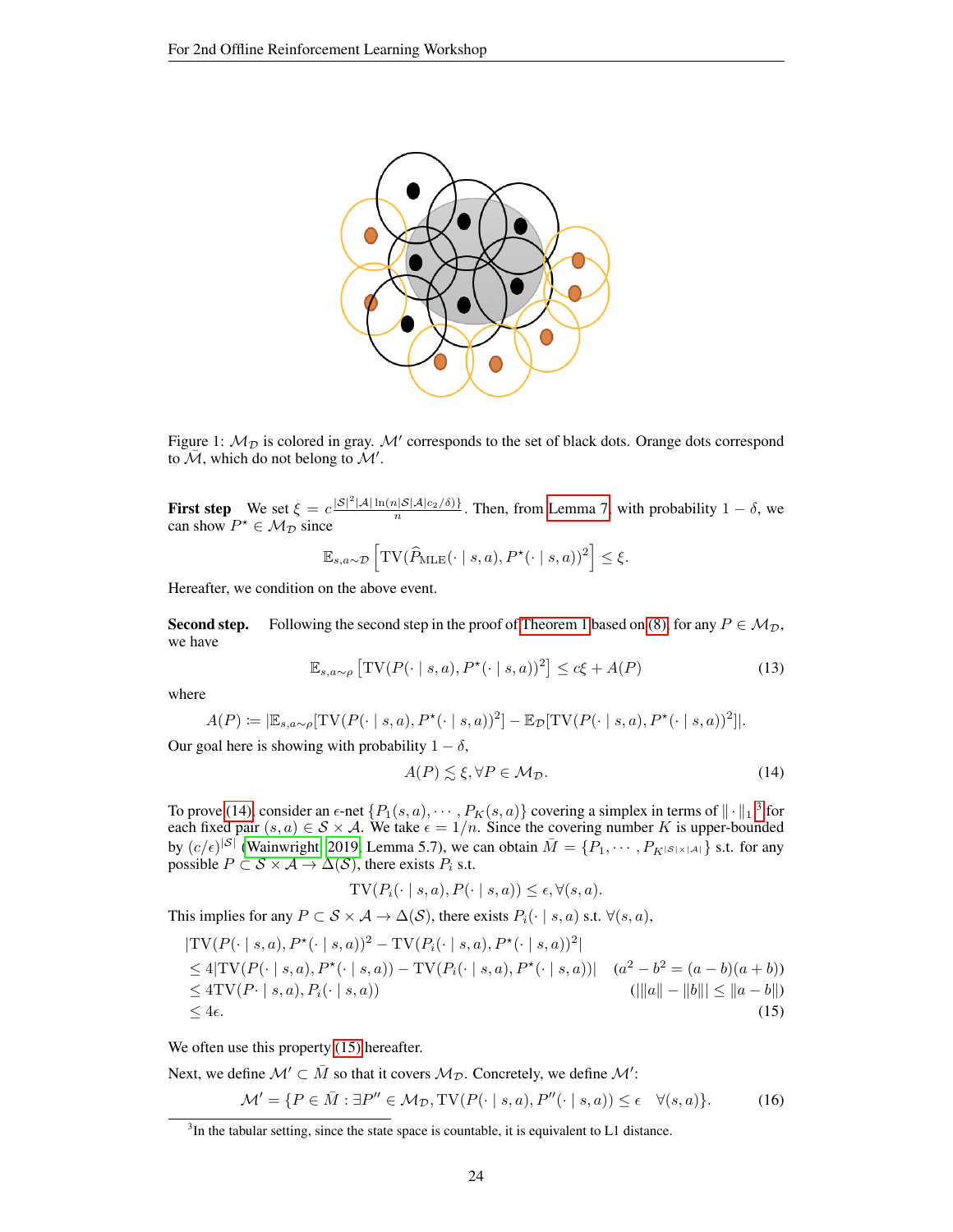The construction is illustrated in [Figure 1.](#page-23-3) Here, from the definition, for any  $P \in M_{\mathcal{D}}$ , we can also find  $P' \in \mathcal{M}'$  s.t.

<span id="page-24-0"></span>
$$
TV(P(\cdot | s, a), P'(\cdot | s, a)) \le \epsilon, \forall (s, a).
$$

This is because from the definition of  $\overline{M}$ , we can always find  $P \in \overline{\mathcal{M}}$  satisfying the above. Such P belongs to  $\mathcal{M}'$  from the definition of  $\mathcal{M}'$ . We use this fact later.

Then, from [\(16\)](#page-23-4) and recalling [\(13\),](#page-23-5) we have

$$
\mathbb{E}_{s,a\sim\rho} \left[ \text{TV}(P(\cdot \mid s,a), P^{\star}(\cdot \mid s,a))^2 \right] \lesssim \xi + A(P), \quad \forall P \in \mathcal{M}'. \tag{17}
$$

because

$$
\mathbb{E}_{s,a\sim\rho} \left[ \text{TV}(P(\cdot \mid s, a), P^{\star}(\cdot \mid s, a))^2 \right] \n\leq \mathbb{E}_{s,a\sim\rho} \left[ \text{TV}(P(\cdot \mid s, a), P''(\cdot \mid s, a))^2 \right] + \mathbb{E}_{s,a\sim\rho} \left[ \text{TV}(P''(\cdot \mid s, a), P^{\star}(\cdot \mid s, a))^2 \right] \n\leq \mathbb{E}_{s,a\sim\rho} \left[ \text{TV}(P''(\cdot \mid s, a), P^{\star}(\cdot \mid s, a))^2 \right] + \epsilon^2 \n\tag{Take some } P'' \in \mathcal{M}_{\mathcal{D}} \text{ noting (16)} \n\leq c\xi + A(P). \n\tag{From (13)}
$$

Then, with probability  $1 - \delta$ , from Bernstein's inequality, we have

$$
A(P) \le \sqrt{c \frac{\text{var}[TV(P(\cdot \mid s, a), P^\star(\cdot \mid s, a))^2] \ln(K^{|\mathcal{S}| \times |\mathcal{A}|} / \delta)}{n}} + \frac{c \ln(K^{|\mathcal{S}| \times |\mathcal{A}|} / \delta)}{n}, \forall P \in \mathcal{M}.
$$

Hereafter, we condition on the above event. Based on [\(17\),](#page-24-0) we can state

 $\text{var}[TV(P(\cdot | s, a), P^{\star}(\cdot | s, a))^2] \lesssim \text{E}[TV(P(\cdot | s, a), P^{\star}(\cdot | s, a))^2] \lesssim \xi + A(P), \quad \forall P \in \mathcal{M}',$ 

with probability  $1 - \delta$ . Following the argument of [Theorem 1,](#page-4-1) for  $P \in \mathcal{M}'$ , we have

$$
A^{2}(P) - A(P)B_{1} - B_{2} \le 0, \quad B_{1} = \frac{\ln(K^{|S| \times |A|} / \delta)}{n}, \quad B_{2} = \xi \frac{\ln(K^{|S| \times |A|} / \delta)}{n} + \left(\frac{\ln(K^{|S| \times |A|} / \delta)}{n}\right)^{2}.
$$

Then, with probability  $1 - \delta$ , we have

$$
A(P) \le \frac{\ln(K^{|S| \times |\mathcal{A}|} / \delta)}{n} + \sqrt{\frac{\ln(K^{|S| \times |\mathcal{A}|} / \delta)}{n}} \xi^{1/2} \lesssim \xi, \quad \forall P \in \mathcal{M}'.\tag{18}
$$

This shows for any  $P \in \mathcal{M}_{\mathcal{D}}$ , we have

$$
|\{\mathbb{E}_{\mathcal{D}} - \mathbb{E}_{(s,a)\sim\rho}\}[\text{TV}(P(\cdot \mid s, a), P^{\star}(\cdot \mid s, a))^2]|
$$
  
\n
$$
\leq |\{\mathbb{E}_{\mathcal{D}} - \mathbb{E}_{(s,a)\sim\rho}\}[\text{TV}(P'(\cdot \mid s, a), P(\cdot \mid s, a))^2 + \text{TV}(P'(\cdot \mid s, a), P^{\star}(\cdot \mid s, a))^2]|
$$
  
\n(We take  $P' \in \mathcal{M}'$  such that (16))  
\n
$$
\leq |\{\mathbb{E}_{\mathcal{D}} - \mathbb{E}_{(s,a)\sim\rho}\}[\text{TV}(P'(\cdot \mid s, a), P^{\star}(\cdot \mid s, a))^2] + 8\epsilon
$$
  
\n(From the definition of  $\mathcal{M}'$ )  
\n
$$
\lesssim \xi.
$$
  
\n(From (18) and  $P' \in \mathcal{M}'$ )

Thus, [\(14\)](#page-23-0) is proved.

Third step. We follow the third step of [Theorem 1:](#page-4-1)

$$
V_{P^*}^{\pi^*} - V_{P^*}^{\hat{\pi}} \lesssim (1 - \gamma)^{-2} \sqrt{C_{\pi^*}^{\dagger} \xi}.
$$

<span id="page-24-1"></span>

#### G.5 PROOFS FOR LINEAR MIXTURE MDPS

*Proof of Corollary* [2.](#page-6-0) Here, letting  $P(\theta) = \theta^{\top} \psi(s, a, s')$ , recall

$$
\mathcal{M}_{\text{Mix}} = \left\{ P(\theta) \mid \theta \in \Theta \subset \mathbb{R}^d, \int \theta^\top \psi(s, a, s') d(s') = 1 \quad \forall (s, a) \right\}, \, \mathcal{H} = \left\{ \sqrt{\frac{P + P^\star}{2}} \mid P \in \mathcal{M}_{\text{Mix}} \right\}.
$$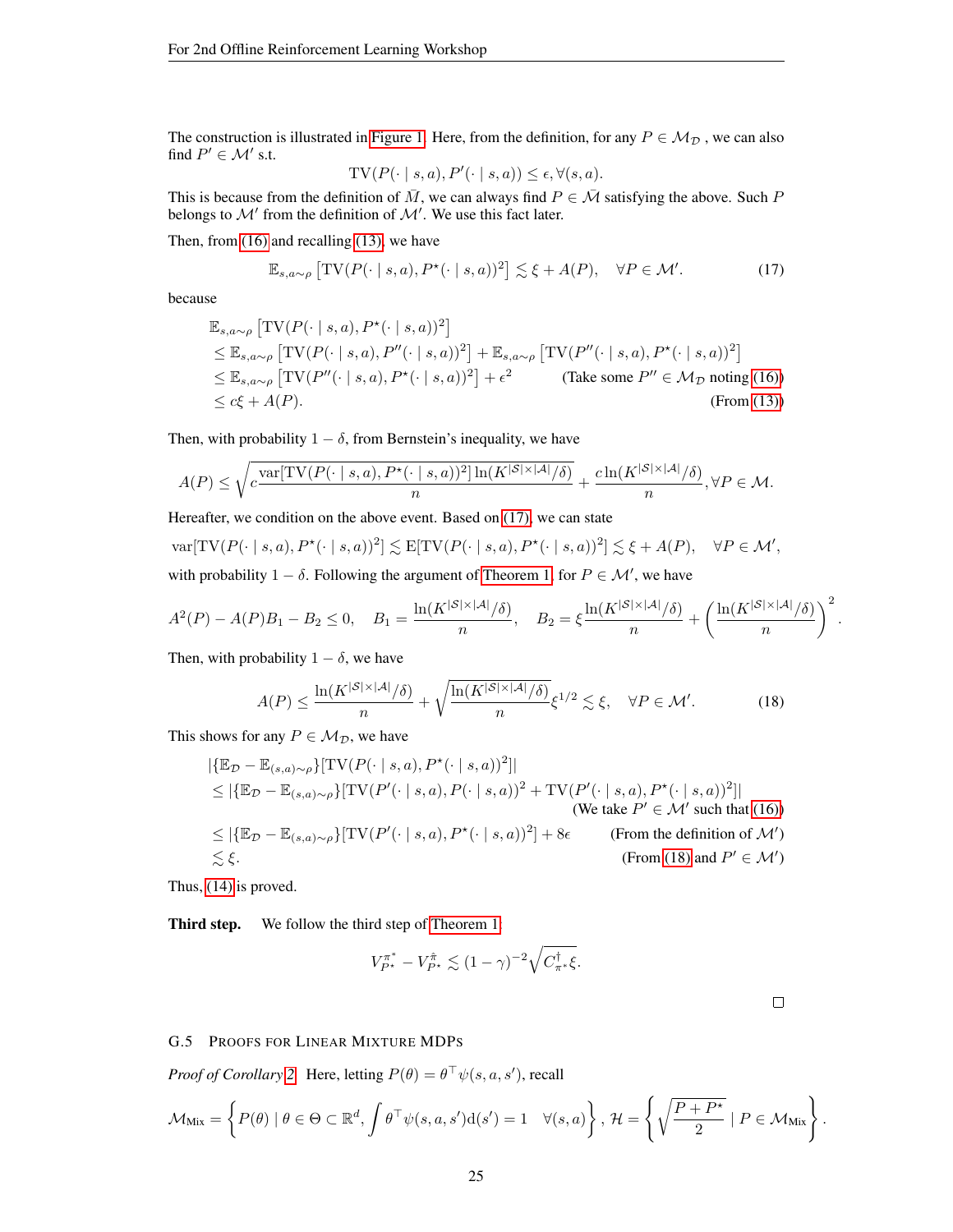Upper-bounding  $\mathbb{E}_{(s,a)\sim \rho}[\text{TV}(P(\theta^\star)(\cdot \mid s,a), P(\hat{\theta}_\text{MLE})(\cdot \mid s,a))^2]$ . By invoking [Theorem 3,](#page-12-3) we first show

$$
\mathbb{E}_{(s,a)\sim\rho}[\text{TV}(P(\theta^{\star})(\cdot \mid s,a), P(\hat{\theta}_{\text{MLE}})(\cdot \mid s,a))^2] \le c\{(d/n)\ln^2(nR) + \ln(c/\delta)/n\}.
$$

To do that, we calculate the entropy integral with bracketing. First, we have

<span id="page-25-0"></span>
$$
\mathcal{N}_{[]}(\epsilon, \mathcal{H}, d) \le \mathcal{N}_{[]}(\epsilon, \mathcal{M}_{\text{Mix}}, d'). \tag{19}
$$

where

$$
d'(a,b) = \mathbb{E}_{(s,a)\sim\rho} \left[ \int (a(s,a,s') - b(s,a,s'))^2 \mathrm{d}(s') \right]^{1/2},\tag{20}
$$

$$
d(a,b) = \mathbb{E}_{(s,a)\sim\rho} \left[ \int (\sqrt{a(s,a,s')} - \sqrt{b(s,a,s')})^2 d(s') \right]^{1/2}.
$$
 (21)

Here, we use two observations. The first observation is

$$
d^2\left(\sqrt{\frac{P(\theta') + P^{\star}}{2}}, \sqrt{\frac{P(\theta'') + P^{\star}}{2}}\right) \leq c_1 d'^2(P(\theta'), P(\theta''))
$$

due to the mean-value theorem

$$
\sqrt{a} - \sqrt{b} \le \max(1/\sqrt{a}, 1/\sqrt{b})(a - b)
$$

and assumption  $P^*(s' \mid s, a) \ge c_0 > 0$ . The second observation is when we have  $P' < g < P''$ , we also have  $\sqrt{(P'+P^*)/2} < \sqrt{(g+P^*)/2} < \sqrt{(P''+P^*)/2}$ . Then, [\(19\)](#page-25-0) is concluded.

Next, by letting  $\theta^{(1)}, \cdots, \theta^{(K)}$  be an  $\epsilon$ -cover of the *d*-dimensional ball with a radius *R*, i.e,  $B_d(R)$ , we have the brackets  $\{ [P(\theta^{(i)}) - \epsilon, P(\theta^{(i)}) + \epsilon] \}_{i=1}^K$  which cover  $\mathcal{M}_{mix}$ . This is because for any  $P(\theta) \in \mathcal{M}_{mix}$ , we can take  $\theta^{(i)}$  s.t.  $\|\theta - \theta^{(i)}\|_2 \leq \epsilon$ , then,

$$
P(\theta^{(i)}) - \epsilon < P(\theta) < P(\theta^{(i)}) + \epsilon, \quad \forall (s, a, s')
$$

noting

$$
|P(\theta)(s, a, s') - P(\theta^{(i)})(s, a, s')| \le ||\theta - \theta^{(i)}||_2 \le \epsilon, \quad \forall (s, a, s')
$$
 (22)

The last equality is from [Lemma 10.](#page-35-0)

The brackets above are size of  $\epsilon$ . Therefore, we have

$$
\mathcal{N}_{[]}(\epsilon, \mathcal{M}_{mix}, \|\cdot\|_2) \leq \mathcal{N}(\epsilon, B_d(cR), \|\cdot\|_2),
$$

where  $\mathcal{N}(\epsilon, B_d(cR), || \cdot ||_2)$  is a covering number of  $B_d(cR)$  w.r.t  $|| \cdot ||_2$ . This is upper-bounded by  $(cR/\epsilon)^d$  [\(Wainwright, 2019,](#page-10-13) Lemma 5.7). Thus, we can calculate the upper bound of the entropy integral  $J_B(\delta, \mathcal{M}_{mix}, \|\cdot\|_2)$ :

$$
\int_0^{\delta} d^{1/2} \ln^{1/2} (cR/u) du \le \int_0^{\delta} d^{1/2} \ln(1/u) du + \delta d^{1/2} \ln(c_1 R)
$$
  
= 
$$
cd^{1/2} (\delta + \delta \ln(1/\delta)) + \delta d^{1/2} \ln(cR)
$$
  

$$
\le cd^{1/2} \delta \ln(cR/\delta).
$$

By taking  $G(x) = d^{1/2}x \ln(cR/x)$  in [Theorem 3,](#page-12-3)  $\delta_n = (d/n)^{1/2} \ln(nR)$  satisfies the critical inequality √

<span id="page-25-1"></span>
$$
\sqrt{n}\delta_n^2 \ge d^{1/2}\delta_n \ln(cR/\delta_n).
$$

Finally, with probability  $1 - \delta$ 

$$
\mathbb{E}_{(s,a)\sim\rho}[\text{TV}(P(\theta^*)(\cdot \mid s,a), P(\hat{\theta}_{\text{MLE}})(\cdot \mid s,a))^2] \le \xi', \quad \xi' := \{(d/n)\ln^2(nR) + \ln(c/\delta)/n\}.
$$
\n(23)

Hereafter, we condition on this event.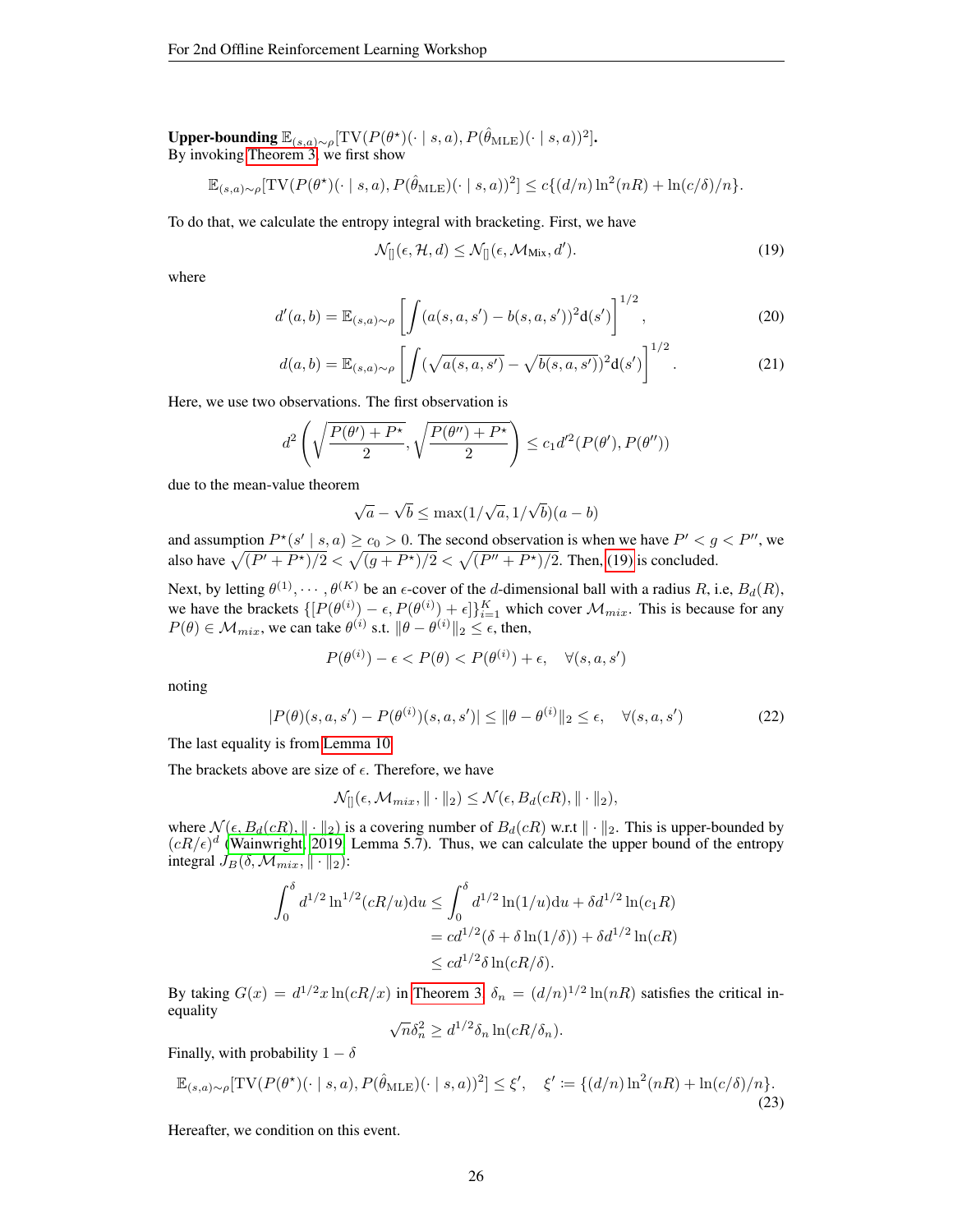Upper bounding  $\mathbb{E}_{\mathcal{D}}[\text{TV}(P(\theta^*))(\cdot \mid s, a), P(\hat{\theta}_{\text{MLE}})(\cdot \mid s, a))^2]$ . We take an  $\epsilon$ -cover of the ball  $B_d(R)$  in terms of  $\|\cdot\|_2$ , i.e.,  $\overline{M} = {\theta^{(1)}, \cdots, \theta^{(K)}}$ , where  $K = (cR/\epsilon)^d$ . We take  $\epsilon = 1/n$ . Then, for any  $\theta \in B_d(R)$ , there exists  $\theta^{(i)}$  s.t.  $\forall (s, a)$ ,

$$
|\text{TV}(P(\theta)(\cdot \mid s, a), P(\hat{\theta}_{\text{MLE}})(\cdot \mid s, a))^2 - \text{TV}(P(\theta^{(i)})(\cdot \mid s, a), P(\hat{\theta}_{\text{MLE}})(\cdot \mid s, a))^2|
$$
  
\n
$$
\leq 4|\text{TV}(P(\theta)(\cdot \mid s, a), P(\hat{\theta}_{\text{MLE}})(\cdot \mid s, a)) - \text{TV}(P(\theta^{(i)})(\cdot \mid s, a), P(\hat{\theta}_{\text{MLE}})(\cdot \mid s, a))|
$$
  
\n
$$
\leq 4\text{TV}(P(\theta)(\cdot \mid s, a), P(\theta^{(i)})(\cdot \mid s, a))
$$
  
\n
$$
\leq 4\|\theta - \theta^{(i)}\|_2
$$
  
\n
$$
\leq 4\epsilon.
$$
  
\n
$$
(24)
$$

Hereafter, we condition on the event:

<span id="page-26-1"></span><span id="page-26-0"></span>
$$
\begin{split} \left| \left( \mathbb{E}_{\mathcal{D}} - \mathbb{E}_{(s,a)\sim\rho} \right) [\text{TV}(P(\theta)(\cdot \mid s, a), P(\theta^*)(\cdot \mid s, a))^2] \right| \\ &\lesssim \sqrt{\frac{\text{var}_{(s,a)\sim\rho} [\text{TV}(P(\theta)(\cdot \mid s, a), P(\theta^*)(\cdot \mid s, a))^2] \ln(K/\delta)}{n}} + \frac{\ln(K/\delta)}{n}, \quad \forall \theta \in \bar{M}. \end{split} \tag{25}
$$

This event holds with probability  $1 - \delta$  from Bernstein's inequality.

Here, note for  $\hat{\theta}_{\text{MLE}}$ , we have  $\theta^{(i)}$  s.t.  $\|\hat{\theta}_{\text{MLE}} - \theta^{(i)}\|_2 \leq \epsilon$ . Then, following the first step of [Theorem 1,](#page-4-1)

$$
\mathbb{E}_{(s,a)\sim\mathcal{D}}\text{TV}(P(\theta^*)(\cdot | s, a), P(\hat{\theta}_{MLE})(\cdot | s, a))^{2} \leq \mathbb{E}_{(s,a)\sim\mathcal{D}}\text{TV}(P(\theta^*)(\cdot | s, a), P(\theta^{(i)})(\cdot | s, a))^{2} + \epsilon \quad (\text{From (24)})
$$
\n
$$
\leq (\mathbb{E}_{\mathcal{D}} - \mathbb{E}_{(s,a)\sim\rho})\text{TV}(P(\theta^*)(\cdot | s, a), P(\theta^{(i)})(\cdot | s, a))^{2} + \epsilon + \mathbb{E}_{(s,a)\sim\rho}\text{TV}(P(\theta^*)(\cdot | s, a), P(\theta^{(i)})(\cdot | s, a))^{2}
$$
\n
$$
\leq \sqrt{\frac{\text{var}_{(s,a)\sim\rho}[\text{TV}(P(\theta^*)(\cdot | s, a), P(\theta^{(i)})(\cdot | s, a))^{2}]\ln(K/\delta)}{n}} + \frac{\ln(K/\delta)}{n}
$$
\n
$$
+ \epsilon + \mathbb{E}_{(s,a)\sim\mathcal{D}}\text{TV}(P(\theta^*)(\cdot | s, a), P(\theta^{(i)})(\cdot | s, a))^{2} \quad (\text{From (25)})
$$
\n
$$
\leq \sqrt{\frac{\mathbb{E}_{(s,a)\sim\rho}[\text{TV}(P(\theta^*)(\cdot | s, a), P(\theta^{(i)})(\cdot | s, a))^{2}]\ln(K/\delta)}{n}} + \frac{\ln(K/\delta)}{n}
$$
\n
$$
+ \epsilon + \mathbb{E}_{(s,a)\sim\rho}[\text{TV}(P(\theta^*)(\cdot | s, a), P(\theta^{(i)})(\cdot | s, a))^{2}].
$$
\n
$$
(\text{TV}(P(\theta^*)(\cdot | s, a), P(\theta^{(i)})(\cdot | s, a))^{2} \leq 4)
$$

Then, we have

$$
\mathbb{E}_{\mathcal{D}}[\text{TV}(P(\theta^*)(\cdot | s, a), P(\hat{\theta}_{\text{MLE}})(\cdot | s, a))^2]
$$
\n
$$
\lesssim \sqrt{\frac{\{\mathbb{E}_{(s,a)\sim\rho}[\text{TV}(P(\theta^*)(\cdot | s, a), P(\hat{\theta}_{\text{MLE}})(\cdot | s, a))^2] + \epsilon\}\ln(K/\delta)}{n}} + \epsilon + \mathbb{E}_{(s,a)\sim\rho}\text{TV}(P(\theta^*)(\cdot | s, a), P(\hat{\theta}_{\text{MLE}})(\cdot | s, a))^2
$$
\n
$$
\lesssim \sqrt{\frac{\{\xi' + \epsilon\}\ln(K/\delta)}{n}} + \frac{\ln(K/\delta)}{n} + \epsilon + \xi'.
$$
\n(From (23))

In the end, by taking  $\epsilon = 1/n$ , we have with probability  $1 - \delta$ ,

$$
\mathbb{E}_{\mathcal{D}} \text{TV}(P(\theta^*)(\cdot \mid s, a), P(\hat{\theta}_{\text{MLE}})(\cdot \mid s, a))^2 \leq \xi, \quad \xi = c\{(d/n)\ln^2(nR) + \ln(c/\delta)/n\}.
$$

This also implies with probability  $1 - \delta$ ,  $P^* \in \mathcal{M}_{\mathcal{D}}$ .

**Show**  $\mathbb{E}_{(s,a)\sim\rho} \text{TV}(P(\theta^{\star})(\cdot \mid s, a), P(\theta)(\cdot \mid s, a))^2 \lesssim \xi, \forall P(\theta) \in \mathcal{M}_{\mathcal{D}}$ . We show for any  $P \in M_{\mathcal{D}}$ , the distance between  $P^*$  is controlled in terms of TV distance. Our goal is showing

$$
\mathbb{E}_{(s,a)\sim\rho} \text{TV}(P(\theta^*)(\cdot \mid s,a), P(\theta)(\cdot \mid s,a))^2 \lesssim \xi, \quad \forall P(\theta) \in \mathcal{M}_{\mathcal{D}}.
$$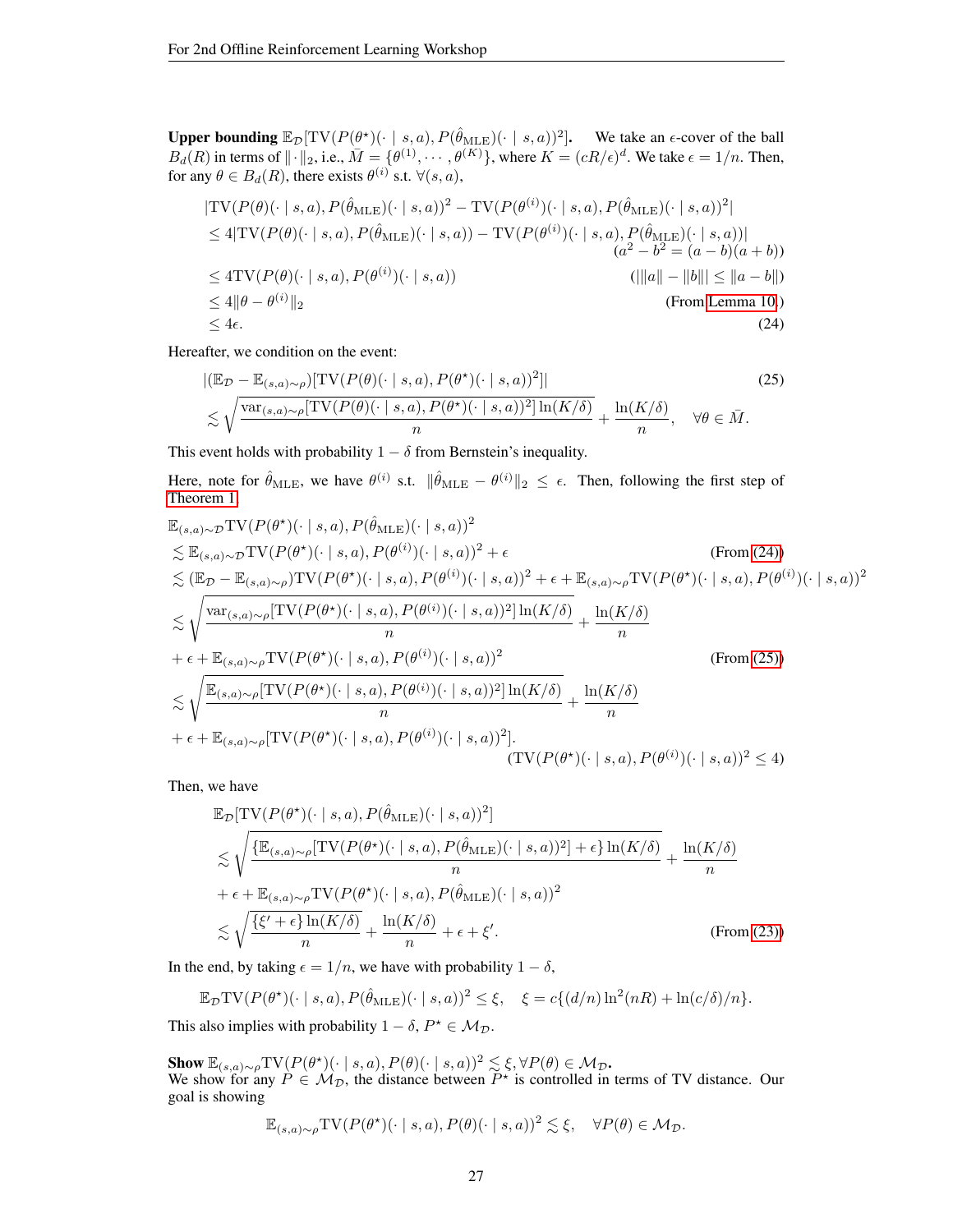First, following the second step of [Theorem 1](#page-4-1) based on equation [8,](#page-19-0) we have

$$
\mathbb{E}_{(s,a)\sim\rho} \text{TV}(P(\theta^{\star})(\cdot \mid s, a), P(\theta)(\cdot \mid s, a))^2 \le A(\theta) + c\xi, \quad \forall P(\theta) \in \mathcal{M}_{\mathcal{D}} \tag{26}
$$

where

$$
A(\theta) \coloneqq |(\mathbb{E}_{\mathcal{D}} - \mathbb{E}_{(s,a)\sim\rho}) \text{TV}(P(\theta^{\star})(\cdot \mid s, a), P(\theta)(\cdot \mid s, a))^2|.
$$

From now on, we again consider an  $\epsilon$ -cover of the ball  $B_d(R)$  in terms of  $\|\cdot\|_2$ , i.e.,  $\bar{M} =$  $\{\theta^{(1)}, \cdots, \theta^{(K)}\}$ , where  $K = (c_1 R/\epsilon)^d$  ( $\epsilon = 1/n$ ). This also covers the space  $\mathcal{M}_{\mathcal{D}}$ . We take  $\mathcal{M}' = \{\theta^{(i_1)}, \theta^{(i_2)} \cdots, \} \subset \mathcal{M}$  which covers  $\mathcal{M}_{\mathcal{D}}$ , that is,

<span id="page-27-1"></span><span id="page-27-0"></span> $\mathcal{M}' = \left\{ \theta \in \bar{\mathcal{M}} \mid \exists \theta' \text{s.t.} P(\theta') \in \mathcal{M}_{\mathcal{D}}, \|\theta - \theta'\|_2 \leq \epsilon \right\}.$ 

Recall [Figure 1,](#page-23-3) which illustrates this definition. Here, for any  $\theta$  s.t.  $\forall P(\theta) \in M_{\mathcal{D}}$ , we can take  $\theta' \in \mathcal{M}'$  s.t.  $\|\theta - \theta'\|_2 \leq 1/n$ . This is because we can take  $\theta \in \bar{\mathcal{M}}$  s.t.  $\|\theta - \theta'\|_2 \leq \epsilon$  noting  $\bar{\mathcal{M}}$  is an  $\epsilon$ -net, but such  $\theta$  belongs to  $\mathcal{M}'$  from the definition of  $\mathcal{M}'$ .

Then, we have

$$
\mathbb{E}_{(s,a)\sim\rho} \text{TV}(P(\theta^{\star})(\cdot \mid s,a), P(\theta)(\cdot \mid s,a))^2 \le A(\theta) + c\xi, \quad \forall \theta \in \mathcal{M}'.
$$
 (27)

This is because for any  $\theta^{(i)} \in \mathcal{M}'$ , we can take  $P(\theta) \in \mathcal{M}_{\mathcal{D}}$  such that

$$
\mathbb{E}_{(s,a)\sim\rho} \text{TV}(P(\theta^*)(\cdot | s, a), P(\theta^{(i)}) (\cdot | s, a))^2
$$
\n
$$
\leq \mathbb{E}_{(s,a)\sim\rho} [\text{TV}(P(\theta^*)(\cdot | s, a), P(\theta^{(i)}) (\cdot | s, a))^2 - \text{TV}(P(\theta^*)(\cdot | s, a), P(\theta)(\cdot | s, a))^2]
$$
\n
$$
+ \mathbb{E}_{(s,a)\sim\rho} [\text{TV}(P(\theta^*)(\cdot | s, a), P(\theta)(\cdot | s, a))^2]
$$
\n
$$
\leq 4\epsilon + \mathbb{E}_{(s,a)\sim\rho} [\text{TV}(P(\theta^*)(\cdot | s, a), P(\theta)(\cdot | s, a))^2]
$$
\n
$$
(\|\theta - \theta^{(i)}\|_2 \leq \epsilon \text{ and from (24)})
$$
\n
$$
\leq A(\theta) + \xi. \qquad (\text{From (26)})
$$

Here, from [\(25\),](#page-26-1) we have

$$
A(\theta) \le \sqrt{c \frac{\text{var}_{(s,a)\sim\rho}[\text{TV}(P(\theta^{\star})(\cdot \mid s,a), P(\theta)(\cdot \mid s,a))^2] \ln(K/\delta)}{n}} + \frac{c \ln(K/\delta)}{n}, \quad \forall \theta \in \mathcal{M}'
$$

Based on the construction of  $\mathcal{M}'$  and [\(27\),](#page-27-1) we have

$$
\text{var}_{(s,a)\sim\rho}[\text{TV}(P(\theta^{\star})(\cdot \mid s,a), P(\theta)(\cdot \mid s,a))^2] \lesssim A(\theta) + \xi, \quad \forall \theta \in \mathcal{M}'.
$$

Then, following the second step of [Theorem 1,](#page-4-1)  $A(\theta)$  satisfies

$$
A^{2}(\theta) - A(\theta)B_{1} - B_{2} \le 0, \quad B_{1} = \frac{\ln(K/\delta)}{n}, B_{2} = \xi \frac{\ln(K/\delta)}{n} + \left(\frac{\ln(K/\delta)}{n}\right)^{2}.
$$

Then, we have

$$
A(\theta) \le \frac{\ln(K/\delta)}{n} + \xi^{1/2} \sqrt{\frac{\ln(K/\delta)}{n}} \lesssim \xi, \quad \forall \theta \in \mathcal{M}'.
$$
 (28)

We combine all steps. Recall for any  $\forall P(\theta) \in M_{\mathcal{D}}$ , we can take  $\theta' \in M'$  s.t.  $\|\theta - \theta'\|_2 \leq 1/n$ . Then, for any  $P(\theta) \in M_{\mathcal{D}}$ , we have

$$
A(\theta) = |(\mathbb{E}_{\mathcal{D}} - \mathbb{E}_{(s,a)\sim\rho})\text{TV}(P(\theta)(\cdot \mid s, a), P(\theta^*)(\cdot \mid s, a))^2
$$
  
\n
$$
\leq |(\mathbb{E}_{\mathcal{D}} - \mathbb{E}_{(s,a)\sim\rho})[\text{TV}(P(\theta)(\cdot \mid s, a), P(\theta^*)(\cdot \mid s, a))^2 - \text{TV}(P(\theta')(\cdot \mid s, a), P(\theta^*)(\cdot \mid s, a))^2]
$$
  
\n
$$
+ (\mathbb{E}_{\mathcal{D}} - \mathbb{E}_{(s,a)\sim\rho})[\text{TV}(P(\theta')(\cdot \mid s, a), P(\theta^*)(\cdot \mid s, a))^2]
$$
  
\n
$$
\leq 8\epsilon + |(\mathbb{E}_{\mathcal{D}} - \mathbb{E}_{(s,a)\sim\rho})[\text{TV}(P(\theta')(\cdot \mid s, a), P(\theta^*)(\cdot \mid s, a))^2]
$$
 (From equation 24)  
\n
$$
\lesssim \xi.
$$
 (From equation 28 and  $\theta' \in \mathcal{M}'$ )

Then, we have with probability  $1 - \delta$ ,

<span id="page-27-3"></span><span id="page-27-2"></span>
$$
A(\theta) \lesssim \xi, \quad \forall P(\theta) \in \mathcal{M}_{\mathcal{D}}.\tag{29}
$$

Finally, for any  $P(\theta) \in M_{\mathcal{D}}$ , with probability  $1 - \delta$ , we have

$$
\mathbb{E}_{(s,a)\sim\rho}[\text{TV}(P(\theta^*)(\cdot \mid s, a), P(\theta)(\cdot \mid s, a))^2] \le A(\theta) + c\xi \qquad \text{(From equation 26)}
$$
  

$$
\lesssim \xi. \qquad \text{(From equation 29)}
$$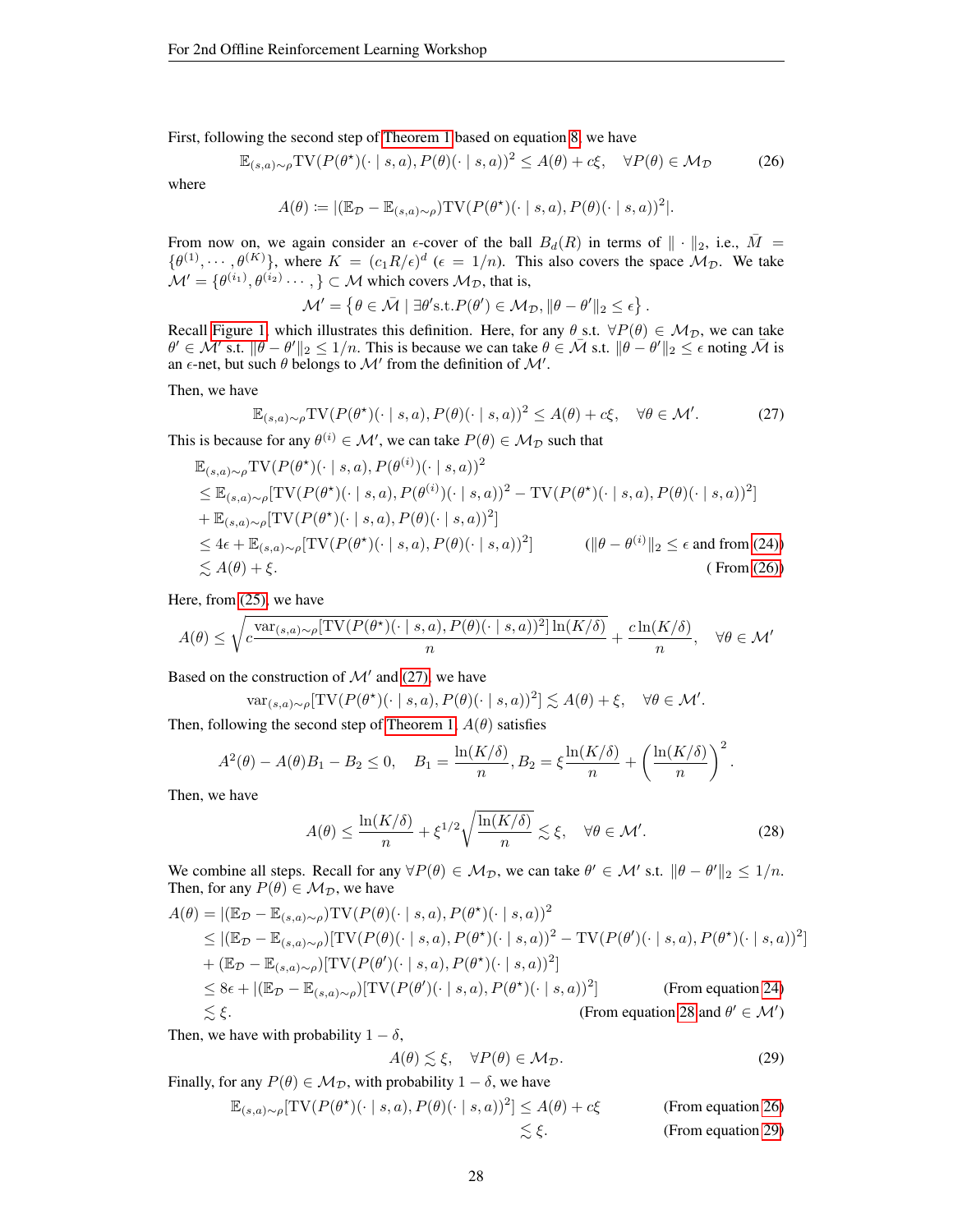**Distribution shift part** Here, for  $P \in \mathcal{M}_{\mathcal{D}}$  we prove

$$
V_{P^*}^{\pi^*} - V_P^{\pi^*} \lesssim (1 - \gamma)^{-2} \sqrt{dC_{\pi^*,\text{mix}}\xi},\tag{30}
$$

<span id="page-28-2"></span><span id="page-28-1"></span>
$$
V_{P^*}^{\pi^*} - V_P^{\pi^*} \lesssim (1 - \gamma)^{-2} \sqrt{C_{\pi^*}^{\dagger} \xi}.
$$
 (31)

Following the third step of the proof of Theorem [4,](#page-12-2) this immediately concludes the bound

$$
V_{P^{\star}}^{\pi^*} - V_{P^{\star}}^{\hat{\pi}} \lesssim (1 - \gamma)^{-2} \sqrt{d C_{\pi^*, \text{mix}} \xi},
$$
  

$$
V_{P^{\star}}^{\pi^*} - V_{P^{\star}}^{\hat{\pi}} \lesssim (1 - \gamma)^{-2} \sqrt{C_{\pi^*}^{\dagger} \xi}.
$$

Since [\(31\)](#page-28-1) is obvious from simulation lemma, we only prove [\(30\).](#page-28-2) To prove [\(30\),](#page-28-2) we take a distribution  $P(\theta) \in M_{\mathcal{D}}$ . First, recall for  $P(\theta) \in M_{\mathcal{D}}$ , we have

$$
\mathbb{E}_{(s,a)\sim\rho} \text{TV}(P(\theta^\star)(\cdot \mid s,a), P(\theta)(\cdot \mid s,a))^2 \lesssim \xi.
$$

From the third statement of [Lemma 10,](#page-35-0) for any  $V : \mathcal{S} \to [0, 1]$ , we have

$$
\mathbb{E}_{(s,a)\sim\rho}[|(\theta-\theta^*)^{\top}\psi_V(s,a)|^2] \lesssim \xi.
$$

Thus,

$$
\forall V : \mathcal{S} \to [0,1], \quad (\theta - \theta^*)^{\top} \Sigma_{\rho,V} (\theta - \theta^*) \lesssim \xi, \quad \Sigma_{\rho,V} = \mathbb{E}_{(s,a)\sim \rho} [\psi_V(s,a)\psi_V^{\top}(s,a)].
$$

Here, we have

$$
V_{P^{\star}}^{\pi^*} - V_P^{\pi^*} \le (1 - \gamma)^{-1} \left| \mathbb{E}_{(s,a) \sim d_{P^{\star}}^{\pi^*}} \left[ \int \{ P(s' \mid s, a) - P^{\star}(s' \mid s, a) \} V_P^{\pi^*}(s') d(s') \right] \right|
$$

(Simulation lemma, [Lemma 5\)](#page-34-1)

$$
\leq (1 - \gamma)^{-1} \left| \mathbb{E}_{(s,a) \sim d_{P^*}^{\pi^*}} \left[ (\theta - \theta^*) \psi_{V_P^{\pi^*}}(s, a) \right] \right|
$$
\n(Recall  $\psi_V = \int \psi(s, a, s') V_P^{\pi^*}(s') d(s')$ )\n
$$
\leq (1 - \gamma)^{-1} \underbrace{\left\| \theta - \theta^* \right\|_{\lambda I + \Sigma_{\rho, V_P^{\pi^*}}}}_{(a)} \underbrace{\mathbb{E}_{(s,a) \sim d_{P^*}^{\pi^*}} \left[ \left\| \psi_{V_P^{\pi^*}}(s, a) \right\|_{(\Sigma_{\rho, V_P^{\pi^*}} + \lambda I)^{-1}} \right]}_{(b)}.
$$
\n(CS inequality)

The first term (a) is upper-bounded by  $\sqrt{\{(1 - \gamma)^{-2}\xi + \lambda R^2\}}$  noting  $0 \le V_P^{\pi^*} \le (1 - \gamma)^{-1}$ . The term (b) is upper-bounded by

$$
\mathbb{E}_{(s,a)\sim d_{P^*}^{\pi^*}}\left[\|\psi_{V_{P}^{\pi^*}}(s,a)\|_{(\Sigma_{\rho,V_{P}^{\pi^*}}+\lambda I)^{-1}}\right] \leq \mathbb{E}_{(s,a)\sim d_{P^*}^{\pi^*}}\left[\|\psi_{V_{P}^{\pi^*}}(s,a)\|_{(\Sigma_{\rho,V_{P}^{\pi^*}}+\lambda I)^{-1}}^2\right]^{1/2}
$$
\n(Jensen's inequality)  
\n
$$
=\sqrt{\text{Tr}(\Sigma_{d_{P^*}^{\pi^*},V_{P}^{\pi^*}}(\lambda I+\Sigma_{\rho,V_{P}^{\pi^*}})^{-1})}
$$
\n
$$
\leq \sqrt{C_{\pi^*,\text{mix}}\text{Tr}(\Sigma_{\rho,V_{P}^{\pi^*}}(\lambda I+\Sigma_{\rho,V_{P}^{\pi^*}})^{-1})}
$$
\n(From Lemma 11)  
\n
$$
\leq \sqrt{C_{\pi^*,\text{mix}}\text{rank}(\Sigma_{\rho,V_{P}^{\pi^*}})} \leq \sqrt{C_{\pi^*,\text{mix}}}.
$$

By taking  $\lambda$  s.t.  $\lambda R^2 \lesssim (1 - \gamma)^{-2} \xi$ , [\(30\)](#page-28-2) is proved.

For linear MDPs, from the fourth statement of [Lemma 10,](#page-35-0)  $C_{\pi^*,mix} \leq \overline{C}_{\pi^*}$ . Then, the statement is concluded.  $\Box$ 

# <span id="page-28-0"></span>G.6 PROOFS FOR KNRS

*Proof of Corollary [3.](#page-14-3)* We prove in a similar way as [Theorem 1.](#page-4-1)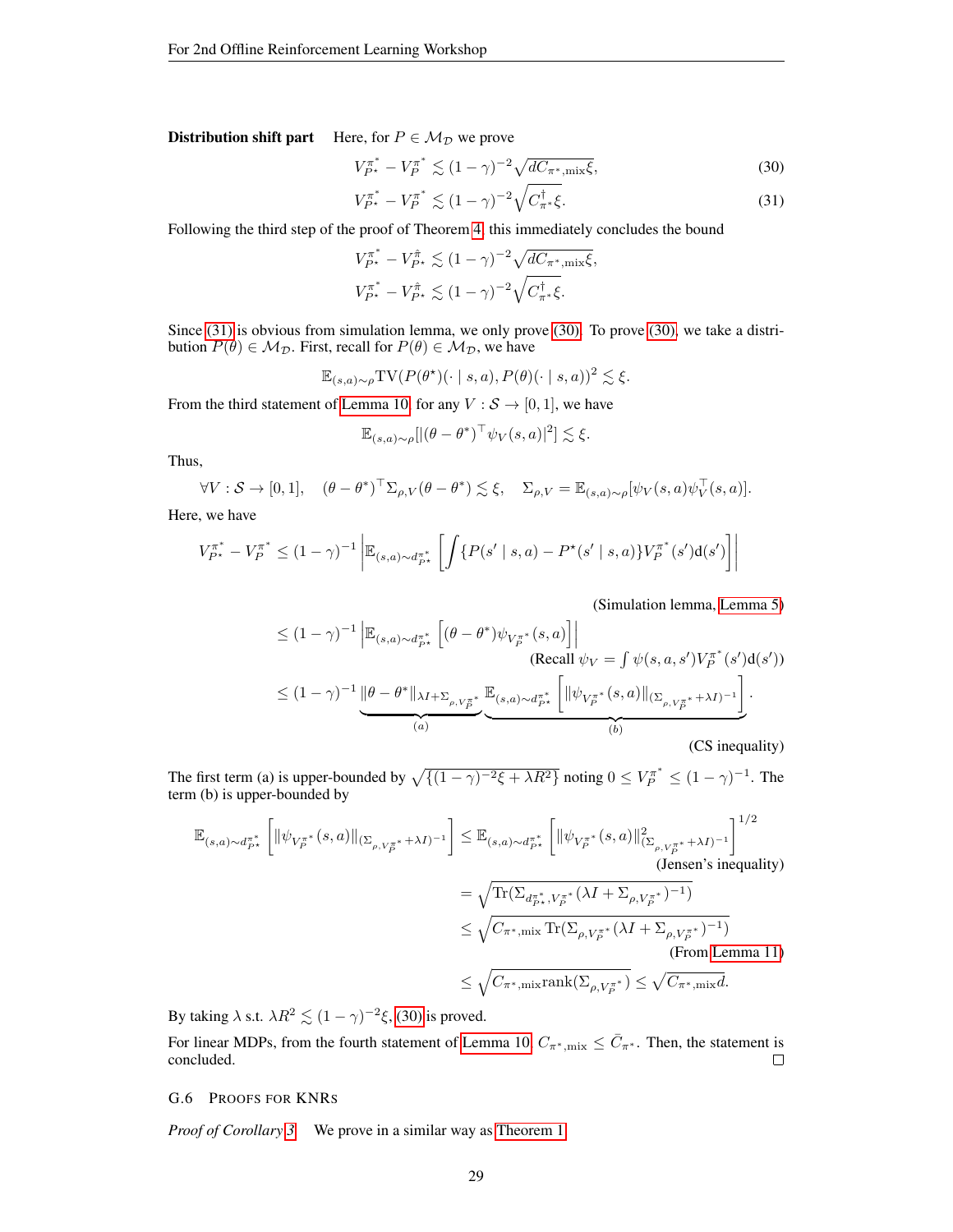# First Step Recall

$$
\xi = \sqrt{2\lambda \|W^{\star}\|_2^2 + 8\zeta^2 \left(d_{\mathcal{S}}\ln(5) + \ln(1/\delta) + \bar{\mathcal{I}}_n\right)}, \quad \bar{\mathcal{I}}_n = \ln\left(\det(\Sigma_n)/\det(\lambda \mathbf{I})\right).
$$

Thus, from [Lemma 8,](#page-35-3) with probability  $1 - \delta$ , we can show  $W^* \in \mathcal{W}_{\mathcal{D}}$  since

$$
\left\| \left( \widehat{W}_{\text{MLE}} - W^{\star} \right) (\Sigma_n)^{1/2} \right\|_2 \le \xi.
$$

Hereafter, we condition on this event.

**Second step** For any  $W \in W_{\mathcal{D}}$ , with probability  $1 - \delta$ , we have

$$
\left\| \left(W - W^{\star}\right) \left(\Sigma_n\right)^{1/2} \right\|_2 \le \left\| \left(W - \widehat{W}\right) \left(\Sigma_n\right)^{1/2} \right\|_2 + \left\| \left(W^{\star} - \widehat{W}\right) \left(\Sigma_n\right)^{1/2} \right\|_2 \le \xi.
$$

**Third step** Note  $P^* = P(W^*)$ . Then,

$$
V_{P^*}^{\pi^*} - V_{P^*}^{\hat{\pi}} \le V_{P^*}^{\pi^*} - \min_{W \in \mathcal{W}_{\mathcal{D}}} V_{P(W)}^{\pi^*} + \min_{W \in \mathcal{W}_{\mathcal{D}}} V_{P(W)}^{\pi^*} - V_{P^*}^{\hat{\pi}}
$$
  
\n
$$
\le V_{P^*}^{\pi^*} - \min_{W \in \mathcal{W}_{\mathcal{D}}} V_{P(W)}^{\pi^*} + \min_{W \in \mathcal{W}_{\mathcal{D}}} V_{P(W)}^{\hat{\pi}} - V_{P^*}^{\hat{\pi}}
$$
 (definition of  $\hat{\pi}$ )  
\n
$$
\le V_{P^*}^{\pi^*} - \min_{W \in \mathcal{W}_{\mathcal{D}}} V_{P(W)}^{\pi^*}.
$$
 (Fist step,  $W^* \in \mathcal{W}_{\mathcal{D}}$ )

Then, by setting  $W' = \arg \min_{W \in \mathcal{M_D}} V_{P(1)}^{\pi^*}$  $\chi_{P(W)}^{\pi^*}$ , we have

$$
V_{P*}^{\pi^*} - V_{P*}^{\hat{\pi}} \le (1 - \gamma)^{-2} \mathbb{E}_{(s,a) \sim d_{P*}^{\pi^*}} [\|P'(s,a) - P^*(s,a)\|_{\text{TV}}]
$$
  
\n
$$
\le \frac{(1 - \gamma)^{-2}}{\zeta} \mathbb{E}_{(s,a) \sim d_{P*}^{\pi^*}} [\|(W' - W^*)\phi(s,a)\|_2]
$$
  
\n
$$
\le \frac{(1 - \gamma)^{-2}}{\zeta} \mathbb{E}_{(s,a) \sim d_{P*}^{\pi^*}} [\|(W' - W^*)(\Sigma_n)^{1/2}\|_2 \|\phi(s,a)\|_{\Sigma_n^{-1}}] \quad \text{(CS inequality)}
$$
  
\n
$$
\le \frac{(1 - \gamma)^{-2}}{\zeta} \xi \mathbb{E}_{(s,a) \sim d_{P*}^{\pi^*}} [\|\phi(s,a)\|_{\Sigma_n^{-1}}] \quad \text{(Second step)}
$$

From [Chang et al.](#page-8-3) [\(2021,](#page-8-3) Theorem 20), with probability  $1 - \delta$ , we have

$$
\xi \le c_1 \sqrt{||W^*||_2 + d_{\mathcal{S}} \min(\text{rank}(\Sigma_\rho) \{\text{rank}(\Sigma_\rho) + \ln(c_2/\delta)\}, d) \ln(1+n)}.
$$

In addition, from [Chang et al.](#page-8-3) [\(2021,](#page-8-3) Theorem 21), with probability  $1 - \delta$ , we also have

$$
\mathbb{E}_{(s,a)\sim d_{P^*}^{\pi^*}}[\|\phi(s,a)\|_{\Sigma_n^{-1}}] \leq c_1 \sqrt{\frac{\bar{C}_{\pi^*} \text{rank}[\Sigma_\rho]\{\text{rank}[\Sigma_\rho]+\ln(c_2/\delta)\}}{n}}.
$$

Finally, by combining all things, we have

$$
V_{P^*}^{\pi^*} - V_{P^*}^{\hat{\pi}} \le c_1 (1 - \gamma)^{-2} \min(d^{1/2}, \bar{R}) \sqrt{\bar{R}} \sqrt{\frac{d_{\mathcal{S}} \bar{C}_{\pi^*} \ln(1 + n)}{n}}, \bar{R} = \text{rank}[\Sigma_{\rho}] {\text{rank}[\Sigma_{\rho}] + \ln(c_2/\delta)}.
$$

*Proof of Corollary [4.](#page-15-1)* We prove in a similar way as [Theorem 1.](#page-4-1)

First step Recall

$$
\xi = \sqrt{d_{\mathcal{S}}\{2 + 150\ln^3(d_{\mathcal{S}}n/\delta)\mathcal{I}_n\}}, \quad \mathcal{I}_n = \ln(\det(\mathbf{I} + \zeta^{-2}\mathbf{K}_n)).
$$

From [Chang et al.](#page-8-3) [\(2021,](#page-8-3) Leemma 14), with probability  $1 - \delta$ , we can show  $g^* \in \mathcal{G}_{\mathcal{D}}$  since

$$
\sum_{i=1}^{d_{\mathcal{S}}} \|\hat{g}_i - g_i^*\|_{k_n}^2 \leq \xi^2.
$$

Hereafter, we condition on this event.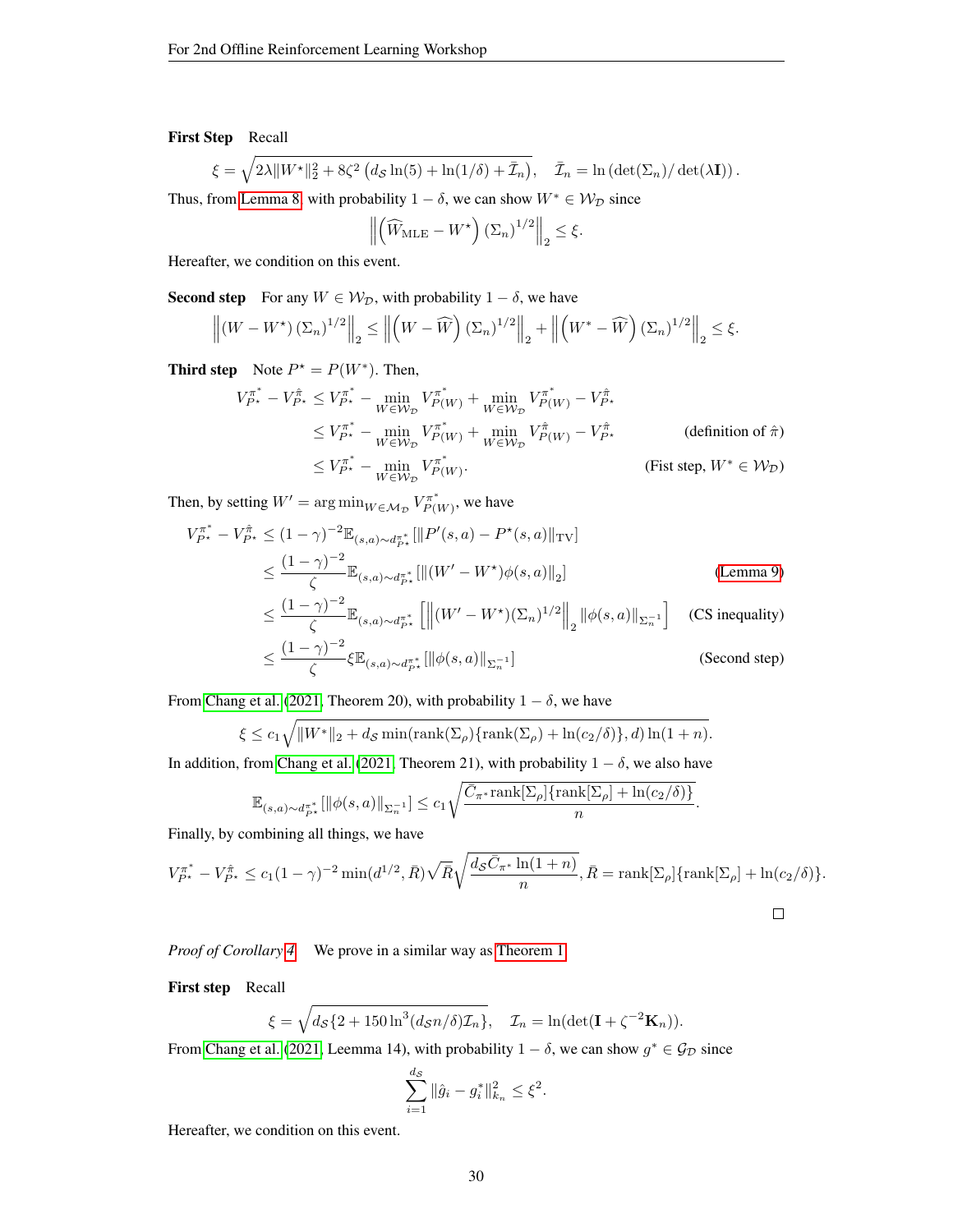**Second step** For any  $g \in \mathcal{G}_{\mathcal{D}}$ , with probability  $1 - \delta$ , we have

$$
\sum_{i=1}^{d_{\mathcal{S}}} \|g_i - g_i^*\|_{k_n}^2 \le \sum_{i=1}^{d_{\mathcal{S}}} \|g_i - \hat{g}_i\|_{k_n}^2 + \sum_{i=1}^{d_{\mathcal{S}}} \|g_i^* - \hat{g}_i\|_{k_n}^2 \le 2\xi.
$$

**Third step** Note  $P^* = P(g^*)$ . Then,

$$
V_{P^*}^{\pi^*} - V_{P^*}^{\hat{\pi}} \le V_{P^*}^{\pi^*} - \min_{g \in \mathcal{G}_D} V_{P(g)}^{\pi^*} + \min_{g \in \mathcal{G}_D} V_{P(g)}^{\pi^*} - V_{P^*}^{\hat{\pi}}
$$
  
\n
$$
\le V_{P^*}^{\pi^*} - \min_{g \in \mathcal{G}_D} V_{P(g)}^{\pi^*} + \min_{g \in \mathcal{W}_D} V_{P(g)}^{\hat{\pi}} - V_{P^*}^{\hat{\pi}}
$$
 (definition of  $\hat{\pi}$ )  
\n
$$
\le V_{P^*}^{\pi^*} - \min_{g \in \mathcal{G}_D} V_{P(g)}^{\pi^*}.
$$
 (Fist step,  $g^* \in \mathcal{G}_D$ )

Then, by setting  $g' = \arg \min_{g \in \mathcal{G}_{\mathcal{D}}} V_{P(g)}^{\pi^*}$  $\chi_{P(g)}^{\pi^*}$ , we have

$$
V_{P^*}^{\pi^*} - V_{P^*}^{\hat{\pi}} \le (1 - \gamma)^{-2} \mathbb{E}_{(s,a) \sim d_{P^*}^{\pi^*}} [\|P'(s,a) - P^*(s,a)\|_{\text{TV}}]
$$
  
\n
$$
\le \frac{(1 - \gamma)^{-2}}{\zeta} \mathbb{E}_{(s,a) \sim d_{P^*}^{\pi^*}} [\|g'(s,a) - g(s,a)\|_2]
$$
 (Lemma 9)  
\n
$$
\le \frac{(1 - \gamma)^{-2}}{\zeta} \mathbb{E}_{(s,a) \sim d_{P^*}^{\pi^*}} \left[ \sqrt{k_n((s,a),(s,a))} \left( \sum_{i=1}^{d_s} \|g'_i - g_i\|_{k_n}^2 \right)^{1/2} \right]
$$
  
\n(CS inequality)  
\n
$$
\le \frac{(1 - \gamma)^{-2} \xi}{\zeta} \mathbb{E}_{(s,a) \sim d_{P^*}^{\pi^*}} [\sqrt{k_n((s,a),(s,a))}].
$$

From [Chang et al.](#page-8-3) [\(2021,](#page-8-3) Theorem 24), with probability  $1 - \delta$ , we have

$$
\xi \le c_1 \sqrt{d_{\mathcal{S}} \ln^3(c_2 d_{\mathcal{S}} n/\delta) \{d^* + \ln(c_2/\delta)\} d^* \ln(1+n)}.
$$

In addition, from [Chang et al.](#page-8-3) [\(2021,](#page-8-3) Theorem 25), with probability  $1 - \delta$ , we have

$$
\mathbb{E}_{x \sim d_{P^*}^{\pi^*}}[\sqrt{k_n(x,x)}] \le c_1 \sqrt{\frac{\bar{C}_{\pi^*} d^* \{d^* + \ln(c_2/\delta)\}}{n}}.
$$

Combining all things together, with probability  $1 - \delta$ , we have

$$
V_{P^*}^{\pi^*} - V_{P^*}^{\hat{\pi}} \le c_1 (1 - \gamma)^{-2} \{d^* + \ln(c_2/\delta)\} d^* \sqrt{\frac{d_S \bar{C}_{\pi^*} \ln^3(c_2 d_S n/\delta) \ln(1 + n)}{n}}.
$$

<span id="page-30-0"></span> $\Box$ 

#### G.7 PROOFS FOR LOW-RANK MDPS

*Proof of [Theorem 2.](#page-7-0)* Until the second step, we can perform the same analysis as [Theorem 1.](#page-4-1) More concretely, with probability  $1 - \delta$ , we have  $P^* \in \mathcal{M}_{\mathcal{D}}$  and

$$
\mathbb{E}_{s,a\sim\rho}[\text{TV}(P(\cdot \mid s,a), P^{\star}(\cdot \mid s,a))^2] \le \xi, \quad \forall P \in \mathcal{M}_{\mathcal{D}}, \xi := c\frac{\ln(|\mathcal{M}|/\delta)}{n}.
$$
 (32)

Hereafter, we condition on the above event.

Letting  $f(s, a) = TV(P(\cdot | s, a), P^*(\cdot | s, a))$ , we use [Lemma 4.](#page-31-0) Then,

$$
\mathbb{E}_{(s,a)\sim d_{P^{\star}}^{\pi}}[f(s,a)] \leq \mathbb{E}_{(s,a)\sim d_{P^{\star}}^{\pi}}[\|\phi^{\star}(s,a)\|_{\Sigma_{\rho,\phi^{\star}}^{-1}}]\sqrt{n\gamma\omega_{\pi}\mathbb{E}_{\rho}[f^{2}(s,a)]+4\gamma^{2}\lambda d}+\sqrt{(1-\gamma)\omega_{\pi}\mathbb{E}_{\rho}[f^{2}(s,a)]}
$$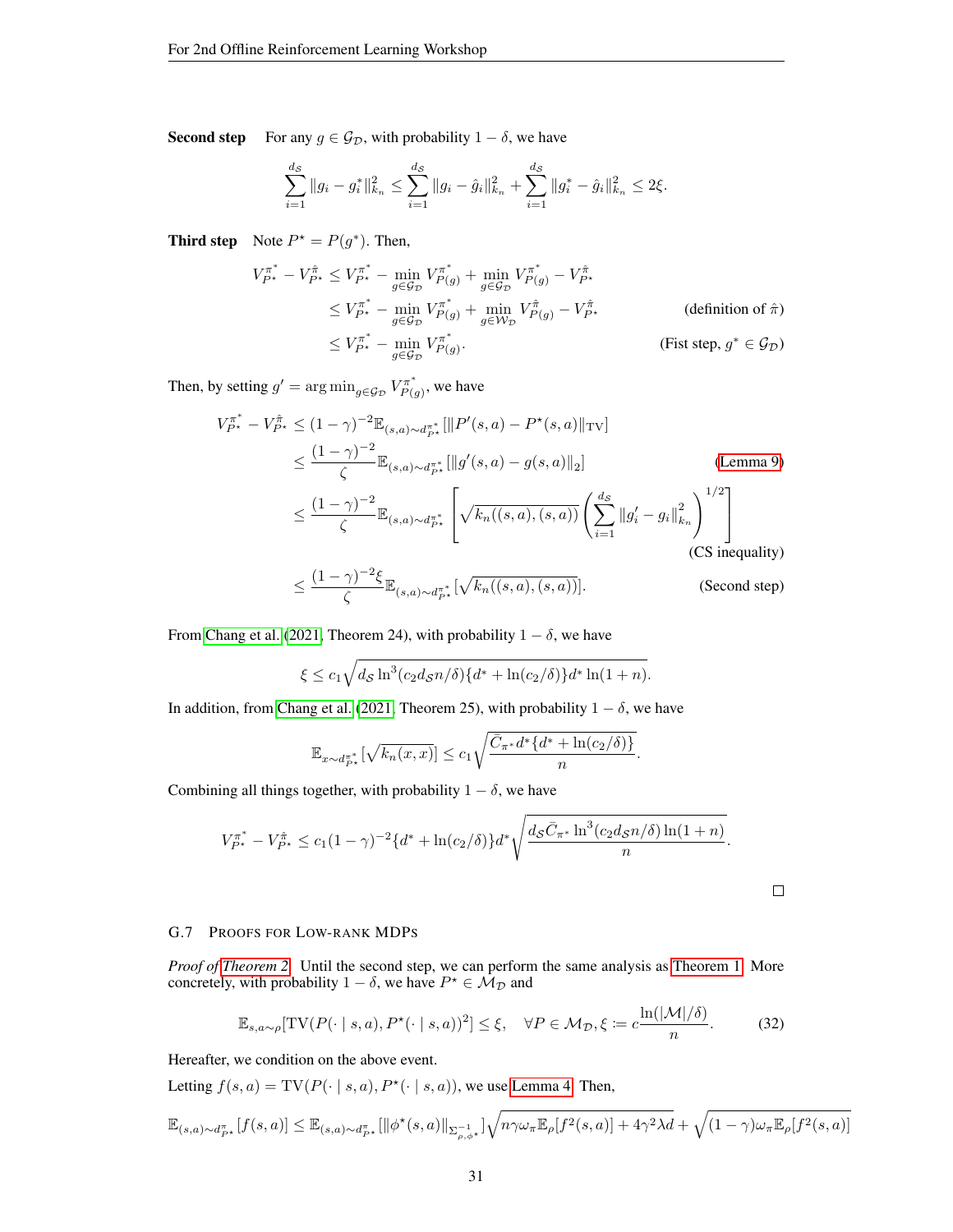where  $\Sigma = n \mathbb{E}_{\rho} [\phi^{\star} \phi^{\star \top}] + \lambda I$ . We consider how to bound  $\mathbb{E}_{(s,a) \sim d_{P^{\star}}^{\pi}} [\|\phi^{\star}(s,a)\|_{\Sigma_{\rho,\phi^{\star}}^{-1}}]$ . This is upper-bounded by

$$
\mathbb{E}_{(s,a)\sim d_{P^*}^{\pi}}[\|\phi^*(s,a)\|_{\Sigma_{\rho,\phi^*}^{-1}}] \leq \sqrt{\text{tr}(\mathbb{E}_{(s,a)\sim d_{P^*}^{\pi}}[\phi^*\phi^*\top]\Sigma_{\rho,\phi^*}^{-1})}
$$
\n
$$
\leq \sqrt{\bar{C}_{\pi^*,\phi^*}\text{tr}(\mathbb{E}_{(s,a)\sim\rho}[\phi^*\phi^*\top]\Sigma_{\rho,\phi^*}^{-1})}
$$
\n(From Lemma 11)\n
$$
\leq \sqrt{\bar{C}_{\pi^*,\phi^*}\text{rank}(\Sigma_{\rho})/n}.
$$

Here, in the last line, by letting the SVD of  $\Sigma_\rho = \mathbb{E}_\rho[\phi\phi^\top]$  be  $U\tilde{\Sigma}_\rho U^\top$  where  $\tilde{\Sigma}_\rho$  is a  $d \times d$  diagonal matrix and U is a  $d \times d$  orthogonal matrix, we use

$$
\begin{split} \text{tr}\left(\Sigma_{\rho}\Sigma_{\rho,\phi^{\star}}^{-1}\right) &= \text{tr}(U\tilde{\Sigma}_{\rho}U^{\top}\{nU\tilde{\Sigma}_{\rho}U^{\top} + \lambda I\}^{-1}) = \text{tr}(\tilde{\Sigma}_{\rho}U^{\top}\{nU\tilde{\Sigma}_{\rho}U^{\top} + \lambda I\}^{-1}U) \\ &= \text{tr}(\tilde{\Sigma}_{\rho}U^{\top}\{U\{n\tilde{\Sigma}_{\rho} + \lambda I\}U^{\top}\}^{-1}U) \\ &= \text{tr}(\tilde{\Sigma}_{\rho}U^{\top}U\{n\tilde{\Sigma}_{\rho} + \lambda I\}^{-1}U^{\top}U) \\ &= \text{tr}(\tilde{\Sigma}_{\rho}\{n\tilde{\Sigma}_{\rho} + \lambda I\})^{-1} \leq \text{rank}(\Sigma_{\rho})/n. \end{split}
$$

Hence, when  $P \in M_{\mathcal{D}}$ , by setting  $\lambda$  s.t.  $\lambda d \lesssim n \omega_{\pi} \xi$ , we have

$$
\mathbb{E}_{(s,a)\sim d_{P^\star}^\pi}[f(s,a)] \leq \sqrt{\frac{\gamma \bar{C}_{\pi^\ast,\phi^\star}\text{rank}(\Sigma_\rho)\omega_\pi\ln(|\mathcal{M}|/\delta)}{n}} + \sqrt{\frac{(1-\gamma)\omega_\pi\ln(|\mathcal{M}|/\delta)}{n}}.
$$

We use [\(32\)](#page-30-0) here.

Finally,

$$
V_{P^*}^{\pi^*} - V_{P^*}^{\hat{\pi}} \leq V_{P^*}^{\pi^*} - \min_{P \in \mathcal{M}_D} V_P^{\pi^*}
$$
 (Recall the proof of the third step in the proof of Theorem 1)  
\n
$$
\leq (1 - \gamma)^{-2} \mathbb{E}_{s, a \sim d_{P^*}^{\pi^*}} TV(P'(s, a), P^*(\cdot | s, a))
$$
  $(P' = \arg \min_{P \in \mathcal{M}_D} V_P^{\pi^*})$   
\n
$$
\lesssim \sqrt{\frac{\bar{C}_{\pi^*, \phi^*} \text{rank}(\Sigma_\rho) \omega_{\pi^*} \ln(|\mathcal{M}|/\delta)}{n(1 - \gamma)^4}}.
$$

The following inequality is an important lemma to connect  $\mathbb{E}_{(s,a)\sim d_{P^*}^{\pi}}\{f(s,a)\}\$  with an elliptical potential  $\mathbb{E}_{(\tilde{s}, \tilde{a}) \sim d_{P^{\star}}^{\pi}} ||\phi^{\star}(\tilde{s}, \tilde{a})||_{\Sigma_{\rho, \phi^{\star}}^{-1}}.$ 

<span id="page-31-0"></span>**Lemma 4** (One-step back inequality). *Take any*  $f \subset S \times A \rightarrow \mathbb{R}$  *s.t.*  $||f||_{\infty} \leq B$  *and*  $0 < \lambda \in \mathbb{R}$ *. Letting*  $\omega = \max_{s,a} (\pi(a \mid s) / \pi_b(a \mid s))$ *, for any policy*  $\pi$ *, we have* 

$$
|\mathbb{E}_{(s,a)\sim d_{P^*}^{\pi}}\left\{f(s,a)\right\}| \leq \mathbb{E}_{(\tilde{s},\tilde{a})\sim d_{P^*}^{\pi}}\|\phi^{\star}(\tilde{s},\tilde{a})\|_{\Sigma^{-1}}\sqrt{\{n\omega_{\pi}\gamma\mathbb{E}_{(s,a)\sim\rho}\left[f^2(s,a)\right]\}+\gamma^2\lambda dB^2}
$$

$$
+\sqrt{(1-\gamma)\omega_{\pi}\mathbb{E}_{(s,a)\sim\rho}\left[f^2(s,a)\right]}.
$$

 $where \ \Sigma = n \mathbb{E}_{(s,a)\sim \rho}[\phi^\star(s,a) {\phi^\star}^\top(s,a)] + \lambda I.$ 

*Proof of Lemma [4.](#page-31-0)* First, we have an equality:

<span id="page-31-1"></span>
$$
\mathbb{E}_{(s,a)\sim d_{P^{\star}}^{\pi}}\left\{f(s,a)\right\} = \gamma \mathbb{E}_{(\tilde{s},\tilde{a})\sim d_{P^{\star}}^{\pi},s\sim P^{\star}(\tilde{s},\tilde{a})}\left\{f(s,a)\right\} + (1-\gamma)\mathbb{E}_{s\sim d_0,a\sim\pi(s_0)}\left\{f(s,a)\right\}.
$$
\n(33)

The second term in [\(33\)](#page-31-1) is upper-bounded by

$$
\mathbb{E}_{s \sim d_0, a \sim \pi(s_0)} \left\{ f(s, a) \right\} \leq \mathbb{E}_{s \sim d_0, a \sim \pi(s_0)} \left\{ f^2(s, a) \right\}^{1/2} = \sqrt{\omega_{\pi} \mathbb{E}_{(s, a) \sim \rho} \left[ f^2(s, a) \right] / (1 - \gamma)}.
$$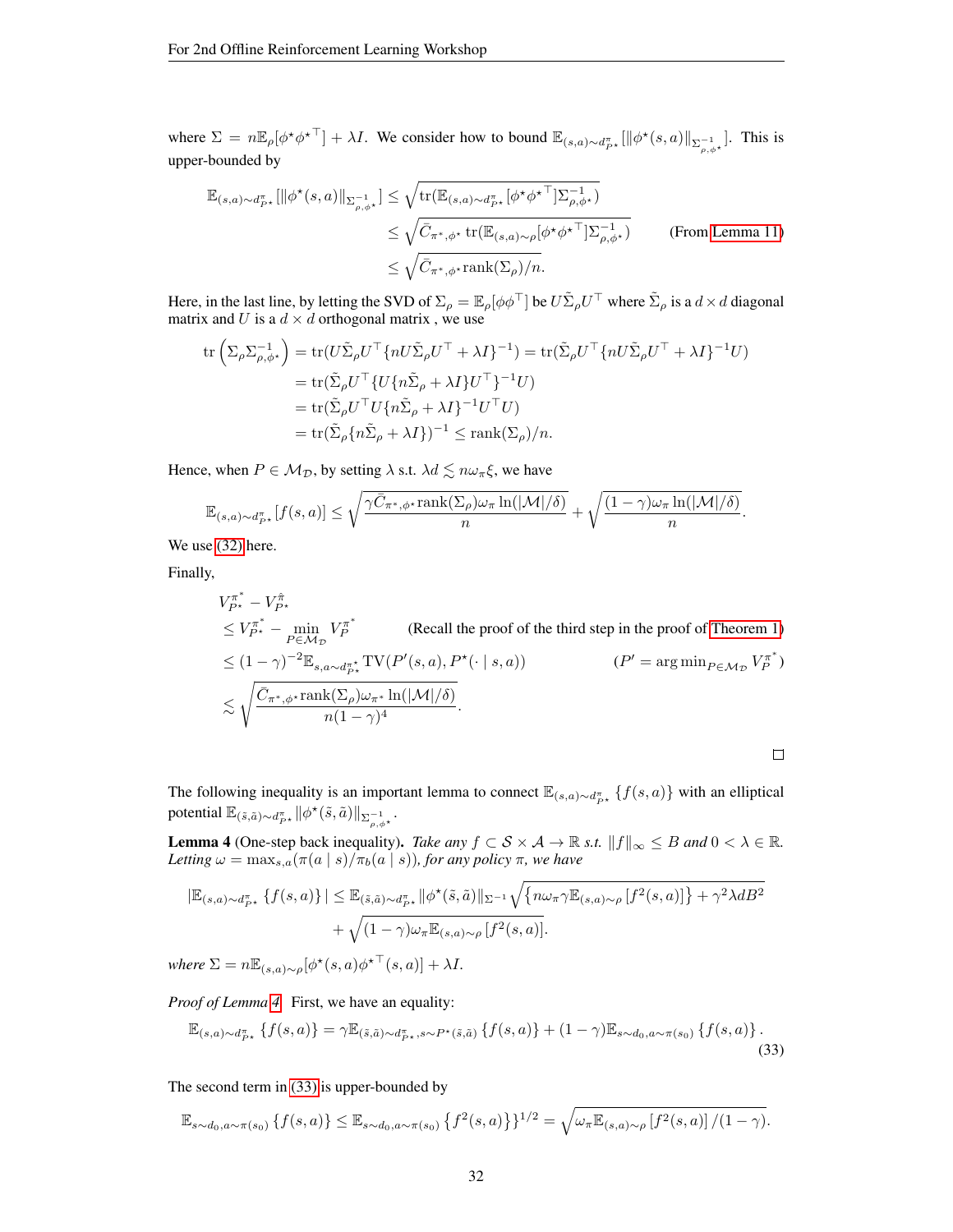Next we consider the first term in [\(33\).](#page-31-1) By CS inequality, we have

$$
\begin{split} & \left| \mathbb{E}_{(\tilde{s},\tilde{a}) \sim d_{P^{\star}}^{\pi}, s \sim P^{\star}(\tilde{s},\tilde{a})} \left\{ f(s,a) \right\} \right| = \left| \mathbb{E}_{(\tilde{s},\tilde{a}) \sim d_{P^{\star}}^{\pi}} \phi^{\star}(\tilde{s},\tilde{a})^{\top} \int \hat{\mu}(s) \pi(a \mid s) f(s,a) d(s,a) \right| \\ &\leq \mathbb{E}_{(\tilde{s},\tilde{a}) \sim d_{P^{\star}}^{\pi}} ||\phi^{\star}(\tilde{s},\tilde{a})||_{\Sigma_{\rho,\phi^{\star}}} || \int \hat{\mu}(s) \pi(a \mid s) f(s,a) d(s,a) ||_{\Sigma_{\rho,\phi^{\star}}} . \end{split}
$$

Then,

$$
\|\int \hat{\mu}(s)\pi(a \mid s)f(s, a)d(s, a)\|_{\Sigma_{\rho, \phi^*}}^2
$$
\n
$$
\leq \left\{\int \hat{\mu}(s)\pi(a \mid s)f(s, a)d(s, a)\right\}^\top \left\{n\mathbb{E}_{(s, a)\sim\rho}[\phi^\star\phi^{\star\top}] + \lambda I\right\} \left\{\int \hat{\mu}(s)\pi(a \mid s)f(s, a)d(s, a)\right\}
$$
\n
$$
\leq n \left\{\mathbb{E}_{(\tilde{s}, \tilde{a})\sim\rho} \left[\int \hat{\mu}(s)^\top\phi^\star(\tilde{s}, \tilde{a})\pi(a \mid s)f(s, a)d(s, a)\right]\right\}^2 + B^2 \lambda d
$$
\n(Use the assumption  $||f(s, a)||_{\infty} \leq B$  and  $||\int \hat{\mu}(s)d(s)||_2 \leq \sqrt{d}$ )\n
$$
= n \left\{\mathbb{E}_{(\tilde{s}, \tilde{a})\sim\rho, s\sim P^\star(\tilde{s}, \tilde{a}), a\sim\pi(s)} [f(s, a)]\right\}^2 + B^2 \lambda d
$$
\n
$$
\leq n \left\{\mathbb{E}_{(\tilde{s}, \tilde{a})\sim\rho, s\sim P^\star(\tilde{s}, \tilde{a}), a\sim\pi(s)} [f^2(s, a)]\right\} + B^2 \lambda d.
$$
\n(Jensen)

Finally, the the first term in [\(33\)](#page-31-1) is upper-bounded by

$$
n \left\{ \mathbb{E}_{(\tilde{s},\tilde{a})\sim\rho,s\sim P^{\star}(\tilde{s},\tilde{a}),a\sim\pi(s)} \left[ f^{2}(s,a) \right] \right\} + \lambda dB^{2}
$$
  
\n
$$
\leq n\omega_{\pi} \left\{ \mathbb{E}_{(\tilde{s},\tilde{a})\sim\rho,s\sim P^{\star}(\tilde{s},\tilde{a}),a\sim\pi_{b}(s)} \left[ f^{2}(s,a) \right] \right\} + \lambda dB^{2}
$$
 (Importance sampling)  
\n
$$
\leq n\omega_{\pi} \left\{ \frac{1}{\gamma} \mathbb{E}_{(s,a)\sim\rho} \left[ f^{2}(s,a) \right] \right\} + \lambda dB^{2}.
$$
 (Definition of  $\rho$ )

The final statement is immediately concluded.

| ____ |  |
|------|--|

#### <span id="page-32-0"></span>G.8 PROOFS FOR FACTORED MDPS

*Proof of [Theorem 6.](#page-17-0)* We denote the constrained set as  $M_{\mathcal{D}}$ :

$$
\mathcal{M}_{\mathcal{D}} = \left\{ P = \prod_i P_i \mid \mathbb{E}_{\mathcal{D}} \left[ \text{TV}(\widehat{P}_{\text{MLE},i}(\cdot \mid s[pa_i], a), P_i(\cdot \mid s[pa_i], a))^2 \right] \leq \xi_i, \forall i \in [1, \cdots, d] \right\}.
$$

Following the first step in the proof of Corollary [1,](#page-5-1) with probability  $1 - \delta$ , the product  $\prod_i P_i^*$  is in  $M_{\mathcal{D}}$ , i.e.,

$$
\mathbb{E}_{s,a\sim\mathcal{D}}\left[\text{TV}(\widehat{P}_{\text{MLE},i}(\cdot \mid s[pa_i], a), P_i^{\star}(\cdot \mid s[pa_i], a))^2\right] \leq \xi_i, \forall i \in [1,\cdots,d], \quad \xi_i = \sqrt{\frac{L_i \log(L_i d/\delta)}{n}}.
$$

Note d comes from the union bound. Besides, following the second step in the proof of Corollary [1,](#page-5-1) for any  $P \in \mathcal{M}_{\mathcal{D}}$ , with probability  $1 - \delta$ ,

$$
\mathbb{E}_{s,a\sim\rho}\left[TV(\widehat{P}_i(\cdot\mid s[pa_i],a),P_i^{\star}(\cdot\mid s[pa_i],a))^2\right] \leq \xi_i, \forall i \in [1,\cdots,d].
$$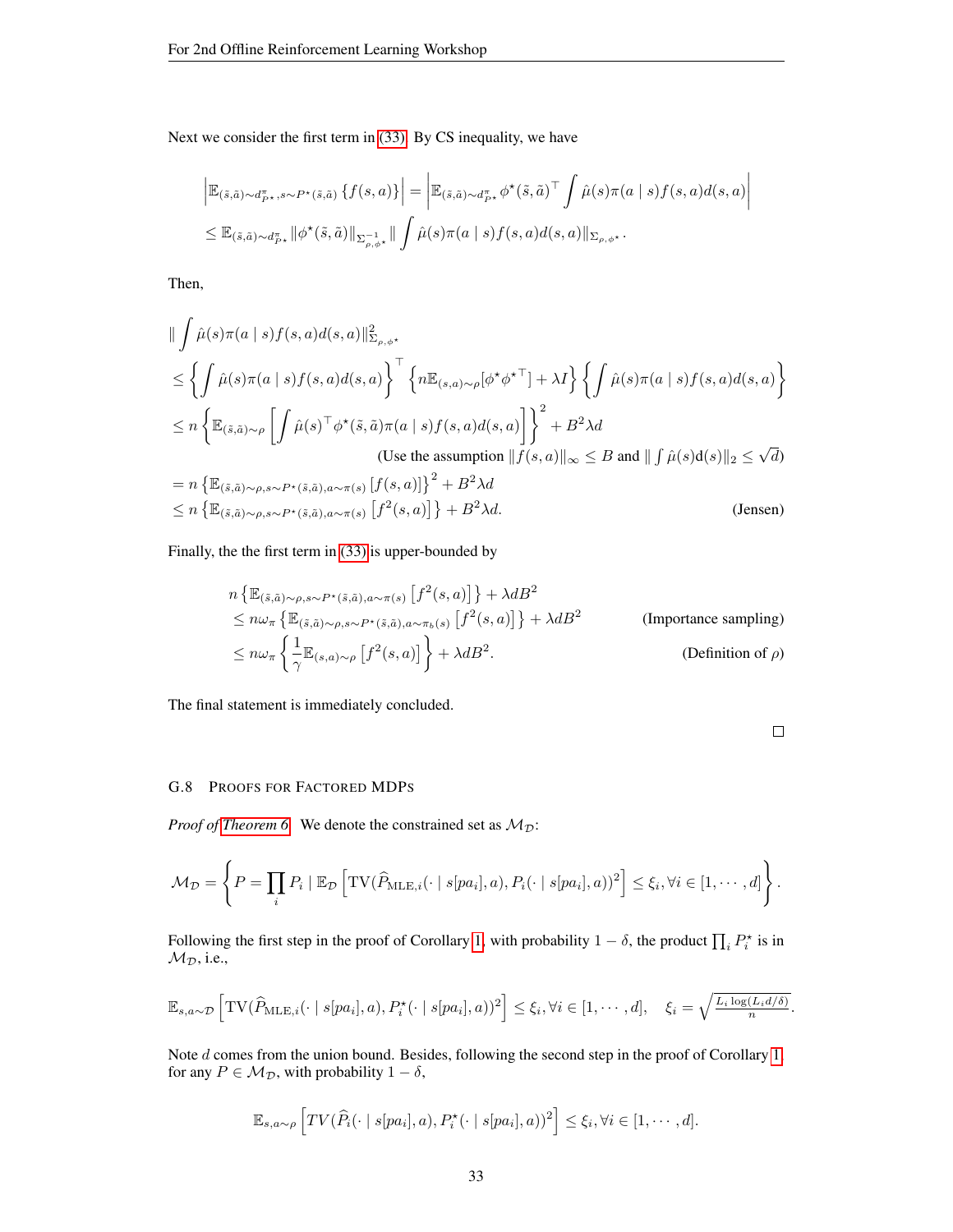After conditioning on the above two events, then, for any  $P \in \mathcal{M}_{\mathcal{D}}$  and  $\pi^* \in \Pi$ , we have  $V_{P^{\star}}^{\pi^{\ast}} - V_P^{\pi^{\ast}} \leq (1 - \gamma)^{-2} \mathbb{E}_{(s,a) \sim d_{P^{\star}}^{\pi^{\ast}}} [\text{TV}(P(\cdot \mid s,a), P^{\star}(\cdot \mid s,a))]$ 

(Simulation lemma, [Lemma 5\)](#page-34-1)

$$
\leq (1-\gamma)^{-2} \mathbb{E}_{(s,a)\sim d_{P^*}^{\pi^*}}[\sum_{i} \text{TV}(P_i(\cdot \mid s[pa_i], a), P_i^{\star}(\cdot \mid s[pa_i], a))]
$$
\n
$$
\leq (1-\gamma)^{-2} \sum_{i} \sqrt{\mathbb{E}_{(s,a)\sim\rho} \left[ \left( \frac{d_{P^*}^{\pi^*}(s[pa_i], a)}{\rho(s[pa_i], a)} \right)^2 \right]} \mathbb{E}_{(s,a)\sim\rho}[\text{TV}(P_i(\cdot \mid s[pa_i], a), P_i^{\star}(\cdot \mid s[pa_i], a))^2]
$$
\n(CS inequality)\n
$$
\leq (1-\gamma)^{-2} \sum_{i} \sqrt{\ddot{C}_{\pi^*, 2} \mathbb{E}_{(s,a)\sim\rho}[\text{TV}(P_i(\cdot \mid s, a), P_i^{\star}(\cdot \mid s, a))^2]} \leq (1-\gamma)^{-2} \sum_{i} \sqrt{\ddot{C}_{\pi^*, 2} \dot{\xi}_i}
$$
\n
$$
\leq (1-\gamma)^{-2} \sqrt{d\ddot{C}_{\pi^*, 2} \sum_{i} \dot{\xi}_i} \qquad \qquad \text{(CS inequality)}
$$

$$
\sqrt{\frac{i}{d\ddot{C}_{\pi^*,2} \frac{L\ln(Lnd/\delta)}{n}}}.
$$

Here, recall

$$
\ddot{C}_{\pi^*,2} = \max_{i \in [1,\cdots,d]} \mathbb{E}_{(s,a)\sim\rho} \left[ \left( \frac{d_{P^*}^*(s[p a_i], a)}{\rho(s[p a_i], a)} \right)^2 \right].
$$

Following the third step in the proof of Corollary [1,](#page-5-1) the statement is concluded.

Next, we show that  $\ddot{C}_{\pi^*,\infty} \leq C_{\pi^*,P^*} = \max_{s,a} \frac{d_{P^*,s}(s,a)}{\rho(s,a)}$ .

**Proposition 1** (Comparison of  $L^\infty$ -density-ratio based concentrabiliity coefficient between factored MDPs and non-factored MDPs ). *For any* π ∗ *, we have:*

$$
\ddot{C}_{\pi^*,\infty} \le C_{\pi^*,\infty}.\tag{34}
$$

*Proof.* From now on, for any  $i \in [1, \dots, d]$ , by defining  $S_i'$  s.t.  $S = S_i \times S_i'$ , we prove

$$
\max_{s_i \in \mathcal{S}_i, a \in \mathcal{A}} \frac{d_{P^*}^{\pi^*}(s_i, a)}{\rho(s_i, a)} \le \max_{s \in \mathcal{S}_i, s'_i \in \mathcal{S}_i, a \in \mathcal{A}} \frac{d_{P^*}^{\pi^*}(s_i, s'_i, a)}{\rho(s_i, s'_i, a)} = C_{\pi^*, \infty}.
$$

Then, [\(34\)](#page-33-0) is easily proved.

First, for any  $s_i \in \mathcal{S}_i, a \in \mathcal{A}$ , we have

$$
\max_{s'_i} \frac{d_{P^*}^{\pi^*}(s_i, s'_i, a)}{\rho(s_i, s'_i, a)} = \max_{s'_i} \frac{d_{P^*}^{\pi^*}(s_i, a) d_{P^*}^{\pi^*}(s'_i \mid s_i, a)}{\rho(s_i, a)\rho(s'_i \mid s_i, a)} = \frac{d_{P^*}^{\pi^*}(s_i, a)}{\rho(s_i, a)} \max_{s'_i} \frac{d_{P^*}^{\pi^*}(s'_i \mid s_i, a)}{\rho(s'_i \mid s_i, a)} \ge \frac{d_{P^*}^{\pi^*}(s_i, a)}{\rho(s_i, a)}.
$$
\n(35)

Here, we use

$$
1\leq \max_{s'_i}\frac{d_{P^\star}^{\pi^\ast}(s'_i\mid s_i, a)}{\rho(s'_i\mid s_i, a)},
$$

which is proved by the contradiction argument, that is, if  $1 > \max_{s_i}$  $d_{P^{\star}}^{\pi^{\ast}}(s'_{i}|s_{i},a)$  $\frac{p_{\tau}(s_i'|s_i,a)}{p(s_i'|s_i,a)}$ , both  $\rho$  and  $d_{P^*}^{\pi^*}$ cannot be probability mass functions since we would get

$$
1 = \sum_{s'_i} d_{P^*}^{\pi^*}(s'_i \mid s_i, a) \le \max_{s'_i} \left( \frac{d_{P^*}^*(s'_i \mid s_i, a)}{\rho(s'_i \mid s_i, a)} \right) \sum_{s'_i} \rho(s'_i \mid s_i, a) < \sum_{s'_i} \rho(s'_i \mid s_i, a).
$$

Then, by taking the maximum over  $s_i \in S_i$ ,  $a \in A$  for both sides on [\(35\),](#page-33-1) we have

$$
\max_{s_i,a}\frac{d_{P^{\star}}^{\pi^{\ast}}(s_i,a)}{\rho(s_i,a)}\leq \max_{s_i,s'_i,a}\frac{d_{P^{\star}}^{\pi^{\ast}}(s_i,s'_i,a)}{\rho(s_1,s'_i,a)}.
$$

<span id="page-33-1"></span> $\Box$ 

<span id="page-33-0"></span> $\Box$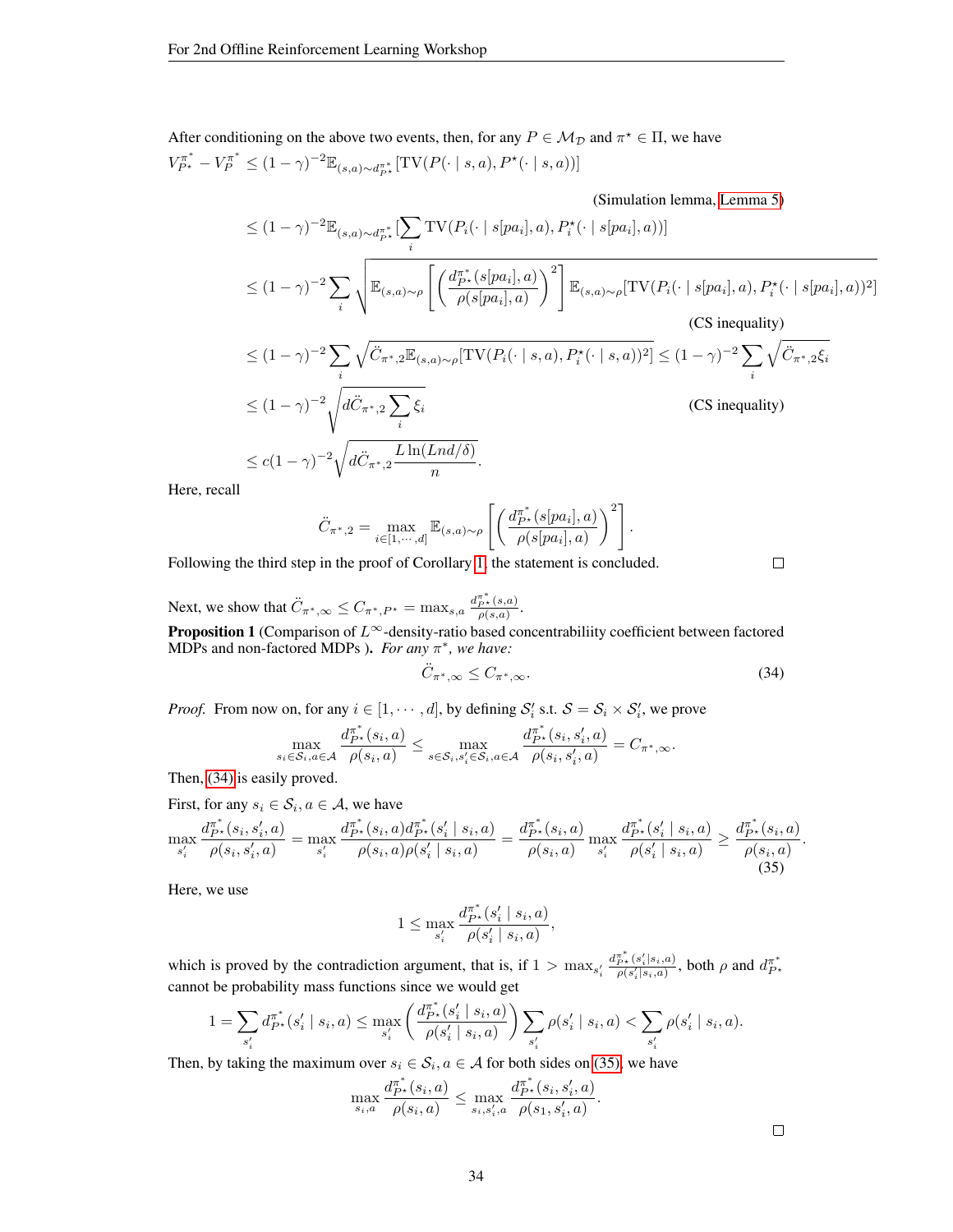Next, we show a similar statement for the density-ratio based concentrabilitty coefficients in terms of L2 norm. We define

$$
C_{\pi^*,2} = \mathbb{E}_{(s,a)\sim\rho}\left[\left(\frac{d_{P^*}^{\pi^*}(s,a)}{\rho(s,a)}\right)^2\right], \ \ddot{C}_{\pi^*,2} = \max_{j\in[1,\cdots,d]}\mathbb{E}_{(s,a)\sim\rho}\left[\left(\frac{d_{P^*}^{\pi^*}(s[\text{pa}_j],a)}{\rho(s[\text{pa}_j],a)}\right)^2\right].
$$

Note  $C_{\pi^*,2}$  is always greater than 1 noting  $C_{\pi^*,2} - 1$  is Chi-square divergence between  $d_{P^*}^{\pi^*}$  and  $\rho$ . Recall chi-square divergence between  $p$  and  $q$  is defined as

$$
\chi(p \mid q) = \int \left( \left( \frac{p(x)}{q(x)} \right)^2 - 1 \right) q(x) \mathrm{d}(x).
$$

Similar argument is applied to  $\ddot{C}_{\pi^*,2}$ ; and we have  $\ddot{C}_{\pi^*,2} \geq 1$ .

Finally, we prove  $\ddot{C}_{\pi^*,2} \leq C_{\pi^*,2}$ . This states that the density-ratio based concentrabilitty coefficient for a factored MDP in terms of L2 norm is smaller than the one of a non-factored tabular MDP.

**Proposition 2** (Comparison of  $L^2$ -density-ratio based concentrabiliity coefficient of factored MDPs and non-factored MDPs).

$$
\ddot{C}_{\pi^*,2} \leq C_{\pi^*,2}.
$$

*Proof.* By denoting  $s_j = s[pa_i]$ , we prove for any *i*,

$$
\mathbb{E}_{(s,a)\sim\rho}\left[\left(\frac{d_{P^*}^{\pi^*}(s_i,a)}{\rho(s_i,a)}\right)^2\right] \leq C_{\pi^*,2}.
$$

Here, letting  $s'_i$  be a value s.t.  $s = (s_i, s'_i)$ , we have

$$
C_{\pi^*,2} = \mathbb{E}_{(s,a)\sim d_{P^*}^{\pi^*}} \left[ \frac{d_{P^*}^{\pi^*}(s,a)}{\rho(s,a)} \right] = \mathbb{E}_{(s_i,s'_i,a)\sim d_{P^*}^{\pi^*}} \left[ \frac{d_{P^*}^{\pi^*}(s_i,s'_i,a)}{\rho(s_i,s'_i,a)} \right]
$$
  
\n
$$
= \mathbb{E}_{(s_i,a)\sim d_{P^*}^{\pi^*}} \left[ \mathbb{E}_{s'_i\sim d_{P^*}^{\pi^*}(s_i,a)} \left[ \frac{d_{P^*}^{\pi^*}(s_i,s'_i,a)}{\rho(s_i,s'_i,a)} \right] \right]
$$
  
\n
$$
= \mathbb{E}_{(s_i,a)\sim d_{P^*}^{\pi^*}} \left[ \frac{d_{P^*}^{\pi^*}(s_i,a)}{\rho(s_i,a)} \mathbb{E}_{s'_i\sim d_{P^*}^{\pi^*}(s_i,a)} \left[ \frac{d_{P^*}^{\pi^*}(s'_i|s_i,a)}{\rho(s'_i|s_i,a)} \right] \right]
$$
  
\n
$$
\geq \mathbb{E}_{(s_i,a)\sim d_{P^*}^{\pi^*}} \left[ \frac{d_{P^*}^{\pi^*}(s_i,a)}{\rho(s_i,a)} \right] = \mathbb{E}_{(s,a)\sim \rho} \left[ \left( \frac{d_{P^*}^{\pi^*}(s_i,a)}{\rho(s_i,a)} \right)^2 \right].
$$

In the above inequality, we use

$$
\mathbb{E}_{s_i' \sim d_{P^\star}^{\pi^\ast}(s_i, a)} \left[\frac{d_{P^\star}^{\pi^\ast}(s_i' \mid s_i, a)}{\rho(s_i' \mid s_i, a)}\right] - 1 \geq 0, \forall s_i \in \mathcal{S}_i, \forall a \in \mathcal{A}
$$

as this is Chi-square divergence between two conditional distributions.

# <span id="page-34-0"></span>H AUXILIARY LEMMAS

<span id="page-34-1"></span>**Lemma 5** (Simulation Lemma). *Consider any two transitions* P and  $\hat{P}$ *, and any policy*  $\pi : S \rightarrow$ ∆(A)*. We have:*

$$
\begin{split} |V_P^{\pi} - V_{\hat{P}}^{\pi}| &\leq |(1-\gamma)^{-1} \mathbb{E}_{s,a \sim d_P^{\pi}}[\mathbb{E}_{s' \sim P(s,a)}[V_{\hat{P}}^{\pi}(s')] - \mathbb{E}_{s' \sim P(s,a)}[V_{\hat{P}}^{\pi}(s')]]| \\ &\leq (1-\gamma)^{-2} \mathbb{E}_{s,a \sim d_P^{\pi}}\left[ \text{TV}(P(\cdot|s,a),\hat{P}(\cdot|s,a)) \right]. \end{split}
$$

*Proof.* Such simulation lemma is standard in model-based RL literature and the derivation can be found, for instance, in the proof of Lemma 10 from [Sun et al.](#page-10-17) [\(2019\)](#page-10-17).  $\Box$ 

 $\Box$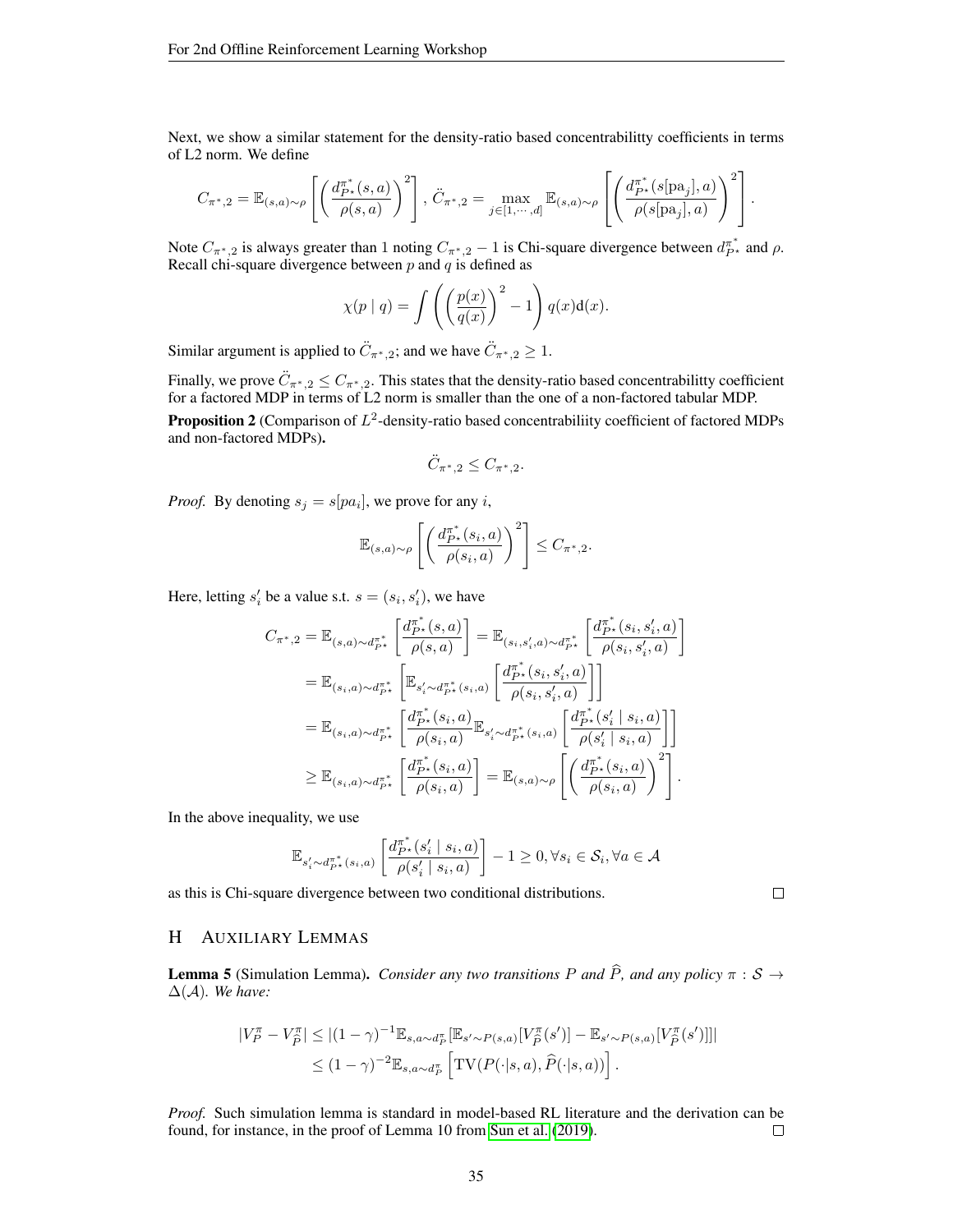<span id="page-35-1"></span>**Lemma 6** (MLE guarantee). *Given a set of models*  $M = \{P : S \times A \rightarrow \Delta(S)\}\$  *with*  $P^* \in M$ , and a dataset  $\mathcal{D} = \{s_i, a_i, s'_i\}_{i=1}^n$  with  $s_i, a_i \sim \rho$ , and  $s'_i \sim P^\star(s_i, a_i)$ , let  $\widehat{P}_{\text{MLE}}$  be

$$
\widehat{P}_{\text{MLE}} = \underset{P \in \mathcal{M}}{\arg \min} \sum_{i=1}^{n} -\ln P(s_i'|s_i, a_i).
$$

*With probability at least*  $1 - \delta$ *, we have:* 

$$
\mathbb{E}_{s,a\sim \rho} \text{TV}(\widehat{P}_{\text{MLE}}(\cdot|s,a), P^{\star}(\cdot|s,a))^2 \lesssim \frac{\ln(|\mathcal{M}|/\delta)}{n}.
$$

*Proof.* Refer to [\(Agarwal et al., 2020b,](#page-8-14) Section E)

<span id="page-35-2"></span>Lemma 7 (MLE guarantee for tabular models).

$$
\mathbb{E}_{\mathcal{D}}\left[\text{TV}(P(\cdot|s,a), \widehat{P}_{\text{MLE}}(\cdot|s,a))^2\right] \le \frac{|\mathcal{S}|\mathcal{A}| \{|\mathcal{S}| \ln 2 + \ln(2|\mathcal{S}||\mathcal{A}|/\delta)\}}{2n}.
$$

*Proof.* From [Chang et al.](#page-8-3) [\(2021,](#page-8-3) Lemma 12), with probability  $1 - \delta$ ,

$$
\mathrm{TV}(P(\cdot|s,a), \widehat{P}_{\mathrm{MLE}}(\cdot|s,a))^2 \leq \frac{|\mathcal{S}| \ln 2 + \ln(2|\mathcal{S}||\mathcal{A}|/\delta)}{2N(s,a)} \quad \forall (s,a) \in \mathcal{S} \times \mathcal{A},
$$

where  $N(s, a)$  is the number of visiting times for  $(s, a)$ . Then,

$$
\mathbb{E}_{\mathcal{D}}\left[\text{TV}(P(\cdot|s,a), \widehat{P}_{\text{MLE}}(\cdot|s,a))^2\right] \leq \mathbb{E}_{\mathcal{D}}\left[\frac{|\mathcal{S}|\ln 2 + \ln(2|\mathcal{S}||\mathcal{A}|/\delta)}{2N(s,a)}\right]
$$

$$
\leq \sum_{(s,a)} \left[\frac{|\mathcal{S}|\ln 2 + \ln(2|\mathcal{S}||\mathcal{A}|/\delta)}{2n}\right]
$$

$$
= \frac{|\mathcal{S}|\mathcal{A}|\{|\mathcal{S}|\ln 2 + \ln(2|\mathcal{S}||\mathcal{A}|/\delta)\}}{2n}.
$$

<span id="page-35-3"></span>Lemma 8 (MLE guarantee for KNRs).

$$
\left\| \left( \widehat{W}_{\text{MLE}} - W^{\star} \right) \left( \Sigma_n \right)^{1/2} \right\|_2 \leq \beta_n.
$$

*Proof.* The proof directly follows the confidence ball construction and proof from [\(Kakade et al.,](#page-9-6) [2020\)](#page-9-6). П

<span id="page-35-4"></span>**Lemma 9** ( $\ell_1$  Distance between two Gaussians). *Consider two Gaussian distributions*  $P_1 :=$  $\mathcal{N}(\mu_1, \zeta^2 \mathbf{I})$  and  $P_2 := \mathcal{N}(\mu_2, \zeta^2 \mathbf{I})$ *. We have:* 

$$
TV(P_1, P_2) \leq \frac{1}{\zeta} \|\mu_1 - \mu_2\|_2.
$$

*Proof.* This lemma is proved by Pinsker's inequality and the closed-form of the KL divergence between  $P_1$  and  $P_2$ . Refer to [\(Kakade et al., 2020\)](#page-9-6). П

<span id="page-35-0"></span>**Lemma 10** (Property of linear mixture MDPs). Let  $P(\theta) = \theta^{\top} \psi(s, a, s')$ . Suppose  $P(\theta) \in S \times$  $\mathcal{A} \to \Delta(\mathcal{S})$ *. For any function*  $V \in \mathcal{S} \to [0,1]$ *, letting*  $\psi_V(s,a) = \int \psi(s,a,s')V(s')d(s')$ *, we suppose*  $\|\psi_V(s, a)\|_2 \leq 1$ . The following theorems hold:

- *1. For any*  $(s, a, s')$ , we have  $|P(\theta)(s, a, s') P(\theta')(s, a, s')| \leq ||\theta \theta'||_2$ .
- 2. *For any*  $(s, a)$ , we have  $TV(P(\theta)(s, a, \cdot), P(\theta')(s, a, \cdot)) \leq ||\theta \theta'||_2$ . *Besides, for any*  $V : \mathcal{S} \rightarrow [0, 1]$ *, we have*

$$
|(\theta - \theta')\psi_V(s, a)| \le \mathrm{TV}(P(\theta)(s, a, \cdot), P(\theta')(s, a, \cdot)).
$$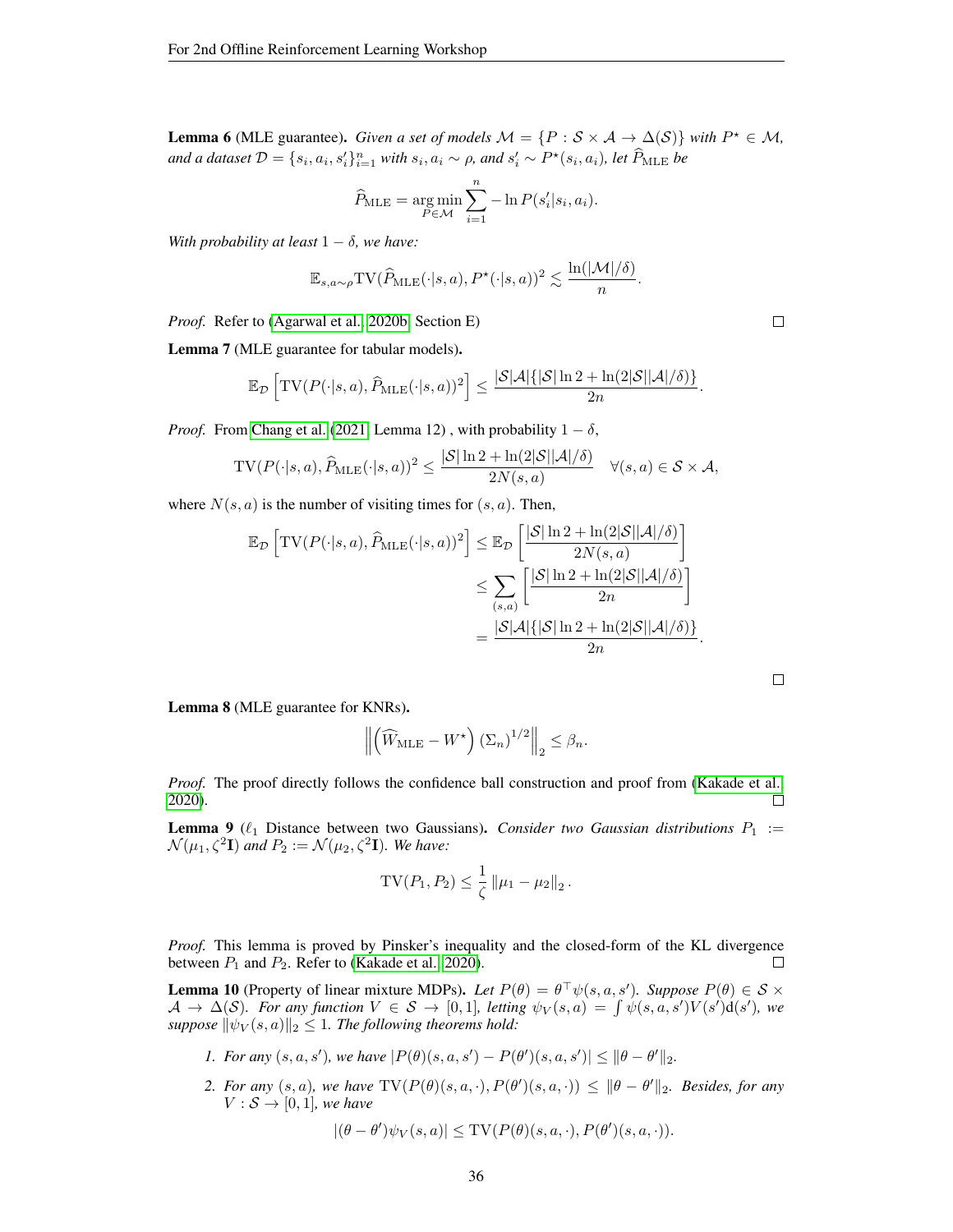*3.*

$$
C_{\pi^\star,P^\star}^\dagger = \sup_x \frac{x^\top \mathbb{E}_{(s,a)\sim d_{P^\star}^{\pi^\star}}[\psi_{V_{(s,a,x)}}(s,a)\psi^{\top}_{V_{(s,a,x)}}(s,a)]x}{x^\top \mathbb{E}_{(s,a)\sim \rho}[\psi_{V_{(s,a,x)}}(s,a)\psi^{\top}_{V_{(s,a,x)}}(s,a)]x}
$$

$$
V_{(s,a,x)} = \underset{V:S \rightarrow [0,1]}{\arg \max} \left| x^\top \int \phi(s,a,s')V(s') \mathrm{d}(s') \right|.
$$

,

4. In linear MDPs (i.e.,  $\psi(s, a, s') = \phi(s, a) \otimes \mu(s')$ ), we have

$$
\sup_{V\in\{ \mathcal{S}\rightarrow [0,1]\}}\sup_x \frac{x^{\top} \mathbb{E}_{(s,a)\sim d_{P^{\star}}^{\pi^*}}[\psi_V(s,a)\psi_V^{\top}(s,a)]x}{x^{\top} \mathbb{E}_{(s,a)\sim \rho}[\psi_V(s,a)\psi_V^{\top}(s,a)]x}=\sup_x \frac{x^{\top} \mathbb{E}_{d_{P^{\star}}^{\pi^*}}[\phi(s,a)\phi(s,a)^{\top}]x}{x^{\top} \mathbb{E}_{\rho}[\phi(s,a)\phi(s,a)^{\top}]x}.
$$

*Proof.* We prove the first statement. This is proved by

$$
|P(\theta) - P(\theta')| = |(\theta - \theta')\psi(s, a, s')| \le ||\theta - \theta'||_2||\psi(s, a, s')||_2 \le ||\theta - \theta'||_2,
$$

Here, we use  $\|\psi(s, a, s')\|_2 \leq 1$  which is proved by the assumption by setting  $V(s) = I(s' = s)$ for any  $s'$ .

Next, we prove the second statement. For fixed  $\theta \in \mathbb{R}^d$  and  $(s, a) \in \mathcal{S} \times \mathcal{A}$ , we have

$$
TV(P(\theta)(s, a, \cdot), P(\theta^{\star})(s, a, \cdot)) = \sup_{V:S \to [0,1]} |\int (\theta - \theta^{\star})^{\top} \psi(s, a, s')V(s')d(s')|
$$
  

$$
= \sup_{V:S \to [0,1]} |(\theta - \theta^{\star})^{\top} \int \psi(s, a, s')V(s')d(s')|
$$
  

$$
= |(\theta - \theta^{\star})^{\top} \int \psi(s, a, s')V_{(s, a, \theta)}(s')d(s')|
$$
  

$$
= |(\theta - \theta^{\star})^{\top} \psi_{V_{(s, a, \theta)}}(s, a)|.
$$

In the third line, we define  $V(s, a, \theta) = \arg \max_{V : S \to [0,1]} |(\theta - \theta^{\star})^{\top} \int \psi(s, a, s') V(s') d(s')|$ . Then, from CS inequality,

TV
$$
(P(\theta)(s, a, \cdot), P(\theta^*)(s, a, \cdot)) \le ||(\theta - \theta^*||_2 ||\psi_{V_{(s, a, \theta)}}(s, a)||_2 \le ||\theta - \theta^*||_2.
$$

We use the assumption  $\|\psi_{V_{(s,a,\theta)}}(s, a)\|_2 \leq 1$ . This concludes the second statement. Besides, for any  $V : \mathcal{S} \to [0, 1]$ , we have

<span id="page-36-0"></span>
$$
|(\theta - \theta')\psi_V(s, a)| \le |(\theta - \theta^*)^\top \psi_{V_{(s,a,\theta)}}(s, a)|
$$
  
\n
$$
\le \text{TV}(P(\theta)(s, a, \cdot), P(\theta')(s, a, \cdot)).
$$

The third statement is immediately concluded by

$$
\frac{\mathbb{E}_{(s,a)\sim d_{P^*}^*}[\text{TV}(P(\theta)(s,a,\cdot), P(\theta^*)(s,a,\cdot))^2]}{\mathbb{E}_{(s,a)\sim\rho}[\text{TV}(P(\theta)(s,a,\cdot), P(\theta^*)(s,a,\cdot))^2]} = \frac{\mathbb{E}_{(s,a)\sim d_{P^*}^*}[|(\theta-\theta^*)^\top \psi_{V_{(s,a,\theta)}}(s,a)|^2]}{\mathbb{E}_{(s,a)\sim\rho}[|(\theta-\theta^*)^\top \psi_{V_{(s,a,\theta)}}(s,a)|^2]}.
$$
(36)

Finally, we prove the fourth statement. Suppose  $\psi(s, a, s') = \phi(s, a) \otimes \mu(s')$  ( $\otimes$  denotes kronerker product). Then,  $\phi_V(s, a, s') = \phi(s, a) \otimes \int \mu(s') \dot{V}(s') d(s')$ . Then, by defining a vector  $\mu(V) =$  $\int \mu(s')V(s')d(s')$ , we immediately have

$$
\frac{x^{\top} \mathbb{E}_{(s,a)\sim d_{P^*}^{\pi^*}}[\psi_V(s,a)\psi_V^{\top}(s,a)]x}{x^{\top} \mathbb{E}_{(s,a)\sim\rho}[\psi_V(s,a)\psi_V^{\top}(s,a)]x} = \sup_x \frac{x^{\top} \mathbb{E}_{(s,a)\sim d_{P^*}^{\pi^*}}[(\phi(s,a)\otimes\mu(V))(\phi(s,a)\otimes\mu(V))^{\top}]x}{x^{\top} \mathbb{E}_{(s,a)\sim\rho}[(\phi(s,a)\otimes\mu(V))(\phi(s,a)\otimes\mu(V))^{\top}]x}.
$$
\n(37)

Here, we have

$$
\mathbb{E}_{\rho}[(\phi(s, a) \otimes \mu(V))(\phi(s, a) \otimes \mu(V))^{\top}] = \mathbb{E}_{\rho}[(\phi(s, a) \otimes \mu(V))(\phi(s, a)^{\top} \otimes \mu(V)^{\top})] \n= \mathbb{E}_{\rho}[(\phi(s, a) \phi(s, a)^{\top})] \otimes (\mu(V) \mu(V)^{\top}).
$$